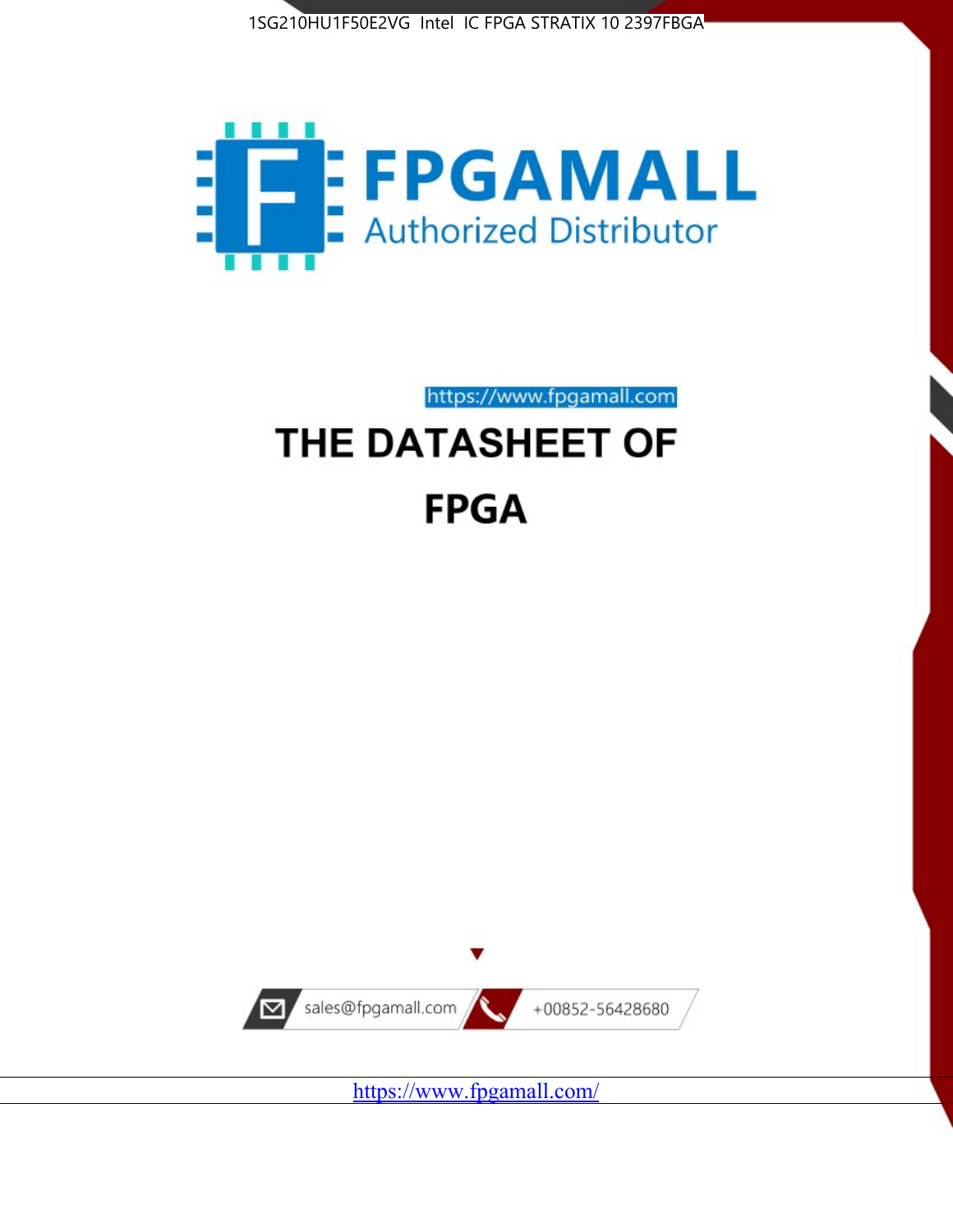1SG210HU1F50E2VG Intel IC FPGA STRATIX 10 2397FBGA



# **Intel® Stratix® 10 GX/SX Device Overview**



**S10-OVERVIEW | 2020.04.30** Latest document on the web: **[PDF](https://www.intel.com/content/dam/www/programmable/us/en/pdfs/literature/hb/stratix-10/s10-overview.pdf)** | **[HTML](https://www.intel.com/content/www/us/en/programmable/documentation/joc1442261161666.html)**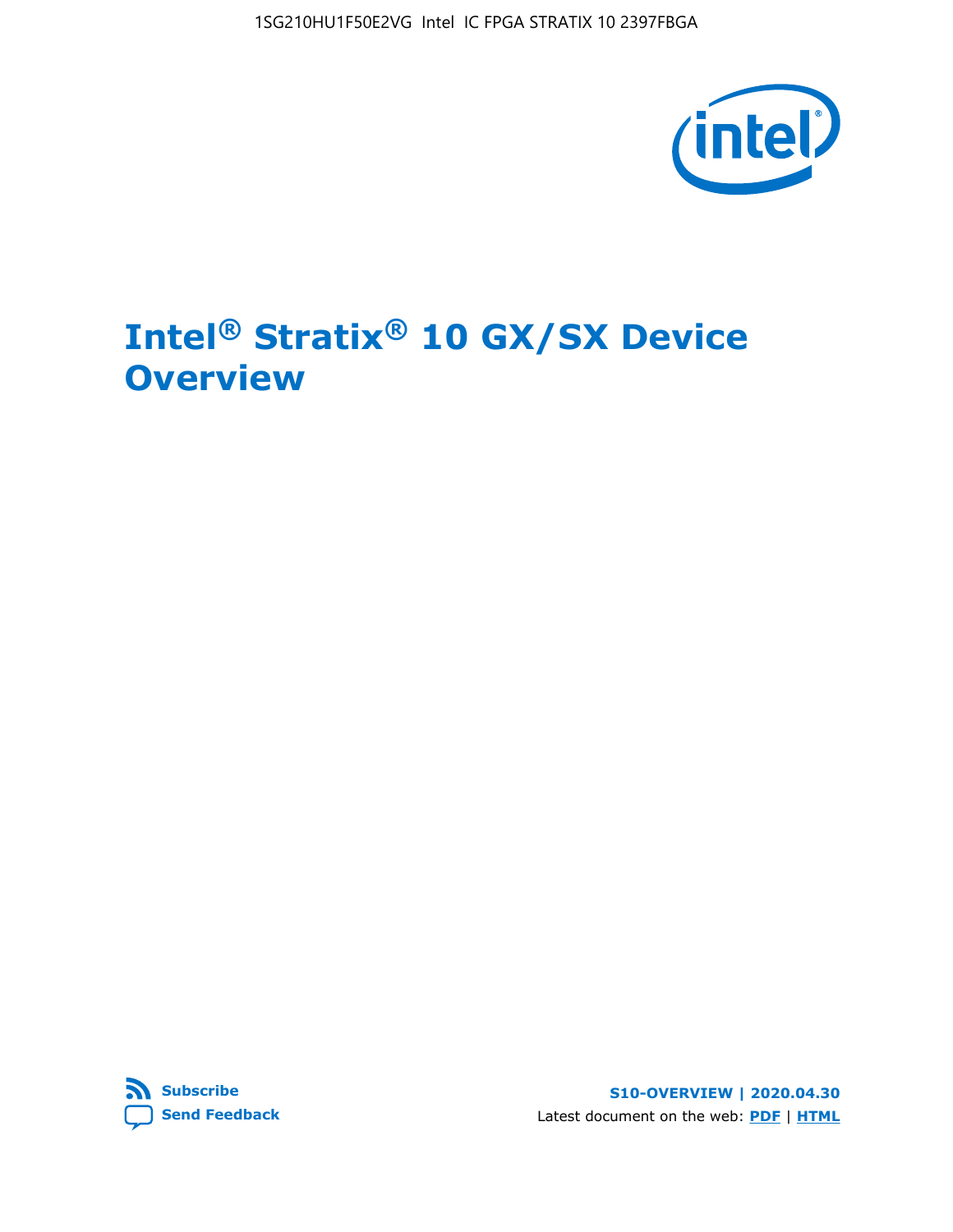

*Contents*

# **Contents**

| 1.26. Document Revision History for the Intel Stratix 10 GX/SX Device Overview36 |  |
|----------------------------------------------------------------------------------|--|

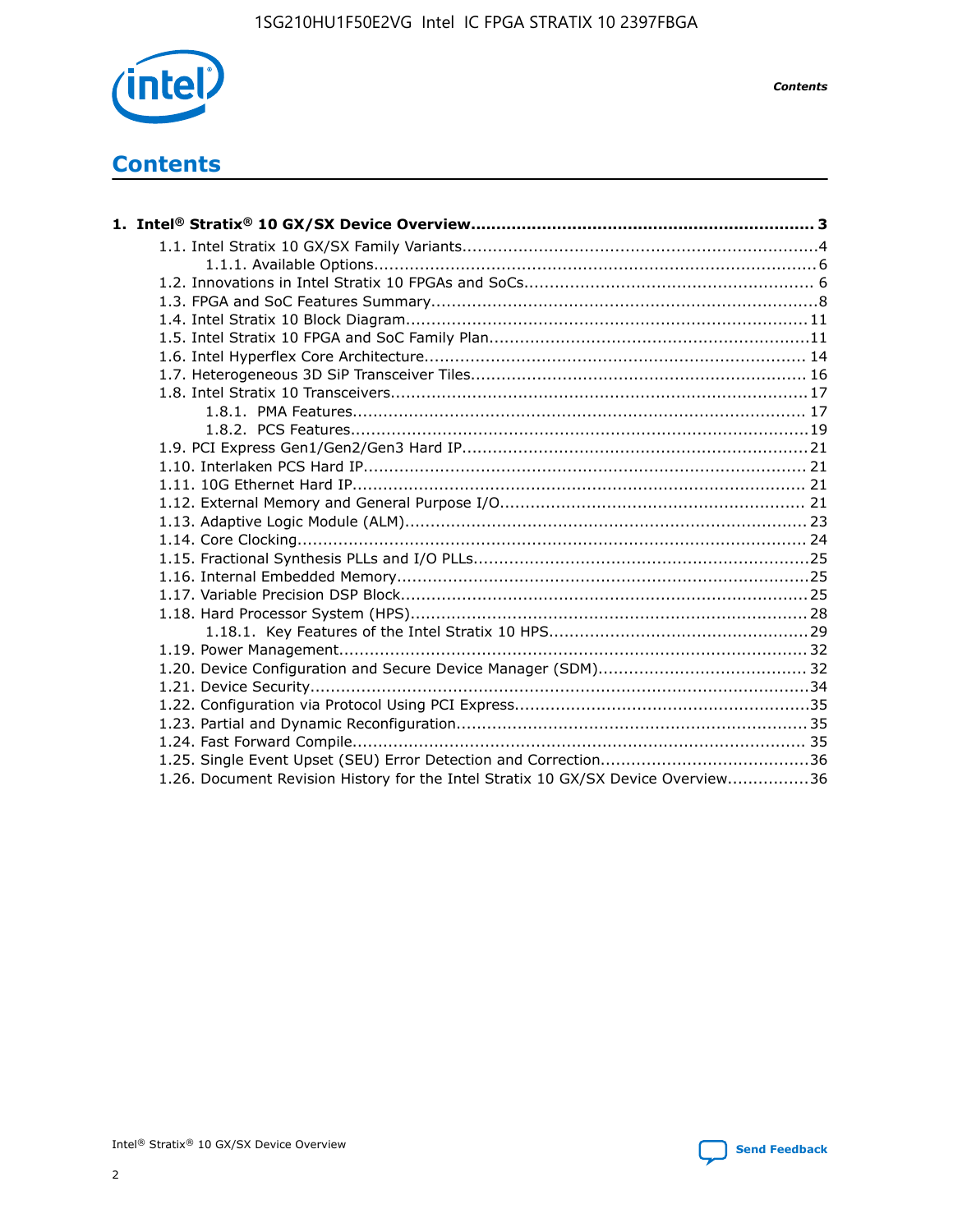**S10-OVERVIEW | 2020.04.30**

**[Send Feedback](mailto:FPGAtechdocfeedback@intel.com?subject=Feedback%20on%20Intel%20Stratix%2010%20GX/SX%20Device%20Overview%20(S10-OVERVIEW%202020.04.30)&body=We%20appreciate%20your%20feedback.%20In%20your%20comments,%20also%20specify%20the%20page%20number%20or%20paragraph.%20Thank%20you.)**



# **1. Intel® Stratix® 10 GX/SX Device Overview**

Intel's 14 nm Intel® Stratix® 10 GX FPGAs and SX SoCs deliver 2X the core performance and up to 70% lower power over previous generation high-performance FPGAs.

Featuring several groundbreaking innovations, including the all new Intel Hyperflex™ core architecture, this device family enables you to meet the demand for everincreasing bandwidth and processing performance in your most advanced applications, while meeting your power budget.

With an embedded hard processor system (HPS) based on a quad-core 64 bit Arm\* Cortex\*-A53, the Intel Stratix 10 SoC devices deliver power efficient, application-class processing and allow designers to extend hardware virtualization into the FPGA fabric. Intel Stratix 10 SoC devices demonstrate Intel's commitment to high-performance SoCs and extend Intel's leadership in programmable devices featuring an Arm-based processor system.

Important innovations in Intel Stratix 10 FPGAs and SoCs include:

- All new Intel Hyperflex core architecture delivering 2X the core performance compared to previous generation high-performance FPGAs
- Intel 14 nm tri-gate (FinFET) technology
- Heterogeneous 3D System-in-Package (SiP) technology
- Core fabric with up to 10.2 million logic elements (LEs)
- Up to 96 full duplex transceiver channels on heterogeneous 3D SiP transceiver tiles
- Transceiver data rates up to 28.3 Gbps chip-to-chip/module and backplane performance
- M20K (20 Kb) internal SRAM memory blocks
- Fractional synthesis and ultra-low jitter LC tank based transmit phase locked loops (PLLs)
- Hard PCI Express<sup>®</sup> Gen3 x16 intellectual property (IP) blocks
- Hard 10GBASE-KR/40GBASE-KR4 Forward Error Correction (FEC) in every transceiver channel
- Hard memory controllers and PHY supporting DDR4 rates up to 2666 Mbps per pin
- Hard fixed-point and IEEE 754 compliant hard floating-point variable precision digital signal processing (DSP) blocks with up to 10 TFLOP compute performance with a power efficiency of 80 GFLOP per Watt
- Quad-core 64 bit Arm Cortex-A53 embedded processor running up to 1.5 GHz in SoC family variants
- Programmable clock tree synthesis for flexible, low power, low skew clock trees

Intel Corporation. All rights reserved. Agilex, Altera, Arria, Cyclone, Enpirion, Intel, the Intel logo, MAX, Nios, Quartus and Stratix words and logos are trademarks of Intel Corporation or its subsidiaries in the U.S. and/or other countries. Intel warrants performance of its FPGA and semiconductor products to current specifications in accordance with Intel's standard warranty, but reserves the right to make changes to any products and services at any time without notice. Intel assumes no responsibility or liability arising out of the application or use of any information, product, or service described herein except as expressly agreed to in writing by Intel. Intel customers are advised to obtain the latest version of device specifications before relying on any published information and before placing orders for products or services. \*Other names and brands may be claimed as the property of others.

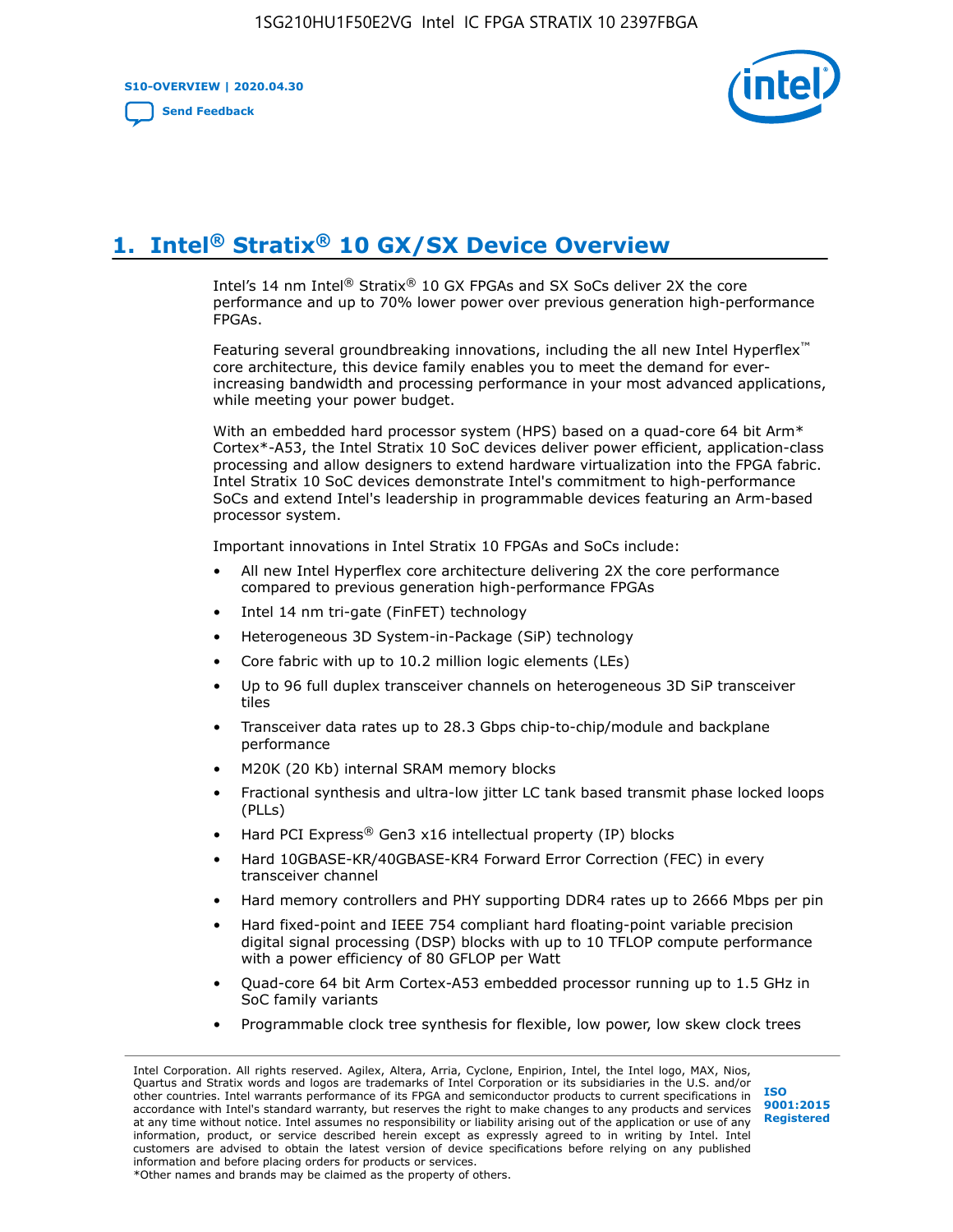

- Dedicated secure device manager (SDM) for:
	- Enhanced device configuration and security
	- AES-256, SHA-256/384 and ECDSA-256/384 encrypt/decrypt accelerators and authentication
	- Multi-factor authentication
	- Physically Unclonable Function (PUF) service and software programmable device configuration capability
- Comprehensive set of advanced power saving features delivering up to 70% lower power compared to previous generation high-performance FPGAs
- Non-destructive register state readback and writeback, to support ASIC prototyping and other applications

With these capabilities, Intel Stratix 10 FPGAs and SoCs are ideally suited for the most demanding applications in diverse markets such as:

- **Compute and Storage**—for custom servers, cloud computing and datacenter acceleration
- **Networking**—for Terabit, 400G and multi-100G bridging, aggregation, packet processing and traffic management
- **Optical Transport Networks**—for OTU4, 2xOTU4, 4xOTU4
- **Broadcast**—for high-end studio distribution, head end encoding/decoding, edge quadrature amplitude modulation (QAM)
- **Military**—for radar, electronic warfare, and secure communications
- **Medical**—for diagnostic scanners and diagnostic imaging
- **Test and Measurement**—for protocol and application testers
- **Wireless**—for next-generation 5G networks
- **ASIC Prototyping**—for designs that require the largest FPGA fabric with the highest I/O count

## **1.1. Intel Stratix 10 GX/SX Family Variants**

Intel Stratix 10 devices are available in FPGA (GX) and SoC (SX) variants.

- **Intel Stratix 10 GX** devices deliver up to 1 GHz core fabric performance and contain up to 10.2 million LEs in the fabric. They also feature up to 96 general purpose transceivers on separate transceiver tiles, and 2666 Mbps DDR4 external memory interface performance. The transceivers are capable of up to 28.3 Gbps short reach and across the backplane. These devices are optimized for FPGA applications that require the highest transceiver bandwidth and core fabric performance, with the power efficiency of Intel's 14 nm tri-gate process technology.
- **Intel Stratix 10 SX** devices have a feature set that is identical to Intel Stratix 10 GX devices, with the addition of an embedded quad-core 64 bit Arm Cortex A53 hard processor system.

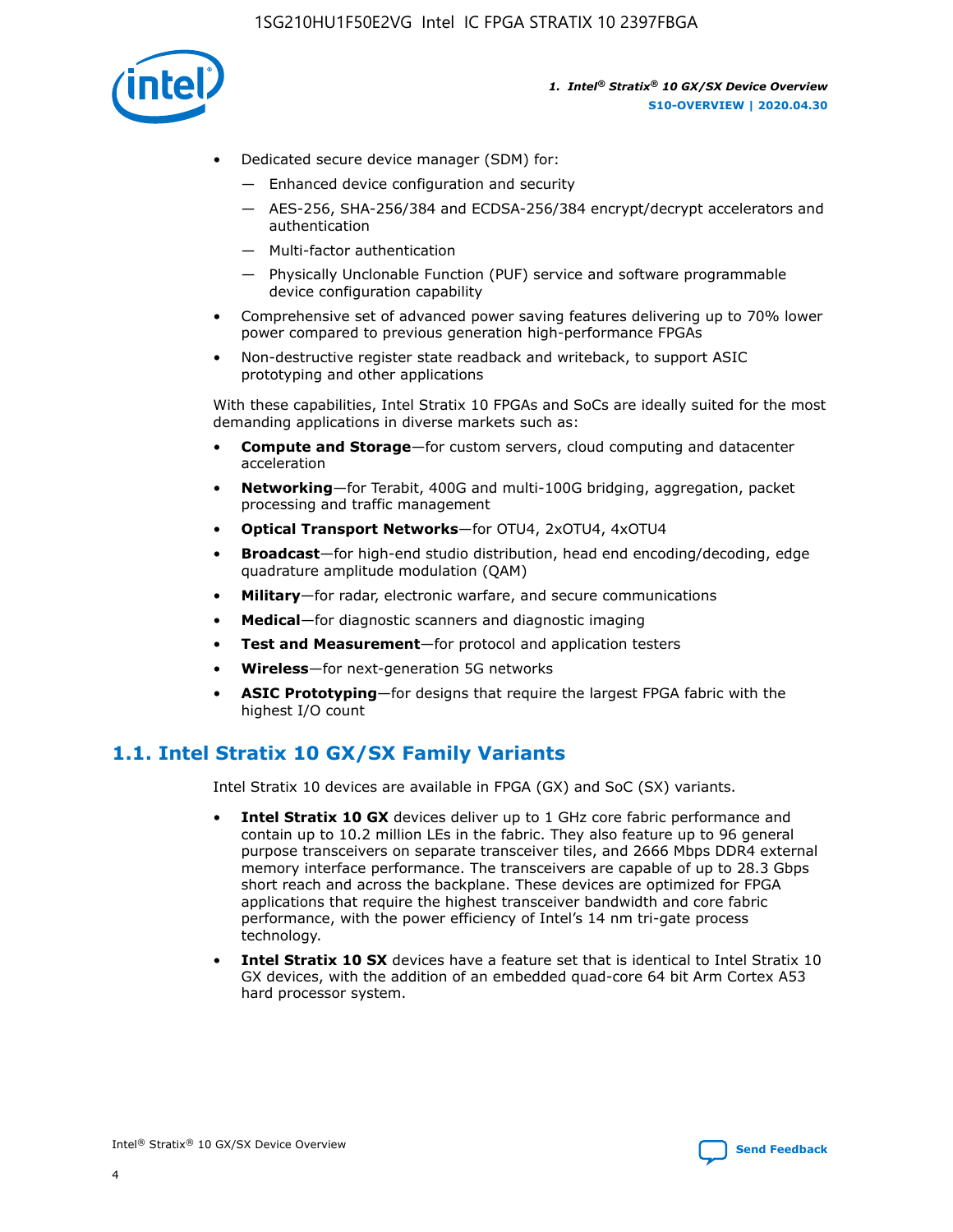

Common to all Intel Stratix 10 family variants is a high-performance fabric based on the new Intel Hyperflex core architecture that includes additional Hyper-Registers throughout the interconnect routing and at the inputs of all functional blocks. The core fabric also contains an enhanced logic array utilizing Intel's adaptive logic module (ALM) and a rich set of high performance building blocks including:

- M20K (20 Kb) embedded memory blocks
- Variable precision DSP blocks with hard IEEE 754 compliant floating-point units
- Fractional synthesis and integer PLLs
- Hard memory controllers and PHY for external memory interfaces
- General purpose IO cells

To clock these building blocks, Intel Stratix 10 devices use programmable clock tree synthesis, which uses dedicated clock tree routing to synthesize only those branches of the clock trees required for the application. All devices support in-system, finegrained partial reconfiguration of the logic array, allowing logic to be added and subtracted from the system while it is operating.

All family variants also contain high speed serial transceivers, containing both the physical medium attachment (PMA) and the physical coding sublayer (PCS), which can be used to implement a variety of industry standard and proprietary protocols. In addition to the hard PCS, Intel Stratix 10 devices contain multiple instantiations of PCI Express hard IP that supports Gen1/Gen2/Gen3 rates in x1/x2/x4/x8/x16 lane configurations, and hard 10GBASE-KR/40GBASE-KR4 FEC for every transceiver. The hard PCS, FEC, and PCI Express IP free up valuable core logic resources, save power, and increase your productivity.

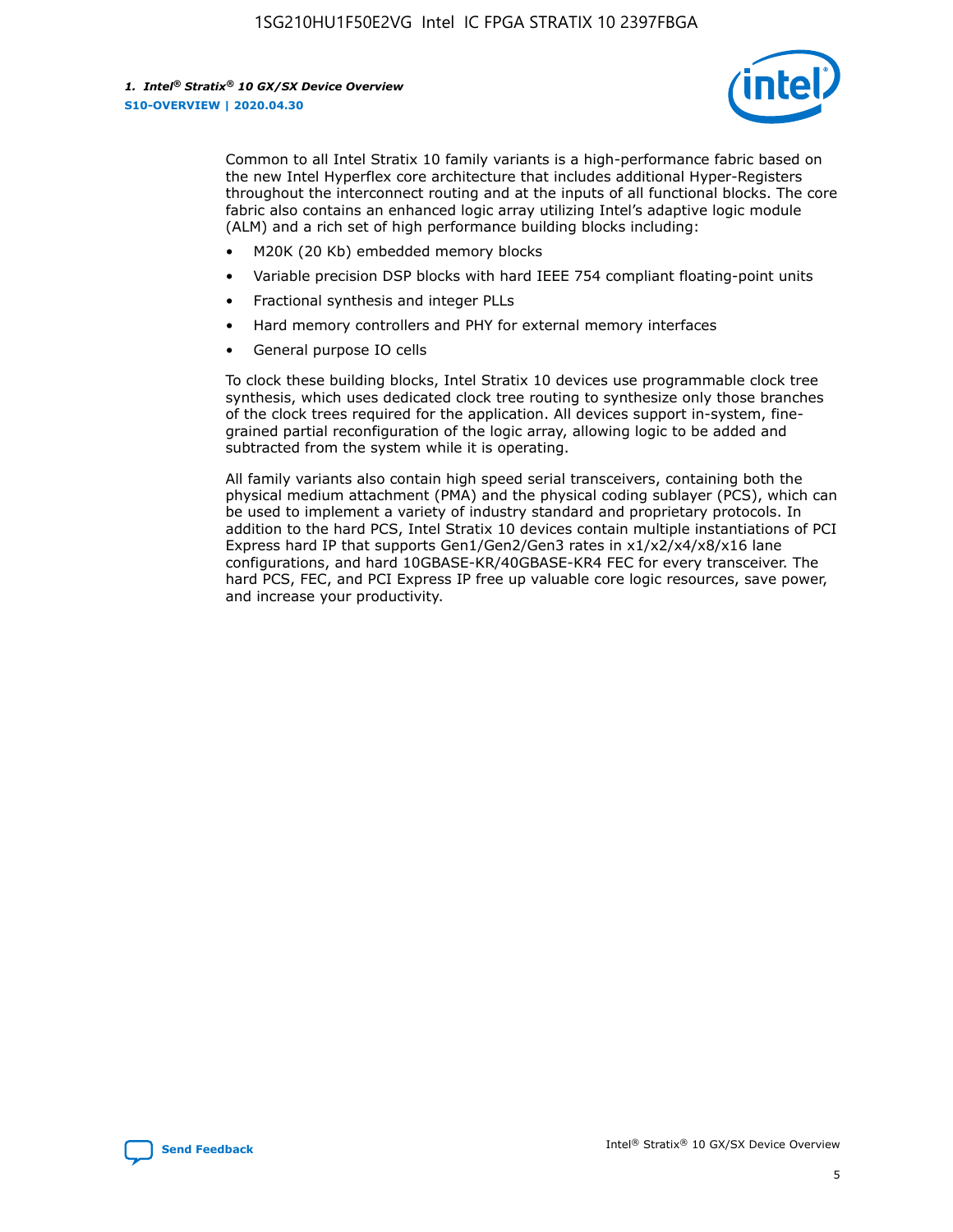

## **1.1.1. Available Options**

### **Figure 1. Sample Ordering Code and Available Options for Intel Stratix 10 Devices**



#### **Related Information**

[My Intel Support](https://www.intel.com/content/www/us/en/programmable/my-intel/mal-home.html)

## **1.2. Innovations in Intel Stratix 10 FPGAs and SoCs**

Intel Stratix 10 FPGAs and SoCs deliver many significant improvements over the previous generation high-performance Stratix V FPGAs.

#### **Table 1. Key Features of Intel Stratix 10 Devices Compared to Stratix V Devices**

| <b>Feature</b>            | <b>Stratix V FPGAs</b>                                           | <b>Intel Stratix 10 FPGAs and SoCs</b>                                        |
|---------------------------|------------------------------------------------------------------|-------------------------------------------------------------------------------|
| <b>Process technology</b> | 28 nm TSMC (planar<br>transistor)                                | 14 nm Intel tri-gate (FinFET)                                                 |
| Hard processor core       | None                                                             | Quad-core 64 bit Arm Cortex-A53<br>(SoC only)                                 |
| Core architecture         | Conventional core architecture<br>with conventional interconnect | Intel Hyperflex core architecture with<br>Hyper-Registers in the interconnect |
|                           |                                                                  | continued                                                                     |

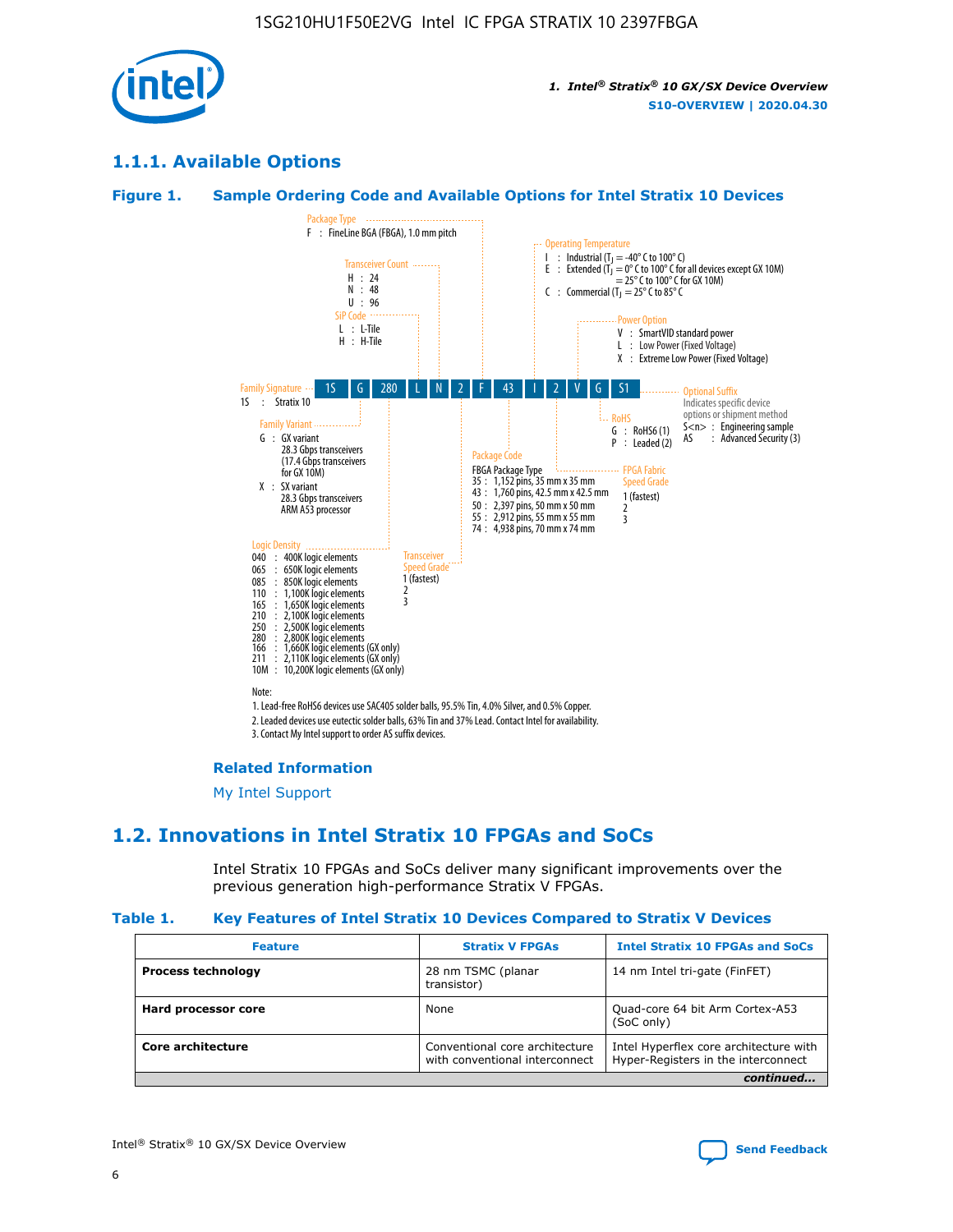

| <b>Feature</b>                                   | <b>Stratix V FPGAs</b>                                                              | <b>Intel Stratix 10 FPGAs and SoCs</b>                                                                                                       |
|--------------------------------------------------|-------------------------------------------------------------------------------------|----------------------------------------------------------------------------------------------------------------------------------------------|
| Core performance                                 | 500 MHz                                                                             | 1 GHz                                                                                                                                        |
| <b>Power dissipation</b>                         | 1x                                                                                  | As low as 0.3x                                                                                                                               |
| Logic density                                    | <b>952 KLE</b>                                                                      | 10,200 KLE                                                                                                                                   |
| <b>Embedded memory (M20K)</b>                    | 52 Mbits                                                                            | 253 Mbits                                                                                                                                    |
| 18x19 multipliers                                | 3,926                                                                               | 11,520                                                                                                                                       |
|                                                  | Note: Multiplier is 18x18 in<br>Stratix V devices.                                  | Note: Multiplier is 18x19 in Intel<br>Stratix 10 devices.                                                                                    |
| <b>Floating point DSP capability</b>             | Up to 1 TFLOP, requires soft<br>floating point adder and<br>multiplier              | Up to 10 TFLOP, hard IEEE 754<br>compliant single precision floating<br>point adder and multiplier                                           |
| <b>Maximum transceivers</b>                      | 66                                                                                  | 96                                                                                                                                           |
| Maximum transceiver data rate (chip-to-<br>chip) | 28.05 Gbps                                                                          | 26.6 Gbps L-Tile<br>28.3 Gbps H-Tile                                                                                                         |
| Maximum transceiver data rate (backplane)        | 12.5 Gbps                                                                           | 12.5 Gbps L-Tile<br>28.3 Gbps H-Tile                                                                                                         |
| Hard memory controller                           | None                                                                                | DDR4 @ 1333 MHz/2666 Mbps<br>DDR3 @ 1067 MHz/2133 Mbps                                                                                       |
| <b>Hard protocol IP</b>                          | PCIe* Gen3 x8 (up to 4<br>instances)                                                | PCIe Gen3 x16 (up to 4 instances)<br>SR-IOV (4 physical functions / 2k<br>virtual functions) on H-Tile devices<br>10GBASE-KR/40GBASE-KR4 FEC |
| <b>Core clocking and PLLs</b>                    | Global, quadrant and regional<br>clocks supported by fractional-<br>synthesis fPLLs | Programmable clock tree synthesis<br>supported by fractional synthesis<br>fPLLs and integer IO PLLs                                          |
| Register state readback and writeback            | Not available                                                                       | Non-destructive register state<br>readback and writeback for ASIC<br>prototyping and other applications                                      |

These innovations result in the following improvements:

- **Improved Core Logic Performance**: The Intel Hyperflex core architecture combined with 14 nm Intel tri-gate technology allows Intel Stratix 10 devices to achieve 2X the core performance compared to the previous generation
- **Lower Power**: Intel Stratix 10 devices use up to 70% lower power compared to the previous generation, enabled by 14 nm Intel tri-gate technology, the Intel Hyperflex core architecture, and optional power saving features built into the architecture
- **Higher Density**: Intel Stratix 10 devices offer three times the level of integration, with up to 10.2 million logic elements (LEs), over 253 Mbits of embedded memory blocks (M20K), and 11,520 18x19 multipliers
- **Embedded Processing**: Intel Stratix 10 SoCs feature a Quad-Core 64 bit Arm Cortex-A53 processor optimized for power efficiency and software compatible with previous generation Arria® and Cyclone® SoC devices
- **Improved Transceiver Performance**: With up to 96 transceiver channels implemented in heterogeneous 3D SiP transceiver tiles, Intel Stratix 10 GX and SX devices support data rates up to 28.3 Gbps chip-to-chip and 28.3 Gbps across the backplane with signal conditioning circuits capable of equalizing over 30 dB of system loss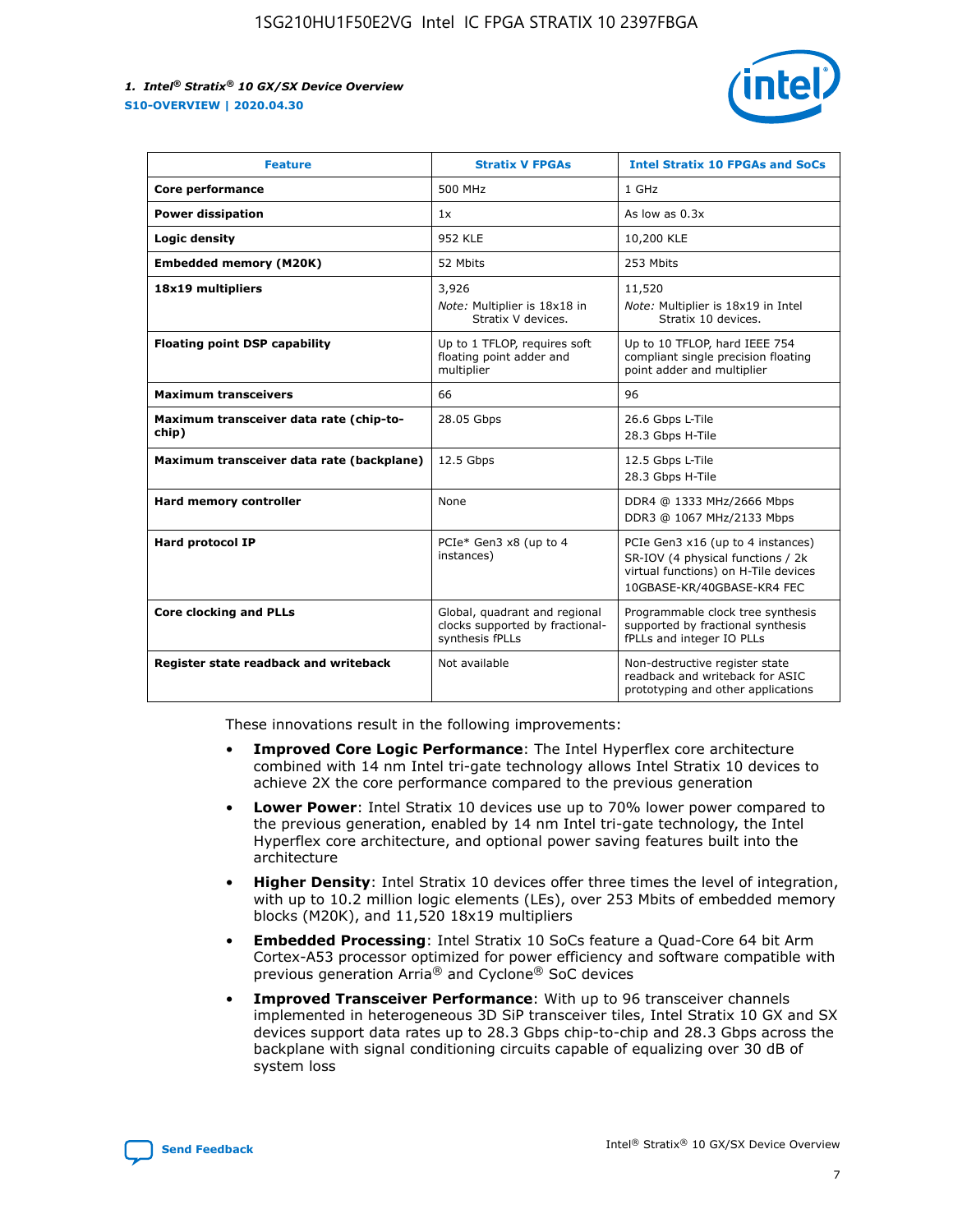

- **Improved DSP Performance**: The variable precision DSP block in Intel Stratix 10 devices features hard fixed and floating point capability, with up to 10 TFLOP IEEE754 single-precision floating point performance
- **Additional Hard IP**: Intel Stratix 10 devices include many more hard IP blocks than previous generation devices, with a hard memory controller included in each bank of 48 general purpose IOs, a hard PCIe Gen3 x16 full protocol stack in each transceiver tile, and a hard 10GBASE-KR/40GBASE-KR4 FEC in every transceiver channel
- **Enhanced Core Clocking**: Intel Stratix 10 devices feature programmable clock tree synthesis; clock trees are only synthesized where needed, increasing the flexibility and reducing the power dissipation of the clocking solution
- **Additional Core PLLs**: The core fabric in Intel Stratix 10 devices is supported by both integer IO PLLs and fractional synthesis fPLLs, resulting in a greater total number of PLLs available than the previous generation

# **1.3. FPGA and SoC Features Summary**

## **Table 2. Intel Stratix 10 FPGA and SoC Common Device Features**

| <b>Feature</b>                   | <b>Description</b>                                                                                                                                                                                                                                                                                                                                                                                                                                                                                                                                                                                                                                                                                                                                   |
|----------------------------------|------------------------------------------------------------------------------------------------------------------------------------------------------------------------------------------------------------------------------------------------------------------------------------------------------------------------------------------------------------------------------------------------------------------------------------------------------------------------------------------------------------------------------------------------------------------------------------------------------------------------------------------------------------------------------------------------------------------------------------------------------|
| Technology                       | 14 nm Intel tri-gate (FinFET) process technology<br>٠<br>SmartVID controlled core voltage, standard power devices<br>0.85-V fixed core voltage, low static power devices available                                                                                                                                                                                                                                                                                                                                                                                                                                                                                                                                                                   |
| Low power serial<br>transceivers | Up to 96 total transceivers available<br>$\bullet$<br>Continuous operating range of 1 Gbps to 28.3 Gbps for Intel Stratix 10 GX/SX devices<br>$\bullet$<br>Backplane support up to 28.3 Gbps for Intel Stratix 10 GX/SX devices<br>$\bullet$<br>Extended range down to 125 Mbps with oversampling<br>$\bullet$<br>ATX transmit PLLs with user-configurable fractional synthesis capability<br>$\bullet$<br>• XFP, SFP+, OSFP/OSFP28, CFP/CFP2/CFP4 optical module support<br>• Adaptive linear and decision feedback equalization<br>Transmit pre-emphasis and de-emphasis<br>Dynamic partial reconfiguration of individual transceiver channels<br>$\bullet$<br>On-chip instrumentation (Eye Viewer non-intrusive data eye monitoring)<br>$\bullet$ |
| General purpose I/Os             | Up to 2,304 total GPIO available<br>$\bullet$<br>1.6 Gbps LVDS-every pair can be configured as an input or output<br>$\bullet$<br>1333 MHz/2666 Mbps DDR4 external memory interface<br>1067 MHz/2133 Mbps DDR3 external memory interface<br>1.2 V to 3.3 $V^{(1)}$ single-ended LVCMOS/LVTTL interfacing<br>$\bullet$<br>On-chip termination (OCT)<br>$\bullet$                                                                                                                                                                                                                                                                                                                                                                                      |
| Embedded hard IP                 | • PCIe Gen1/Gen2/Gen3 complete protocol stack, $x1/x2/x4/x8/x16$ end point and root<br>port<br>DDR4/DDR3 hard memory controller (RLDRAM3/QDR II+/QDR IV using soft memory<br>controller)<br>Multiple hard IP instantiations in each device<br>$\bullet$<br>• Single Root I/O Virtualization (SR-IOV)                                                                                                                                                                                                                                                                                                                                                                                                                                                 |
| Transceiver hard IP              | 10GBASE-KR/40GBASE-KR4 Forward Error Correction (FEC)<br>$\bullet$<br>10G Ethernet PCS<br>$\bullet$<br>• PCI Express PIPE interface<br>continued                                                                                                                                                                                                                                                                                                                                                                                                                                                                                                                                                                                                     |

<sup>(1)</sup> Available in some configurations only

8

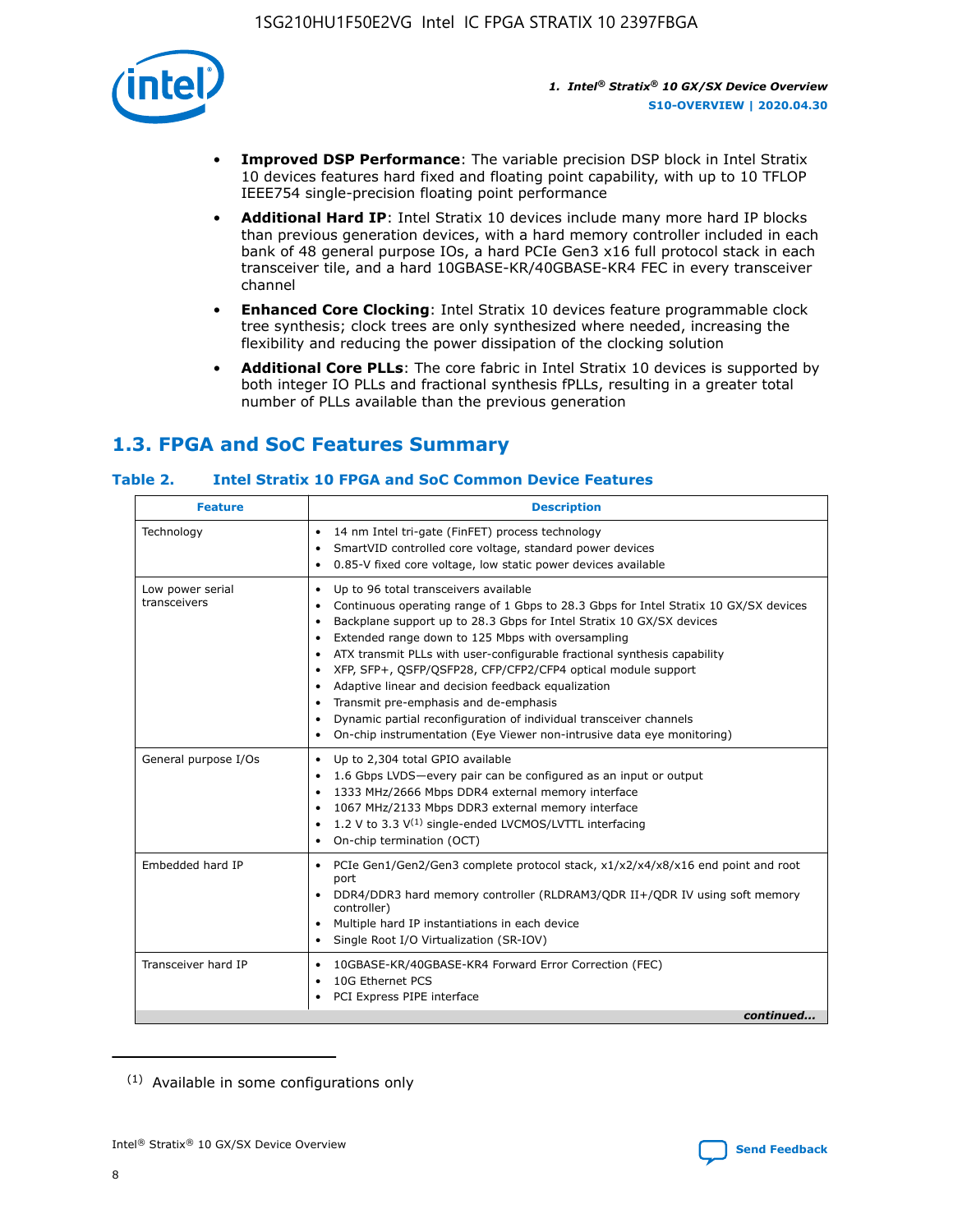

| <b>Feature</b>                   | <b>Description</b>                                                                                                                                                                                                                                                                                                                                                                                                                                                    |  |  |  |
|----------------------------------|-----------------------------------------------------------------------------------------------------------------------------------------------------------------------------------------------------------------------------------------------------------------------------------------------------------------------------------------------------------------------------------------------------------------------------------------------------------------------|--|--|--|
|                                  | Interlaken PCS<br>$\bullet$<br>Gigabit Ethernet PCS<br>$\bullet$<br>Deterministic latency support for Common Public Radio Interface (CPRI) PCS<br>$\bullet$<br>Fast lock-time support for Gigabit Passive Optical Networking (GPON) PCS<br>$\bullet$<br>8B/10B, 64B/66B, 64B/67B encoders and decoders<br>Custom mode support for proprietary protocols                                                                                                               |  |  |  |
| Power management                 | SmartVID controlled core voltage, standard power devices<br>$\bullet$<br>0.85-V fixed core voltage, low static power devices available<br>$\bullet$<br>Intel Quartus <sup>®</sup> Prime Pro Edition integrated power analysis<br>$\bullet$                                                                                                                                                                                                                            |  |  |  |
| High performance core fabric     | Intel Hyperflex core architecture with Hyper-Registers throughout the interconnect<br>routing and at the inputs of all functional blocks<br>Enhanced adaptive logic module (ALM)<br>$\bullet$<br>Improved multi-track routing architecture reduces congestion and improves compile<br>times<br>Hierarchical core clocking architecture with programmable clock tree synthesis<br>$\bullet$<br>Fine-grained partial reconfiguration                                    |  |  |  |
| Internal memory blocks           | M20K-20 Kb with hard ECC support<br>$\bullet$<br>MLAB-640 bit distributed LUTRAM<br>$\bullet$                                                                                                                                                                                                                                                                                                                                                                         |  |  |  |
| Variable precision DSP<br>blocks | IEEE 754-compliant hard single-precision floating point capability<br>$\bullet$<br>Supports signal processing with precision ranging from 18x19 up to 54x54<br>$\bullet$<br>Native 27x27 and 18x19 multiply modes<br>$\bullet$<br>64 bit accumulator and cascade for systolic FIRs<br>Internal coefficient memory banks<br>Pre-adder/subtractor improves efficiency<br>$\bullet$<br>Additional pipeline register increases performance and reduces power<br>$\bullet$ |  |  |  |
| Phase locked loops (PLL)         | Fractional synthesis PLLs (fPLL) support both fractional and integer modes<br>$\bullet$<br>Fractional mode with third-order delta-sigma modulation<br>Precision frequency synthesis<br>$\bullet$<br>Integer PLLs adjacent to general purpose I/Os, support external memory, and LVDS<br>$\bullet$<br>interfaces, clock delay compensation, zero delay buffering                                                                                                       |  |  |  |
| Core clock networks              | 1 GHz fabric clocking<br>$\bullet$<br>667 MHz external memory interface clocking, supports 2666 Mbps DDR4 interface<br>٠<br>800 MHz LVDS interface clocking, supports 1600 Mbps LVDS interface<br>$\bullet$<br>Programmable clock tree synthesis, backwards compatible with global, regional and<br>$\bullet$<br>peripheral clock networks<br>Clocks only synthesized where needed, to minimize dynamic power<br>continued                                            |  |  |  |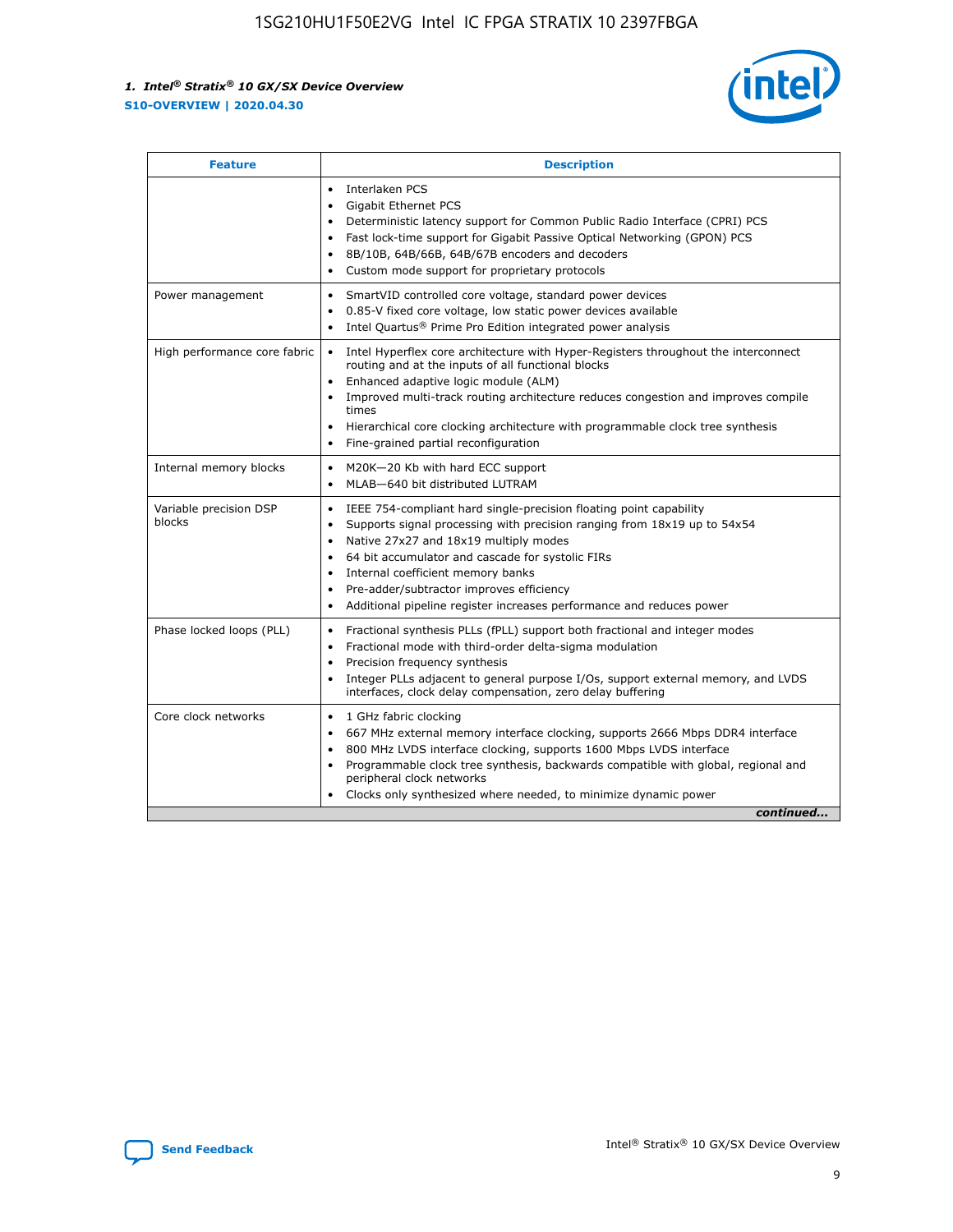

| <b>Feature</b>     | <b>Description</b>                                                                                                                                                                                                                                                                                                                                                                                                                                                                                                                                      |
|--------------------|---------------------------------------------------------------------------------------------------------------------------------------------------------------------------------------------------------------------------------------------------------------------------------------------------------------------------------------------------------------------------------------------------------------------------------------------------------------------------------------------------------------------------------------------------------|
| Configuration      | Dedicated Secure Device Manager<br>٠<br>Software programmable device configuration<br>٠<br>Serial and parallel flash interface<br>$\bullet$<br>Configuration via protocol (CvP) using PCI Express Gen1/Gen2/Gen3<br>٠<br>Fine-grained partial reconfiguration of core fabric<br>$\bullet$<br>Dynamic reconfiguration of transceivers and PLLs<br>$\bullet$<br>Comprehensive set of security features including AES-256, SHA-256/384, and<br>ECDSA-256/384 accelerators, and multi-factor authentication<br>Physically Unclonable Function (PUF) service |
| Packaging          | Intel Embedded Multi-die Interconnect Bridge (EMIB) packaging technology<br>$\bullet$<br>Multiple devices with identical package footprints allows seamless migration across<br>$\bullet$<br>different device densities<br>1.0 mm ball-pitch FBGA packaging<br>$\bullet$<br>Lead and lead-free package options                                                                                                                                                                                                                                          |
| Software and tools | Intel Quartus Prime Pro Edition design suite with new compiler and Hyper-Aware design<br>flow<br>Fast Forward compiler to allow Intel Hyperflex architecture performance exploration<br>$\bullet$<br>Transceiver toolkit<br>$\bullet$<br>Platform designer integration tool<br>$\bullet$<br>DSP Builder advanced blockset<br>OpenCL™ support<br>SoC Embedded Design Suite (EDS)                                                                                                                                                                         |

## **Table 3. Intel Stratix 10 SoC Specific Device Features**

| <b>SoC Subsystem</b>                   | <b>Feature</b>                                  | <b>Description</b>                                                                                                                                                                                                                                                 |  |  |  |
|----------------------------------------|-------------------------------------------------|--------------------------------------------------------------------------------------------------------------------------------------------------------------------------------------------------------------------------------------------------------------------|--|--|--|
| <b>Hard Processor</b><br><b>System</b> | Multi-processor unit (MPU) core                 | Quad-core Arm Cortex-A53 MPCore processor with Arm<br>$\bullet$<br>CoreSight* debug and trace technology<br>Scalar floating-point unit supporting single and double<br>$\bullet$<br>precision<br>Arm Neon* media processing engine for each processor<br>$\bullet$ |  |  |  |
|                                        | <b>System Controllers</b>                       | System Memory Management Unit (SMMU)<br>$\bullet$<br>Cache Coherency Unit (CCU)<br>$\bullet$                                                                                                                                                                       |  |  |  |
|                                        | Layer 1 Cache                                   | 32 KB L1 instruction cache with parity<br>٠<br>32 KB L1 data cache with ECC<br>$\bullet$                                                                                                                                                                           |  |  |  |
|                                        | Layer 2 Cache                                   | 1 MB Shared L2 Cache with ECC<br>$\bullet$                                                                                                                                                                                                                         |  |  |  |
|                                        | On-Chip Memory                                  | 256 KB On-Chip RAM<br>$\bullet$                                                                                                                                                                                                                                    |  |  |  |
|                                        | Direct memory access (DMA) controller           | • 8-Channel DMA                                                                                                                                                                                                                                                    |  |  |  |
|                                        | Ethernet media access controller<br>(EMAC)      | Three 10/100/1000 EMAC with integrated DMA<br>$\bullet$                                                                                                                                                                                                            |  |  |  |
|                                        | USB On-The-Go controller (OTG)                  | 2 USB OTG with integrated DMA<br>$\bullet$                                                                                                                                                                                                                         |  |  |  |
|                                        | <b>UART</b> controller                          | 2 UART 16550 compatible<br>$\bullet$                                                                                                                                                                                                                               |  |  |  |
|                                        | Serial Peripheral Interface (SPI)<br>controller | $\bullet$ 4 SPI                                                                                                                                                                                                                                                    |  |  |  |
|                                        | $I2C$ controller                                | 5 <sup>2</sup> C controllers<br>$\bullet$                                                                                                                                                                                                                          |  |  |  |
|                                        | SD/SDIO/MMC controller                          | 1 eMMC version 4.5 with DMA and CE-ATA support<br>$\bullet$<br>SD, including eSD, version 3.0<br>٠<br>SDIO, including eSDIO, version 3.0<br>CE-ATA - version 1.1<br>continued                                                                                      |  |  |  |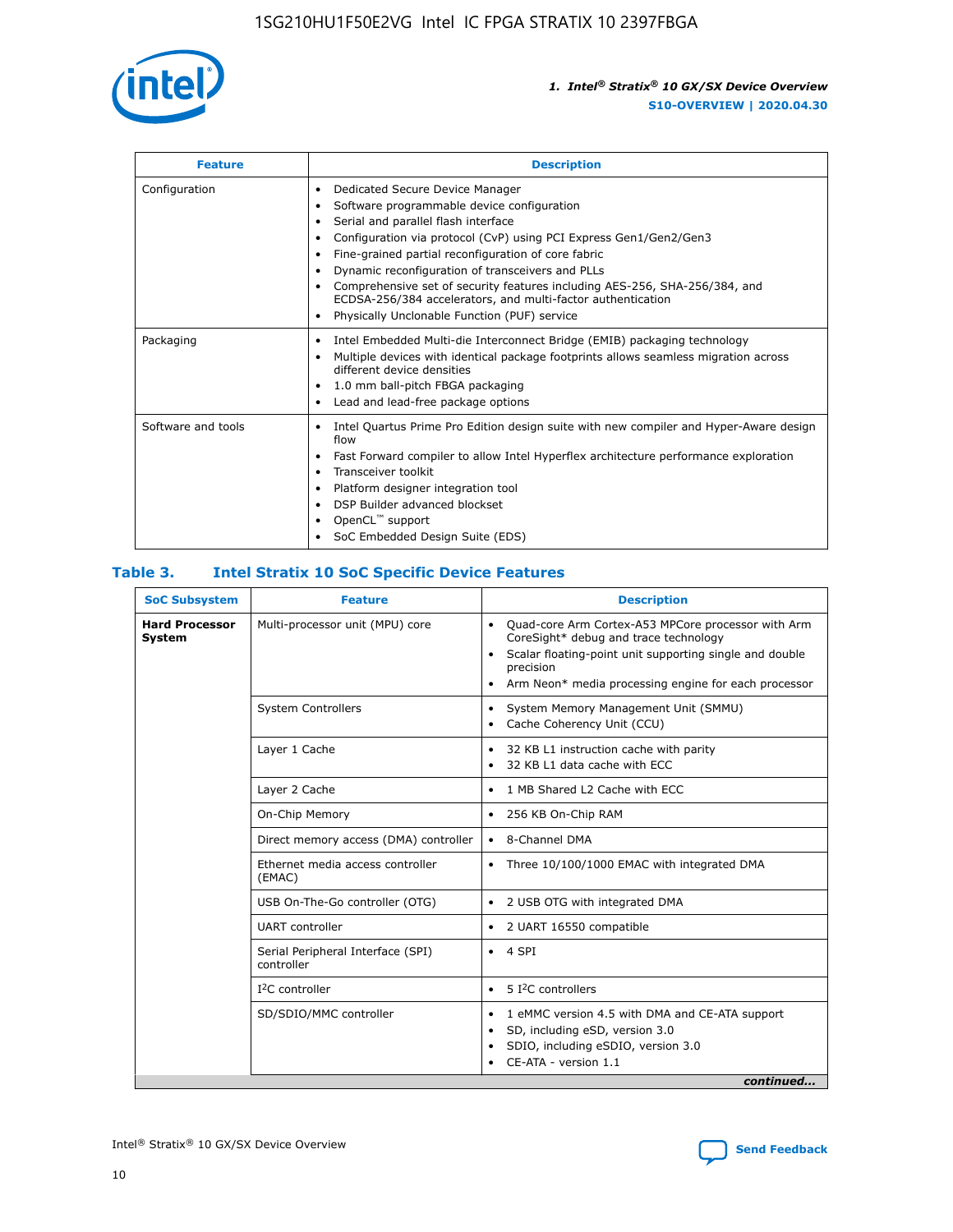

| <b>SoC Subsystem</b>                   | <b>Feature</b>             | <b>Description</b>                                                                            |  |  |
|----------------------------------------|----------------------------|-----------------------------------------------------------------------------------------------|--|--|
|                                        | NAND flash controller      | 1 ONFI 1.0, 8- and 16-bit support<br>$\bullet$                                                |  |  |
|                                        | General-purpose I/O (GPIO) | Maximum of 48 software programmable GPIO<br>$\bullet$                                         |  |  |
|                                        | <b>Timers</b>              | 4 general-purpose timers<br>٠<br>4 watchdog timers                                            |  |  |
| <b>Secure Device</b><br>Manager        | Security                   | Secure boot<br>٠<br>Advanced Encryption Standard (AES) and authentication<br>٠<br>(SHA/ECDSA) |  |  |
| External<br>Memory<br><b>Interface</b> | External Memory Interface  | Hard Memory Controller with DDR4 and DDR3<br>$\bullet$                                        |  |  |

## **1.4. Intel Stratix 10 Block Diagram**

## **Figure 2. Intel Stratix 10 FPGA and SoC Architecture Block Diagram**



HPS: Quad ARM Cortex-A53 Hard Processor System SDM: Secure Device Manager

# **1.5. Intel Stratix 10 FPGA and SoC Family Plan**

<sup>(2)</sup> The number of 27x27 multipliers is one-half the number of 18x19 multipliers.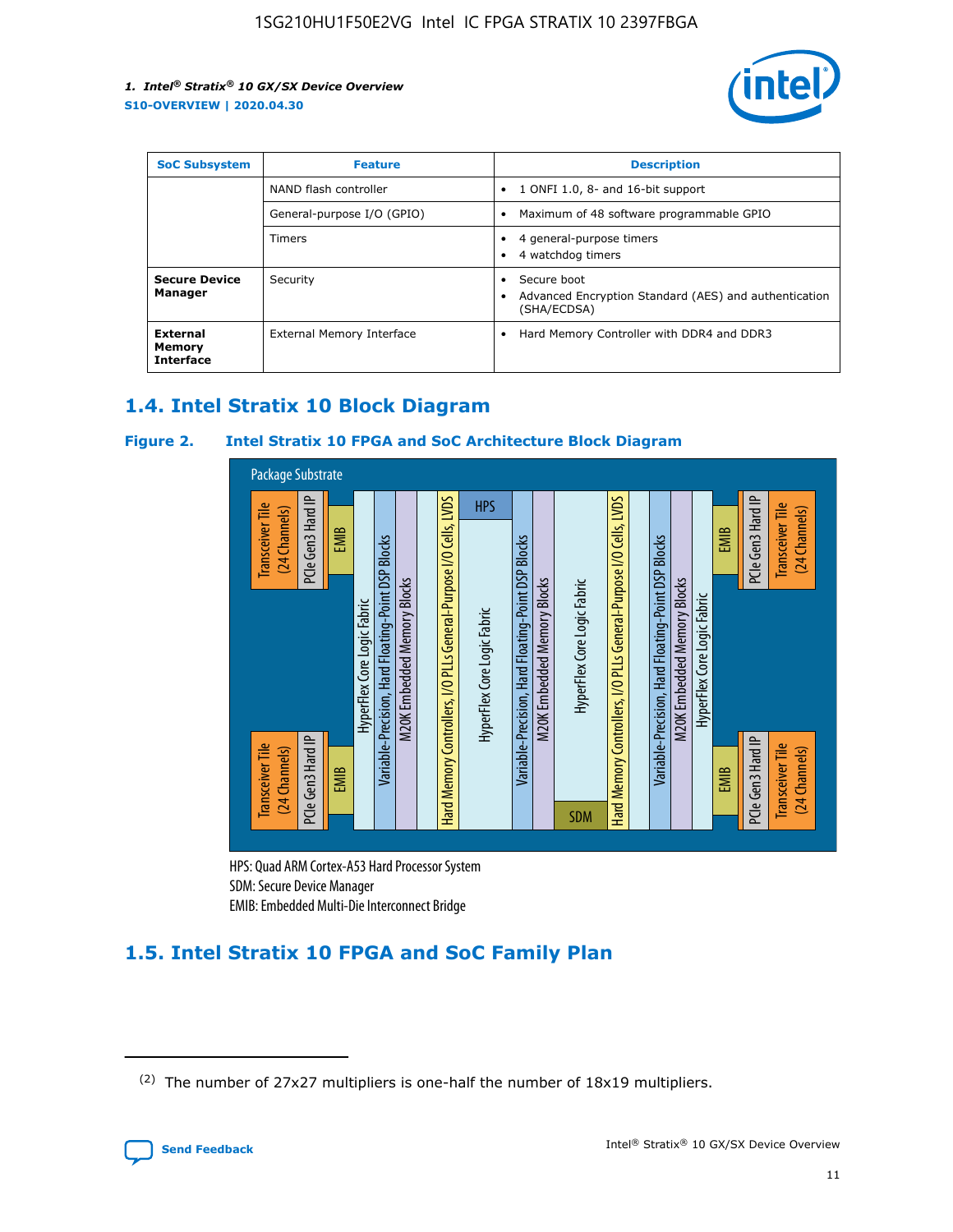

## **Table 4. Intel Stratix 10 GX/SX FPGA and SoC Family Plan—FPGA Core (part 1)**

| <b>Intel Stratix 10</b><br><b>GX/SX Device</b><br><b>Name</b> | <b>Logic Elements</b><br>(KLE) | <b>M20K Blocks</b> | <b>M20K Mbits</b> | <b>MLAB Counts</b> | <b>MLAB Mbits</b> | <b>18x19 Multi-</b><br>pliers <sup>(2)</sup> |
|---------------------------------------------------------------|--------------------------------|--------------------|-------------------|--------------------|-------------------|----------------------------------------------|
| GX 400/<br>SX 400                                             | 378                            | 1,537              | 30                | 3,276              | 2                 | 1,296                                        |
| GX 650/<br>SX 650                                             | 612                            | 2,489              | 49                | 5,364              | 3                 | 2,304                                        |
| GX 850/<br>SX 850                                             | 841                            | 3,477              | 68                | 7,124              | $\overline{4}$    | 4,032                                        |
| GX 1100/<br>SX 1100                                           | 1,325                          | 5,461              | 107               | 11,556             | $\overline{7}$    | 5,184                                        |
| GX 1650/<br>SX 1650                                           | 1,624                          | 5,851              | 114               | 13,764             | 8                 | 6,290                                        |
| GX 2100/<br>SX 2100                                           | 2,005                          | 6,501              | 127               | 17,316             | 11                | 7,488                                        |
| GX 2500/<br>SX 2500                                           | 2,422                          | 9,963              | 195               | 20,529             | 13                | 10,022                                       |
| GX 2800/<br>SX 2800                                           | 2,753                          | 11,721             | 229               | 23,796             | 15                | 11,520                                       |
| GX 1660                                                       | 1,679                          | 6,162              | 120               | 14,230             | 9                 | 6,652                                        |
| GX 2110                                                       | 2,073                          | 6,847              | 134               | 17,856             | 11                | 7,920                                        |
| <b>GX 10M</b>                                                 | 10,200                         | 12,950             | 253               | 87,984             | 55                | 6,912                                        |

#### **Table 5. Intel Stratix 10 GX/SX FPGA and SoC Family Plan—Interconnects, PLLs and Hard IP (part 2)**

| <b>Intel Stratix 10</b>            | <b>Interconnects</b> |                     | <b>PLLs</b>  |          | <b>Hard IP</b>                       |  |
|------------------------------------|----------------------|---------------------|--------------|----------|--------------------------------------|--|
| <b>GX/SX Device</b><br><b>Name</b> | <b>Maximum GPIOs</b> | <b>Maximum XCVR</b> | <b>fPLLs</b> | I/O PLLs | <b>PCIe Hard IP</b><br><b>Blocks</b> |  |
| GX 400/<br>SX 400                  | 374                  | 24                  | 8            | 8        | $\mathbf{1}$                         |  |
| GX 650/<br>SX 650                  | 392                  | 24                  | 8            | 8        | $\mathbf{1}$                         |  |
| GX 850/<br>SX 850                  | 688                  | 48                  | 16           | 16       | 2                                    |  |
| GX 1100/<br>SX 1100                | 688                  | 48                  | 16           | 16       | 2                                    |  |
| GX 1650/<br>SX 1650                | 704                  | 96                  | 32           | 24       | $\overline{4}$                       |  |
| GX 2100/<br>SX 2100                | 704                  | 96                  | 32           | 24       | $\overline{4}$                       |  |
| GX 2500/<br>SX 2500                | 1,160                | 96                  | 32           | 24       | $\overline{4}$                       |  |
| GX 2800/<br>SX 2800                | 1,160                | 96                  | 32           | 24       | $\overline{4}$                       |  |
| continued                          |                      |                     |              |          |                                      |  |

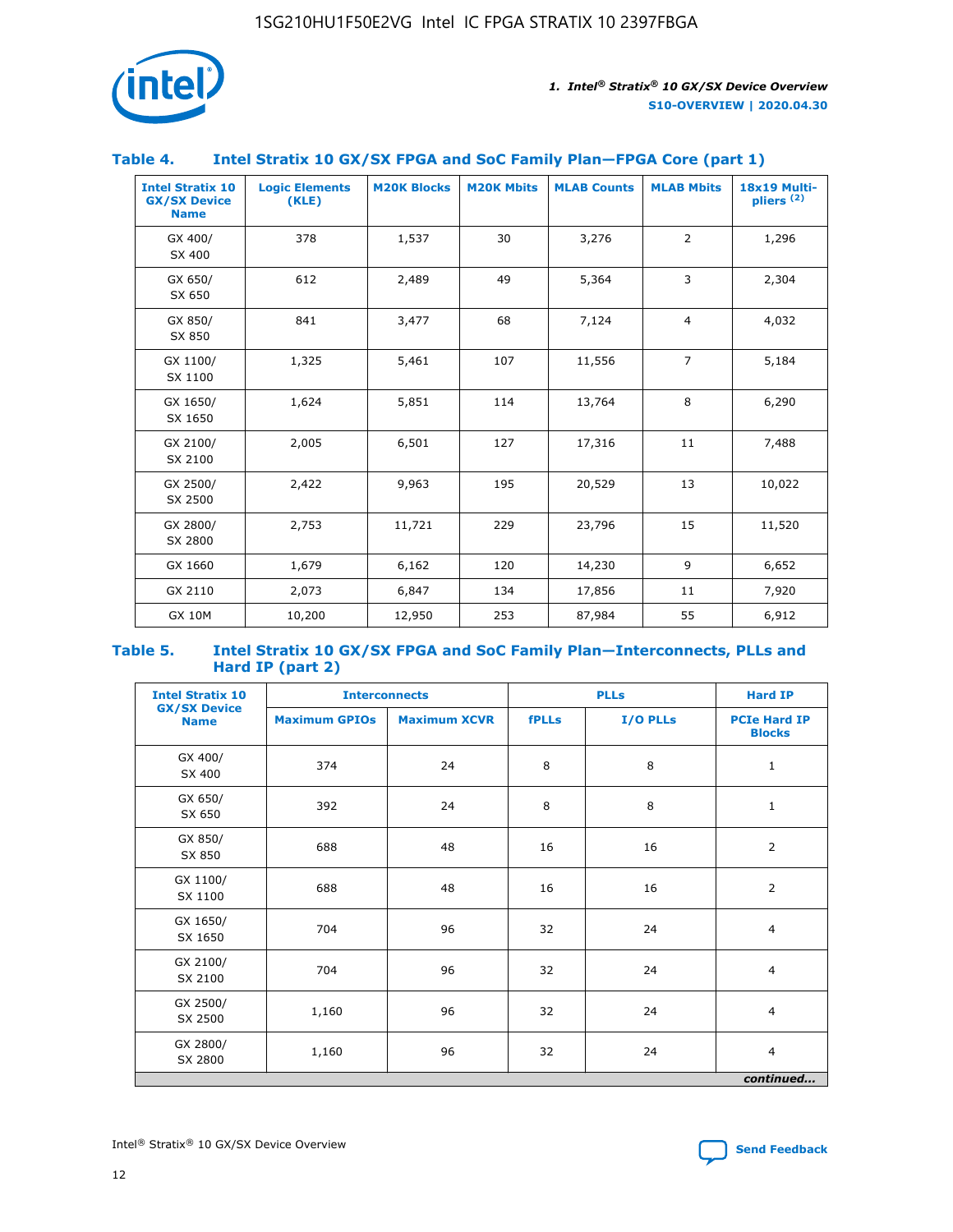

| <b>Intel Stratix 10</b>            | <b>Interconnects</b> |                     |              | <b>Hard IP</b>  |                                      |
|------------------------------------|----------------------|---------------------|--------------|-----------------|--------------------------------------|
| <b>GX/SX Device</b><br><b>Name</b> | <b>Maximum GPIOs</b> | <b>Maximum XCVR</b> | <b>fPLLs</b> | <b>I/O PLLs</b> | <b>PCIe Hard IP</b><br><b>Blocks</b> |
| GX 1660                            | 688                  | 48                  | 16           | 16              |                                      |
| GX 2110                            | 688                  | 48                  | 16           | 16              |                                      |
| <b>GX 10M</b>                      | 2,304                | 48                  | 24           | 48              | 4                                    |

## **Table 6. Intel Stratix 10 GX/SX FPGA and SoC Family Package Plan**

Cell legend: General Purpose I/Os, High-Voltage I/Os, LVDS Pairs, Transceivers (3) (4) (5) (6) (7) (8)

| <b>Intel Stratix 10</b><br><b>GX/SX Device</b><br><b>Name</b> | F1152<br><b>HF35</b><br>$(35x35 \text{ mm}^2)$ | F1760<br><b>NF43</b><br>(42.5x42.5<br>$mm2$ ) | F2397<br><b>UF50</b><br>$(50x50 \text{ mm}^2)$ | F2912<br><b>HF55</b><br>$(55x55$ mm <sup>2</sup> ) | F4938<br><b>NF74</b><br>$(70x74)$ mm <sup>2</sup> |
|---------------------------------------------------------------|------------------------------------------------|-----------------------------------------------|------------------------------------------------|----------------------------------------------------|---------------------------------------------------|
| GX 400/<br>SX 400                                             | 374, 56, 120, 24 <sup>(9)</sup>                | $\overline{\phantom{a}}$                      | $\overline{\phantom{a}}$                       | ۰                                                  |                                                   |
| GX 650/<br>SX 650                                             | 392, 8, 192, 24                                | $\overline{\phantom{a}}$                      | $\overline{\phantom{a}}$                       |                                                    |                                                   |
| GX 850/<br>SX 850                                             | ۰.                                             | 688, 16, 336, 48                              |                                                |                                                    |                                                   |
| GX 1100/<br>SX 1100                                           |                                                | 688, 16, 336, 48                              |                                                |                                                    |                                                   |
| GX 1650/<br>SX 1650                                           |                                                | 688, 16, 336, 48                              | 704, 32, 336, 96                               |                                                    |                                                   |
| GX 2100/<br>SX 2100                                           | -                                              | 688, 16, 336, 48                              | 704, 32, 336, 96                               | $\overline{\phantom{a}}$                           |                                                   |
| GX 2500/<br>SX 2500                                           |                                                | 688, 16, 336, 48                              | 704, 32, 336, 96                               | 1160, 8, 576, 24                                   |                                                   |
| GX 2800/                                                      | -                                              | 688, 16, 336, 48                              | 704, 32, 336, 96                               | 1160, 8, 576, 24                                   | $\overline{\phantom{a}}$<br>continued             |

- (3) All packages are ball grid arrays with 1.0 mm pitch.
- (4) High-Voltage I/O pins are used for 3 V and 2.5 V interfacing.
- $(5)$  Each LVDS pair can be configured as either a differential input or a differential output.
- (6) High-Voltage I/O pins and LVDS pairs are included in the General Purpose I/O count. Transceivers are counted separately.
- $(7)$  Each package column offers pin migration (common circuit board footprint) for all devices in the column.
- $(8)$  Intel Stratix 10 GX devices are pin migratable with Intel Stratix 10 SX devices in the same package.
- $(9)$  The Intel Stratix 10 SX/GX 400 device has a level shifter, and this imposes some restrictions on the number of LVDS pairs and I/O banks available (see "Intel Stratix 10 SX/GX 400 Device Level Shifter Details").

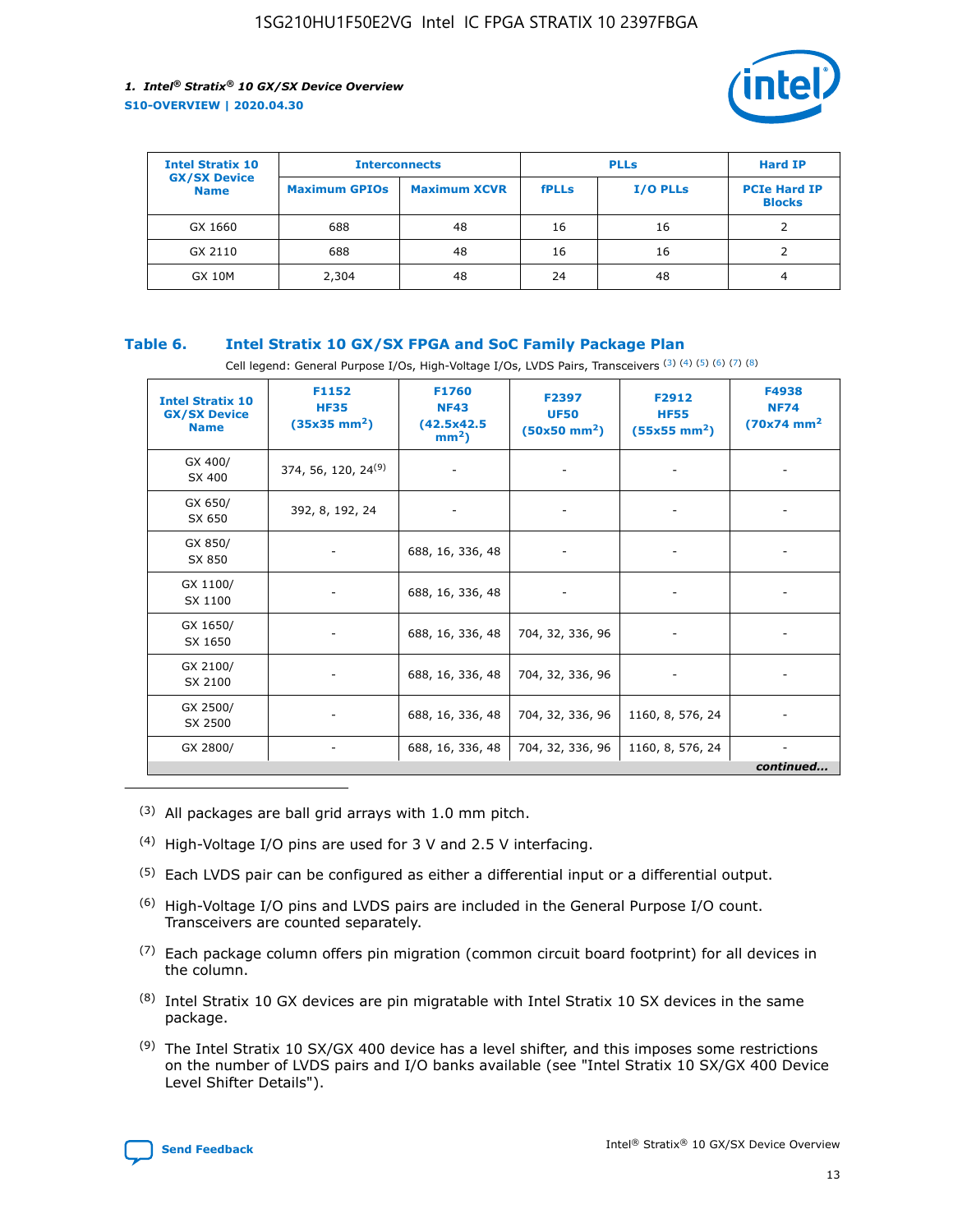

| <b>Intel Stratix 10</b><br><b>GX/SX Device</b><br><b>Name</b> | F1152<br><b>HF35</b><br>$(35x35)$ mm <sup>2</sup> ) | <b>F1760</b><br><b>NF43</b><br>(42.5x42.5<br>$mm2$ ) | F2397<br><b>UF50</b><br>$(50x50 \text{ mm}^2)$ | F2912<br><b>HF55</b><br>$(55x55$ mm <sup>2</sup> ) | F4938<br><b>NF74</b><br>$(70x74)$ mm <sup>2</sup> |
|---------------------------------------------------------------|-----------------------------------------------------|------------------------------------------------------|------------------------------------------------|----------------------------------------------------|---------------------------------------------------|
| SX 2800                                                       |                                                     |                                                      |                                                |                                                    |                                                   |
| GX 1660                                                       | ٠                                                   | 688, 16, 336, 48                                     | ۰                                              |                                                    |                                                   |
| GX 2110                                                       | -                                                   | 688, 16, 336, 48                                     | $\overline{\phantom{a}}$                       |                                                    |                                                   |
| <b>GX 10M</b>                                                 | ۰                                                   |                                                      |                                                |                                                    | 2304, 32, 1152,<br>48                             |





## **1.6. Intel Hyperflex Core Architecture**

Intel Stratix 10 FPGAs and SoCs are based on a core fabric featuring the new Intel Hyperflex core architecture. The Intel Hyperflex core architecture delivers 2X the clock frequency performance and up to 70% lower power compared to previous generation high-end FPGAs. Along with this performance breakthrough, the Intel Hyperflex core architecture delivers a number of advantages including:

- **Higher Throughput**—Capitalizes on 2X core clock frequency performance to obtain throughput breakthroughs
- **Improved Power Efficiency**—Uses reduced IP size, enabled by Intel Hyperflex, to consolidate designs which previously spanned multiple devices into a single device, thereby reducing power by up to 70% versus previous generation devices
- **Greater Design Functionality**—Uses faster clock frequency to reduce bus widths and reduce IP size, freeing up additional FPGA resources to add greater functionality
- **Increased Designer Productivity**—Boosts performance with less routing congestion and fewer design iterations using Hyper-Aware design tools, obtaining greater timing margin for more rapid timing closure

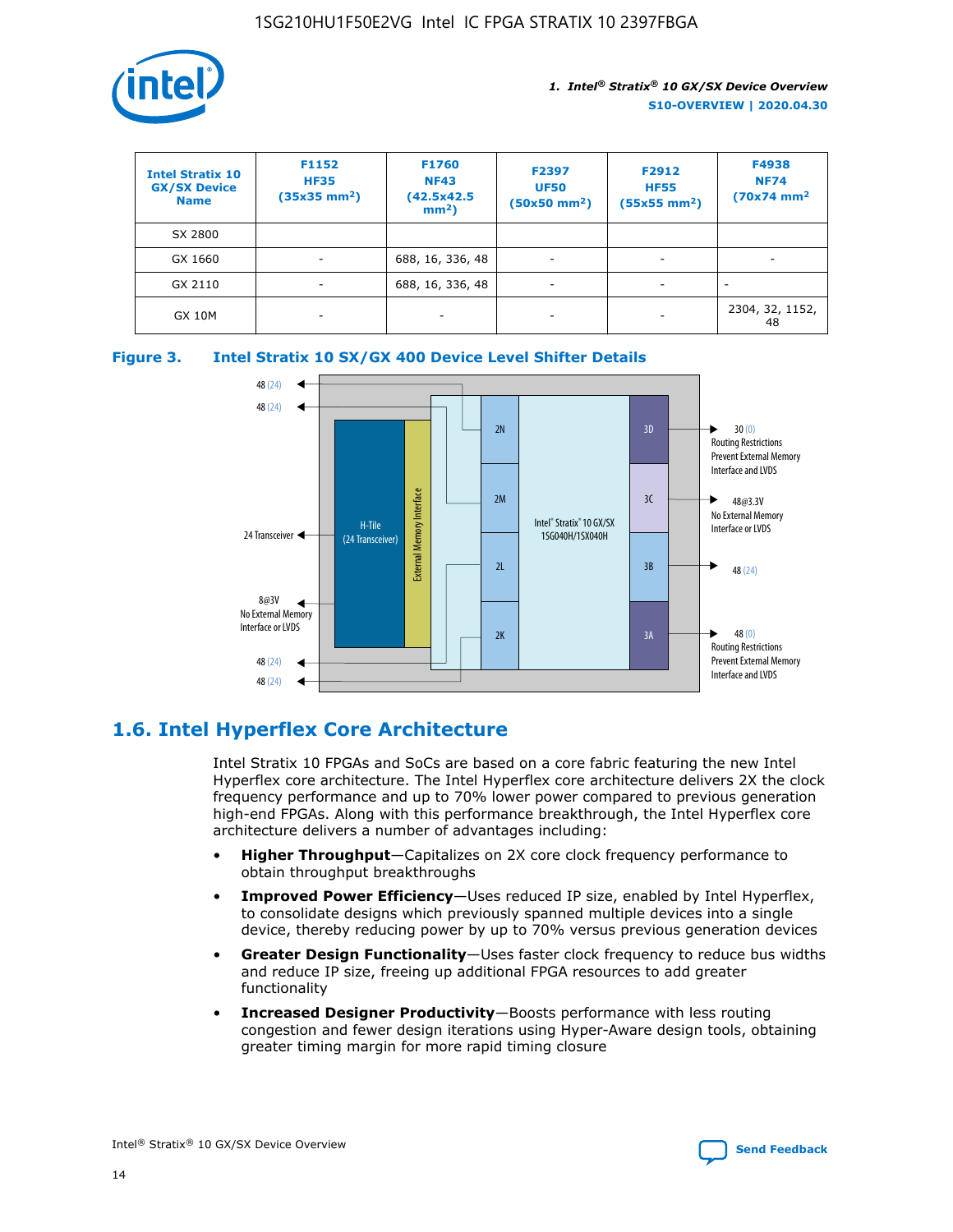

In addition to the traditional user registers found in the Adaptive Logic Modules (ALM), the Intel Hyperflex core architecture introduces additional bypassable registers everywhere throughout the fabric of the FPGA. These additional registers, called Hyper-Registers are available on every interconnect routing segment and at the inputs of all functional blocks.

#### **Figure 4. Bypassable Hyper-Register**



The Hyper-Registers enable the following key design techniques to achieve the 2X core performance increases:

- Fine grain Hyper-Retiming to eliminate critical paths
- Zero latency Hyper-Pipelining to eliminate routing delays
- Flexible Hyper-Optimization for best-in-class performance

By implementing these techniques in your design, the Hyper-Aware design tools automatically make use of the Hyper-Registers to achieve maximum core clock frequency.



## **Figure 5. Intel Hyperflex Core Architecture**

New Hyper-Registers throughout the core fabric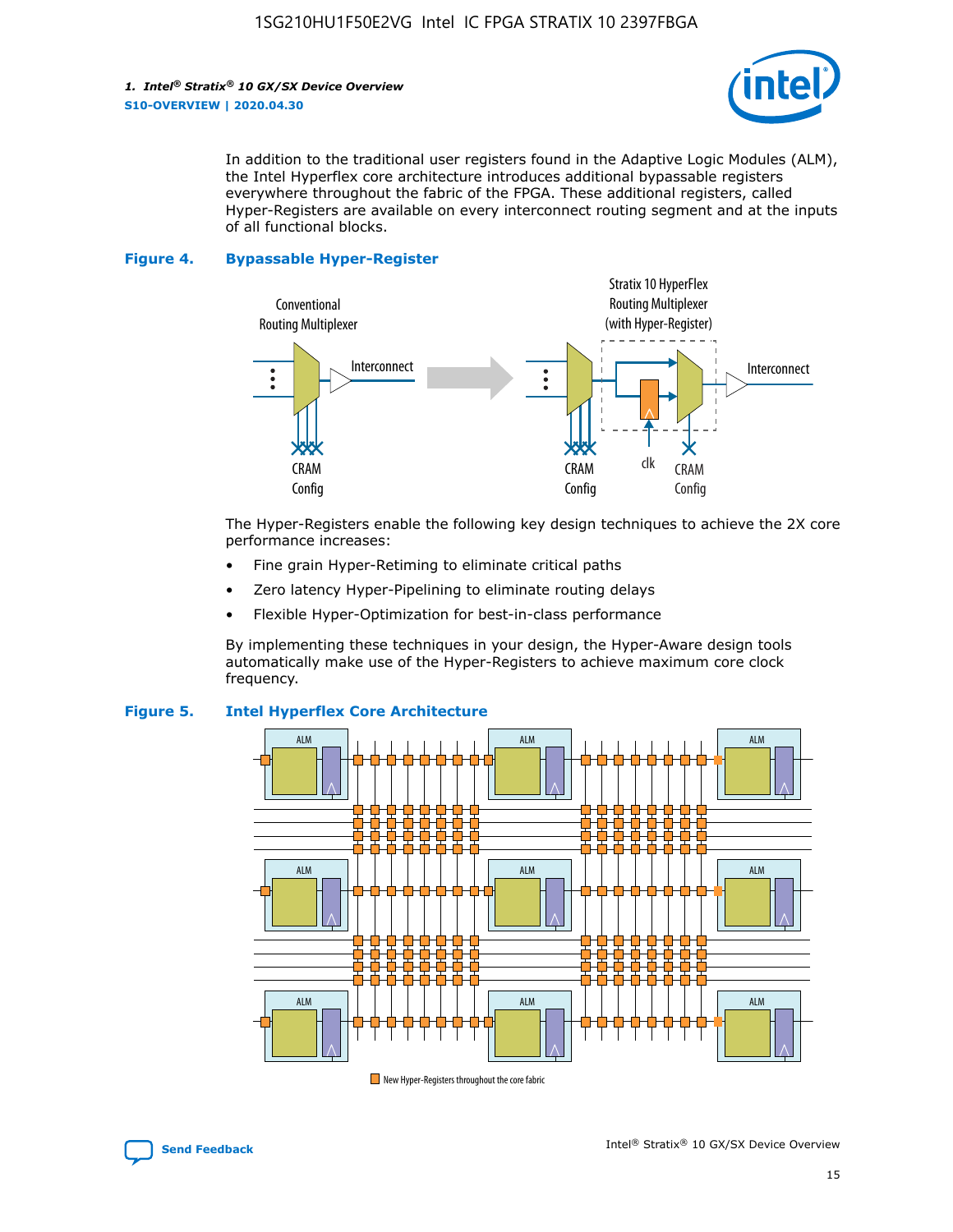

## **1.7. Heterogeneous 3D SiP Transceiver Tiles**

Intel Stratix 10 FPGAs and SoCs feature power efficient, high bandwidth, low latency transceivers. The transceivers are implemented on heterogeneous 3D System-in-Package (SiP) transceiver tiles, each containing 24 full-duplex transceiver channels. In addition to providing a high-performance transceiver solution to meet current connectivity needs, this allows for future flexibility and scalability as data rates, modulation schemes, and protocol IPs evolve.

## **Figure 6. Monolithic Core Fabric and Heterogeneous 3D SiP Transceiver Tiles**



## **Figure 7. Dual Core Fabric and Heterogeneous 3D SiP Transceiver Tiles (for the Intel Stratix 10 GX 10M Variant Only)**



Each transceiver tile contains:

- 24 full-duplex transceiver channels (PMA and PCS) $(10)$
- Reference clock distribution network
- Transmit PLLs
- High-speed clocking and bonding networks
- One instance of PCI Express hard IP

 $(10)$  12 full-duplex transceiver channels for the Intel Stratix 10 GX 10M variant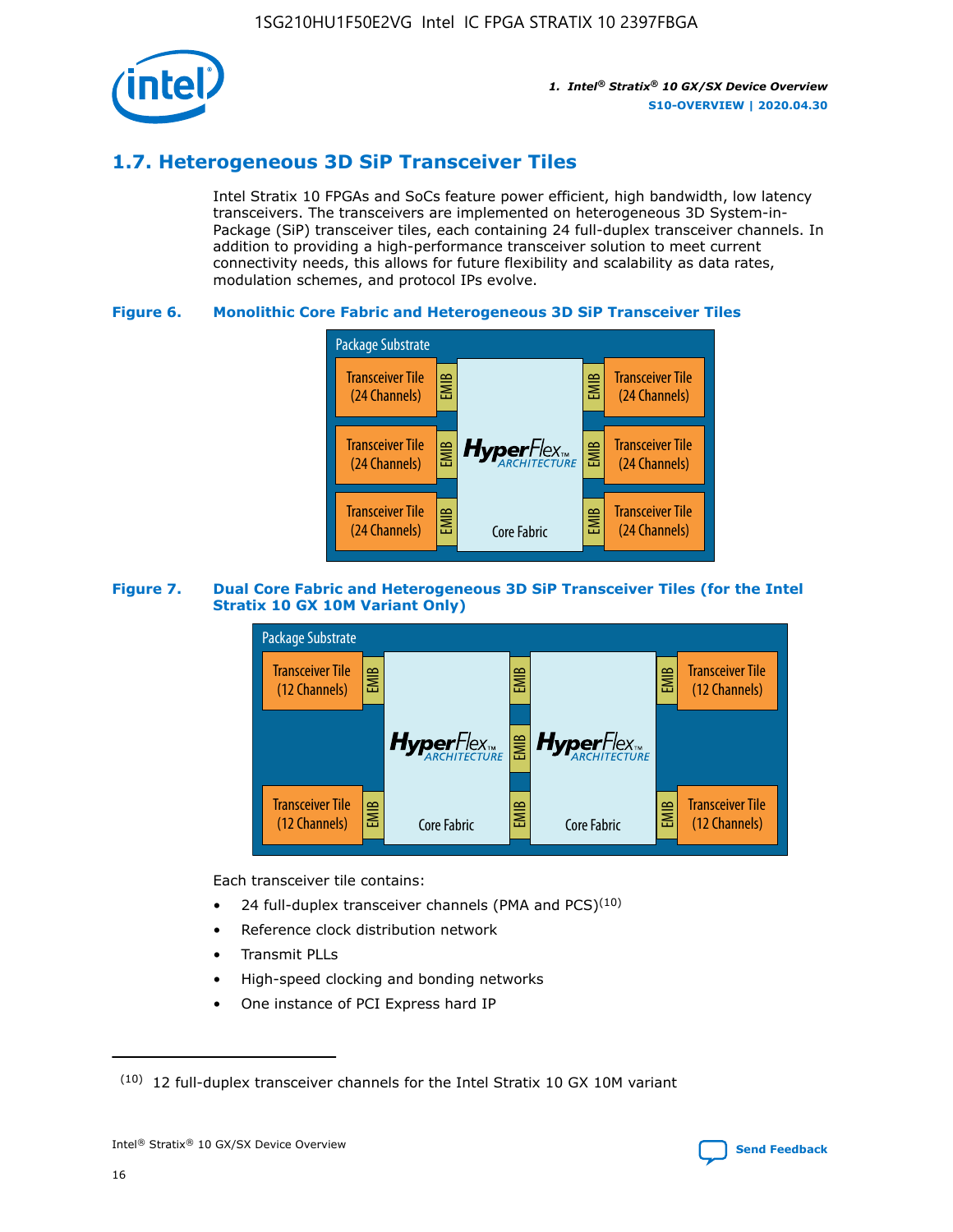



## **Figure 8. Heterogeneous 3D SiP Transceiver Tile Architecture**

## **1.8. Intel Stratix 10 Transceivers**

Intel Stratix 10 devices offer up to 96 total full-duplex transceiver channels. These channels provide continuous data rates from 1 Gbps to 28.3 Gbps for chip-to-chip, chip-to-module, and backplane applications. In each device,two thirds of the transceivers can be configured up to the maximum data rate of 28.3 Gbps to drive 100G interfaces and C form-factor pluggable CFP2/CFP4 optical modules. For longerreach backplane driving applications, advanced adaptive equalization circuits are used to equalize over 30 dB of system loss.

All transceiver channels feature a dedicated Physical Medium Attachment (PMA) and a hardened Physical Coding Sublayer (PCS).

- The PMA provides primary interfacing capabilities to physical channels.
- The PCS typically handles encoding/decoding, word alignment, and other preprocessing functions before transferring data to the FPGA core fabric.

Within each transceiver tile, the transceivers are arranged in four banks of six PMA-PCS groups. A wide variety of bonded and non-bonded data rate configurations are possible within each bank, and within each tile, using a highly configurable clock distribution network.

## **1.8.1. PMA Features**

PMA channels are comprised of transmitter (TX), receiver (RX), and high speed clocking resources.

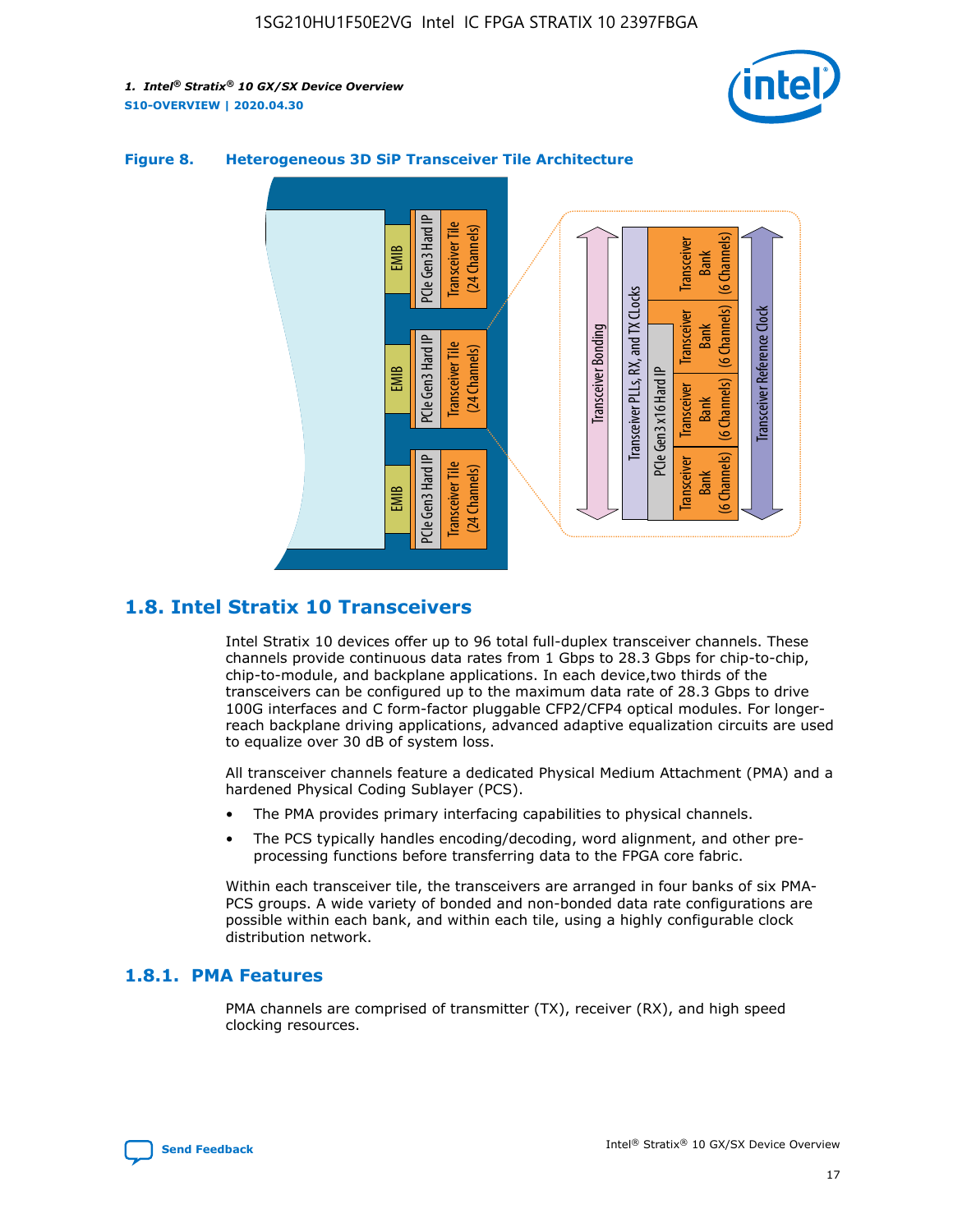

Intel Stratix 10 device features provide exceptional signal integrity at data rates up to 28.3 Gbps. Clocking options include ultra-low jitter LC tank-based (ATX) PLLs with optional fractional synthesis capability, channel PLLs operating as clock multiplier units (CMUs), and fractional synthesis PLLs (fPLLs).

- **ATX PLL**—can be configured in integer mode, or optionally, in a new fractional synthesis mode. Each ATX PLL spans the full frequency range of the supported data rate range providing a stable, flexible clock source with the lowest jitter.
- **CMU PLL**—when not being used as a transceiver, select PMA channels can be configured as channel PLLs operating as CMUs to provide an additional master clock source within the transceiver bank.
- **fPLL**—In addition, dedicated fPLLs are available with precision frequency synthesis capabilities. fPLLs can be used to synthesize multiple clock frequencies from a single reference clock source and replace multiple reference oscillators for multiprotocol and multi-rate applications.

On the receiver side, each PMA has an independent channel PLL that allows analog tracking for clock-data recovery. Each PMA also has advanced equalization circuits that compensate for transmission losses across a wide frequency spectrum.

- **Variable Gain Amplifier (VGA)**—to optimize the receiver's dynamic range
- **Continuous Time Linear Equalizer (CTLE)**—to compensate for channel losses with lowest power dissipation
- **Decision Feedback Equalizer (DFE)**—to provide additional equalization capability on backplanes even in the presence of crosstalk and reflections
- **On-Die Instrumentation (ODI)**—to provide on-chip eye monitoring capabilities (Eye Viewer). This capability helps to optimize link equalization parameters during board bring-up and supports in-system link diagnostics and equalization margin testing

#### **Figure 9. Intel Stratix 10 Receiver Block Features**



All link equalization parameters feature automatic adaptation using the new Advanced Digital Adaptive Parametric Tuning (ADAPT) circuit. This circuit is used to dynamically set DFE tap weights, adjust CTLE parameters, and optimize VGA gain and threshold voltage. Finally, optimal and consistent signal integrity is ensured by using the new



Intel<sup>®</sup> Stratix<sup>®</sup> 10 GX/SX Device Overview **[Send Feedback](mailto:FPGAtechdocfeedback@intel.com?subject=Feedback%20on%20Intel%20Stratix%2010%20GX/SX%20Device%20Overview%20(S10-OVERVIEW%202020.04.30)&body=We%20appreciate%20your%20feedback.%20In%20your%20comments,%20also%20specify%20the%20page%20number%20or%20paragraph.%20Thank%20you.)** Send Feedback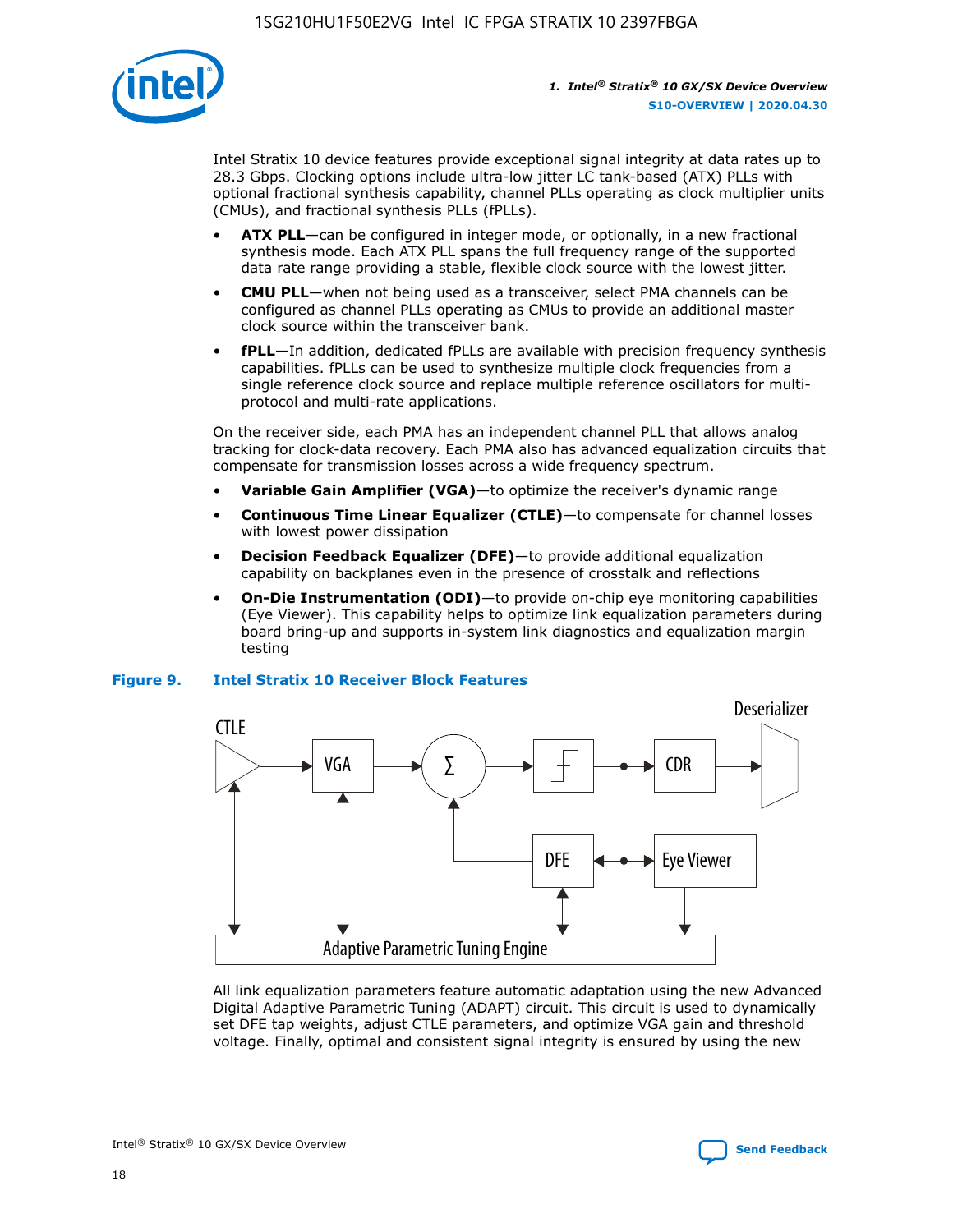

hardened Precision Signal Integrity Calibration Engine (PreSICE) to automatically calibrate all transceiver circuit blocks on power-up. This gives the most link margin and ensures robust, reliable, and error-free operation.

#### **Table 7. Transceiver PMA Features**

| <b>Feature</b>                                                       | <b>Capability</b>                                                                                                                                                                                         |
|----------------------------------------------------------------------|-----------------------------------------------------------------------------------------------------------------------------------------------------------------------------------------------------------|
| Chip-to-Chip Data Rates                                              | 1 Gbps (11) to 28.3 Gbps (Intel Stratix 10 GX/SX devices)                                                                                                                                                 |
| <b>Backplane Support</b>                                             | Drive backplanes at data rates up to 28.3 Gbps, including 10GBASE-KR compliance                                                                                                                           |
| Optical Module Support                                               | SFP+/SFP, XFP, CXP, QSFP/QSFP28, QSFPDD, CFP/CFP2/CFP4                                                                                                                                                    |
| Cable Driving Support                                                | SFP+ Direct Attach, PCI Express over cable, eSATA                                                                                                                                                         |
| <b>Transmit Pre-Emphasis</b>                                         | 5-tap transmit pre-emphasis and de-emphasis to compensate for system channel loss                                                                                                                         |
| Continuous Time Linear<br>Equalizer (CTLE)                           | Dual mode, high-gain, and high-data rate, linear receive equalization to compensate for<br>system channel loss                                                                                            |
| Decision Feedback Equalizer<br>(DFE)                                 | 15 fixed tap DFE to equalize backplane channel loss in the presence of crosstalk and noisy<br>environments                                                                                                |
| Advanced Digital Adaptive<br>Parametric Tuning (ADAPT)               | Fully digital adaptation engine to automatically adjust all link equalization parameters-<br>including CTLE, DFE, and VGA blocks-that provide optimal link margin without intervention<br>from user logic |
| Precision Signal Integrity<br>Calibration Engine (PreSICE)           | Hardened calibration controller to quickly calibrate all transceiver control parameters on<br>power-up, which provides the optimal signal integrity and jitter performance                                |
| <b>ATX Transmit PLLs</b>                                             | Low jitter ATX (inductor-capacitor) transmit PLLs with continuous tuning range to cover a<br>wide range of standard and proprietary protocols, with optional fractional frequency<br>synthesis capability |
| <b>Fractional PLLs</b>                                               | On-chip fractional frequency synthesizers to replace on-board crystal oscillators and reduce<br>system cost                                                                                               |
| Digitally Assisted Analog<br>CDR.                                    | Superior jitter tolerance with fast lock time                                                                                                                                                             |
| On-Die Instrumentation-<br>Eye Viewer and Jitter Margin<br>Tool      | Simplify board bring-up, debug, and diagnostics with non-intrusive, high-resolution eye<br>monitoring (Eye Viewer). Also inject jitter from transmitter to test link margin in system.                    |
| Dynamic Reconfiguration                                              | Allows for independent control of each transceiver channel Avalon memory-mapped<br>interface for the most transceiver flexibility.                                                                        |
| Multiple PCS-PMA and PCS-<br>Core to FPGA fabric interface<br>widths | 8, 10, 16, 20, 32, 40, or 64 bit interface widths for flexibility of deserialization width,<br>encoding, and reduced latency                                                                              |

## **1.8.2. PCS Features**

Intel Stratix 10 PMA channels interface with core logic through configurable and bypassable PCS interface layers.

The PCS contains multiple gearbox implementations to decouple the PMA and PCS interface widths. This feature provides the flexibility to implement a wide range of applications with 8, 10, 16, 20, 32, 40, or 64 bit interface width between each transceiver and the core logic.

<sup>(11)</sup> Stratix 10 transceivers can support data rates below 1 Gbps with over sampling.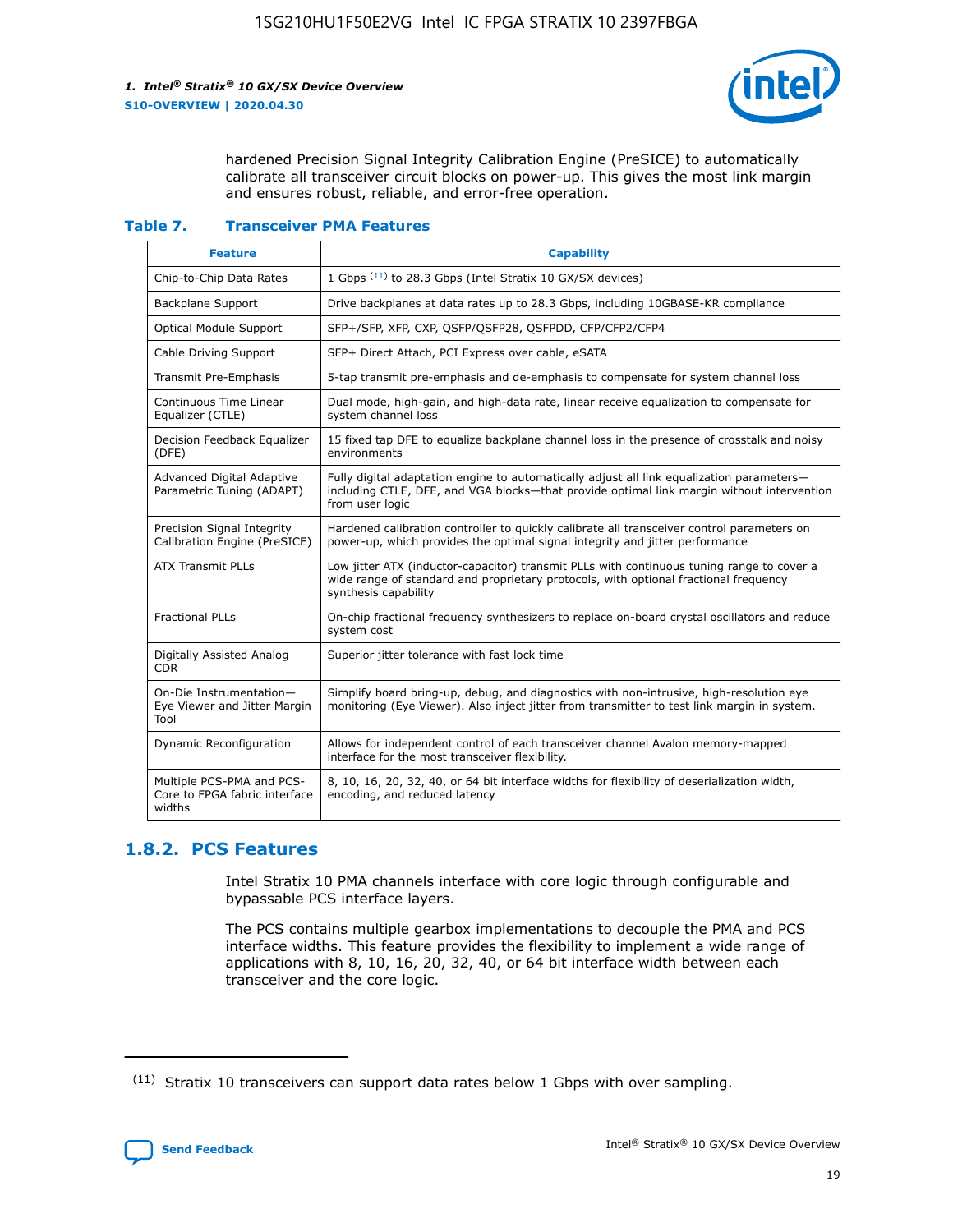

The PCS also contains hard IP to support a variety of standard and proprietary protocols across a wide range of data rates and encoding schemes. The Standard PCS mode provides support for 8B/10B encoded applications up to 12.5 Gbps. The Enhanced PCS mode supports 64B/66B and 64B/67B encoded applications up to 17.4 Gbps. The enhanced PCS mode also includes an integrated 10GBASE-KR/40GBASE-KR4 Forward Error Correction (FEC) circuit. For highly customized implementations, a PCS Direct mode provides an interface up to 64 bits wide to allow for custom encoding and support for data rates up to 28.3 Gbps.

For more information about the PCS-Core interface or the double rate transfer mode, refer to the *Intel Stratix 10 L- and H-Tile Transceiver PHY User Guide*, and the *Intel Stratix 10 E-Tile Transceiver PHY User Guide*.

| <b>PCS Protocol</b><br><b>Support</b>                  | <b>Data Rate (Gbps)</b> | <b>Transmitter Data Path</b>                                                                                                                                              | <b>Receiver Data Path</b>                                                                                                                                                                                      |
|--------------------------------------------------------|-------------------------|---------------------------------------------------------------------------------------------------------------------------------------------------------------------------|----------------------------------------------------------------------------------------------------------------------------------------------------------------------------------------------------------------|
| Standard PCS                                           | 1 to 12.5               | Phase compensation FIFO, byte<br>serializer, 8B/10B encoder, bit-slipper,<br>channel bonding                                                                              | Rate match FIFO, word-aligner, 8B/10B<br>decoder, byte deserializer, byte<br>ordering                                                                                                                          |
| <b>PCI Express</b><br>Gen1/Gen2 x1,<br>x2, x4, x8, x16 | 2.5 and 5.0             | Same as Standard PCS plus PIPE 2.0<br>interface to core                                                                                                                   | Same as Standard PCS plus PIPE 2.0<br>interface to core                                                                                                                                                        |
| PCI Express Gen3<br>x1, x2, x4, x8,<br>x16             | 8.0                     | Phase compensation FIFO, byte<br>serializer, encoder, scrambler, bit-<br>slipper, gear box, channel bonding, and<br>PIPE 3.0 interface to core, auto speed<br>negotiation | Rate match FIFO (0-600 ppm mode),<br>word-aligner, decoder, descrambler,<br>phase compensation FIFO, block sync,<br>byte deserializer, byte ordering, PIPE<br>3.0 interface to core, auto speed<br>negotiation |
| CPRI                                                   | 0.6144 to 9.8           | Same as Standard PCS plus<br>deterministic latency serialization                                                                                                          | Same as Standard PCS plus<br>deterministic latency deserialization                                                                                                                                             |
| <b>Enhanced PCS</b>                                    | 2.5 to 17.4             | FIFO, channel bonding, bit-slipper, and<br>gear box                                                                                                                       | FIFO, block sync, bit-slipper, and gear<br>box                                                                                                                                                                 |
| 10GBASE-R                                              | 10.3125                 | FIFO, 64B/66B encoder, scrambler,<br>FEC, and gear box                                                                                                                    | FIFO, 64B/66B decoder, descrambler,<br>block sync, FEC, and gear box                                                                                                                                           |
| Interlaken                                             | 4.9 to 17.4             | FIFO, channel bonding, frame<br>generator, CRC-32 generator,<br>scrambler, disparity generator, bit-<br>slipper, and gear box                                             | FIFO, CRC-32 checker, frame sync,<br>descrambler, disparity checker, block<br>sync, and gear box                                                                                                               |
| SFI-S/SFI-5.2                                          | 11.3                    | FIFO, channel bonding, bit-slipper, and<br>gear box                                                                                                                       | FIFO, bit-slipper, and gear box                                                                                                                                                                                |
| <b>IEEE 1588</b>                                       | 1.25 to 10.3125         | FIFO (fixed latency), 64B/66B encoder,<br>scrambler, and gear box                                                                                                         | FIFO (fixed latency), 64B/66B decoder,<br>descrambler, block sync, and gear box                                                                                                                                |
| SDI                                                    | up to 12.5              | FIFO and gear box                                                                                                                                                         | FIFO, bit-slipper, and gear box                                                                                                                                                                                |
| GigE                                                   | 1.25                    | Same as Standard PCS plus GigE state<br>machine                                                                                                                           | Same as Standard PCS plus GigE state<br>machine                                                                                                                                                                |
| <b>PCS Direct</b>                                      | up to 28.3              | Custom                                                                                                                                                                    | Custom                                                                                                                                                                                                         |

## **Table 8. Transceiver PCS Features**

#### **Related Information**

[Intel Stratix 10 L- and H-Tile Transceiver PHY User Guide](https://www.altera.com/documentation/wry1479165198810.html)

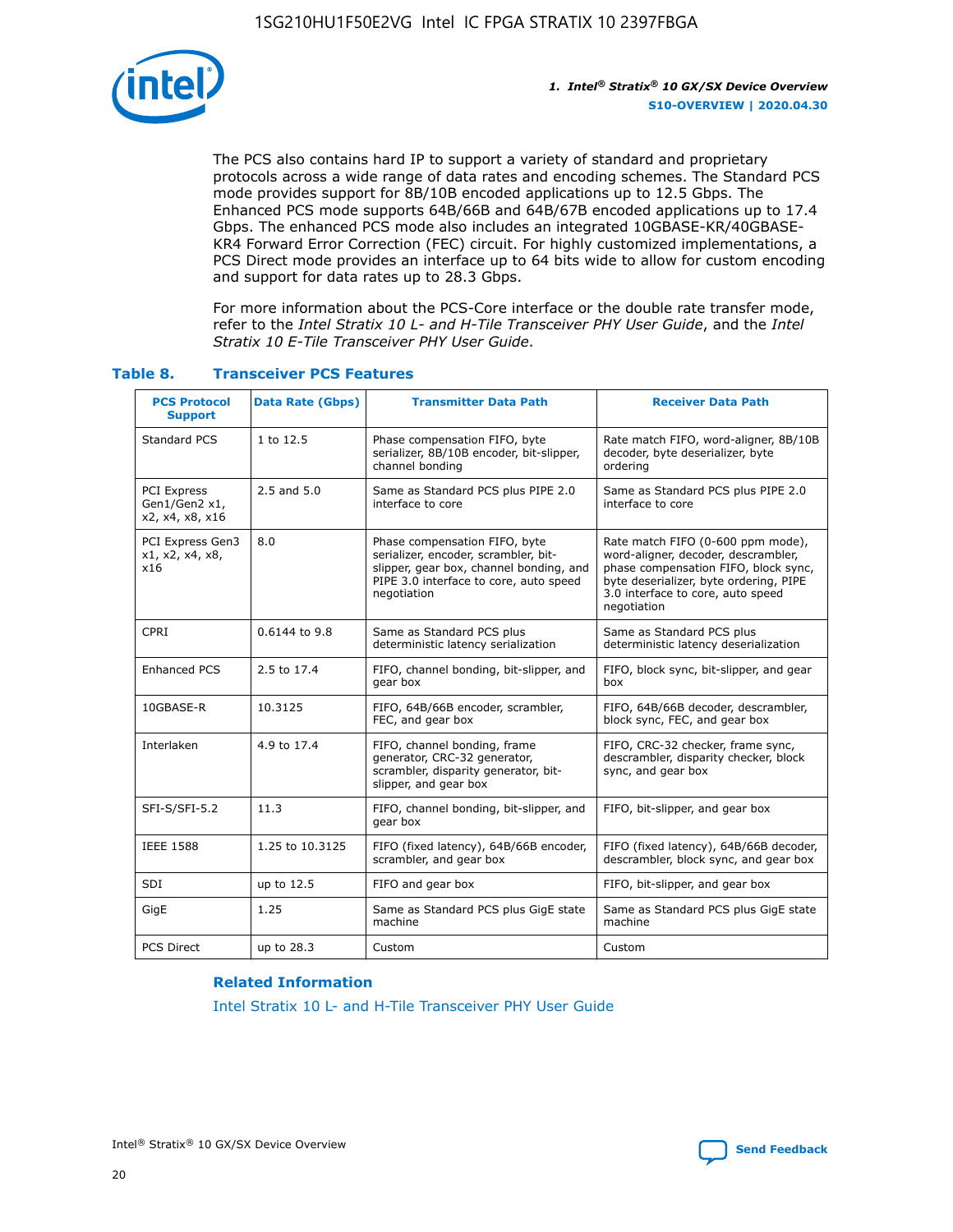

## **1.9. PCI Express Gen1/Gen2/Gen3 Hard IP**

Intel Stratix 10 devices contain embedded PCI Express hard IP designed for performance, ease-of-use, increased functionality, and designer productivity.

The PCI Express hard IP consists of the PHY, Data Link, and Transaction layers. It also supports PCI Express Gen1/Gen2/Gen3 end point and root port, in x1/x2/x4/x8/x16 lane configurations. The PCI Express hard IP is capable of operating independently from the core logic (autonomous mode). This feature allows the PCI Express link to power up and complete link training in less than 100 ms, while the rest of the device is still in the process of being configured. The hard IP also provides added functionality, which makes it easier to support emerging features such as Single Root I/O Virtualization (SR-IOV) and optional protocol extensions.

The PCI Express hard IP has improved end-to-end data path protection using Error Checking and Correction (ECC). In addition, the hard IP supports configuration of the device via protocol (CvP) across the PCI Express bus at Gen1/Gen2/Gen3 rates.

## **1.10. Interlaken PCS Hard IP**

Intel Stratix 10 devices have integrated Interlaken PCS hard IP supporting rates up to 17.4 Gbps per lane.

The Interlaken PCS hard IP is based on the proven functionality of the PCS developed for Intel's previous generation FPGAs, which has demonstrated interoperability with Interlaken ASSP vendors and third-party IP suppliers. The Interlaken PCS hard IP is present in every transceiver channel in Intel Stratix 10 devices.

## **1.11. 10G Ethernet Hard IP**

Intel Stratix 10 devices include IEEE 802.3 10-Gbps Ethernet (10GbE) compliant 10GBASE-R PCS and PMA hard IP. The scalable 10GbE hard IP supports multiple independent 10GbE ports while using a single PLL for all the 10GBASE-R PCS instantiations, which saves on core logic resources and clock networks.

The integrated serial transceivers simplify multi-port 10GbE systems compared to 10 GbE Attachment Unit Interface (XAUI) interfaces that require an external XAUI-to-10G PHY. Furthermore, the integrated transceivers incorporate signal conditioning circuits, which enable direct connection to standard 10G XFP and SFP+ pluggable optical modules. The transceivers also support backplane Ethernet applications and include a hard 10GBASE-KR/40GBASE-KR4 Forward Error Correction (FEC) circuit that can be used for both 10G and 40G applications. The integrated 10G Ethernet hard IP and 10G transceivers save external PHY cost, board space and system power. The 10G Ethernet PCS hard IP and 10GBASE-KR FEC are present in every transceiver channel.

## **1.12. External Memory and General Purpose I/O**

Intel Stratix 10 devices offer substantial external memory bandwidth, with up to ten 72 bit wide DDR4 memory interfaces running at up to 2666 Mbps. For external memory interface and LVDS restrictions, see [AN 906: Intel Stratix 10 GX 400, SX 400,](https://www.intel.com/content/www/us/en/programmable/documentation/sjf1574667190623.html#bft1574667627484) [and TX 400 Routing and Designing Floorplan Guidelines.](https://www.intel.com/content/www/us/en/programmable/documentation/sjf1574667190623.html#bft1574667627484)

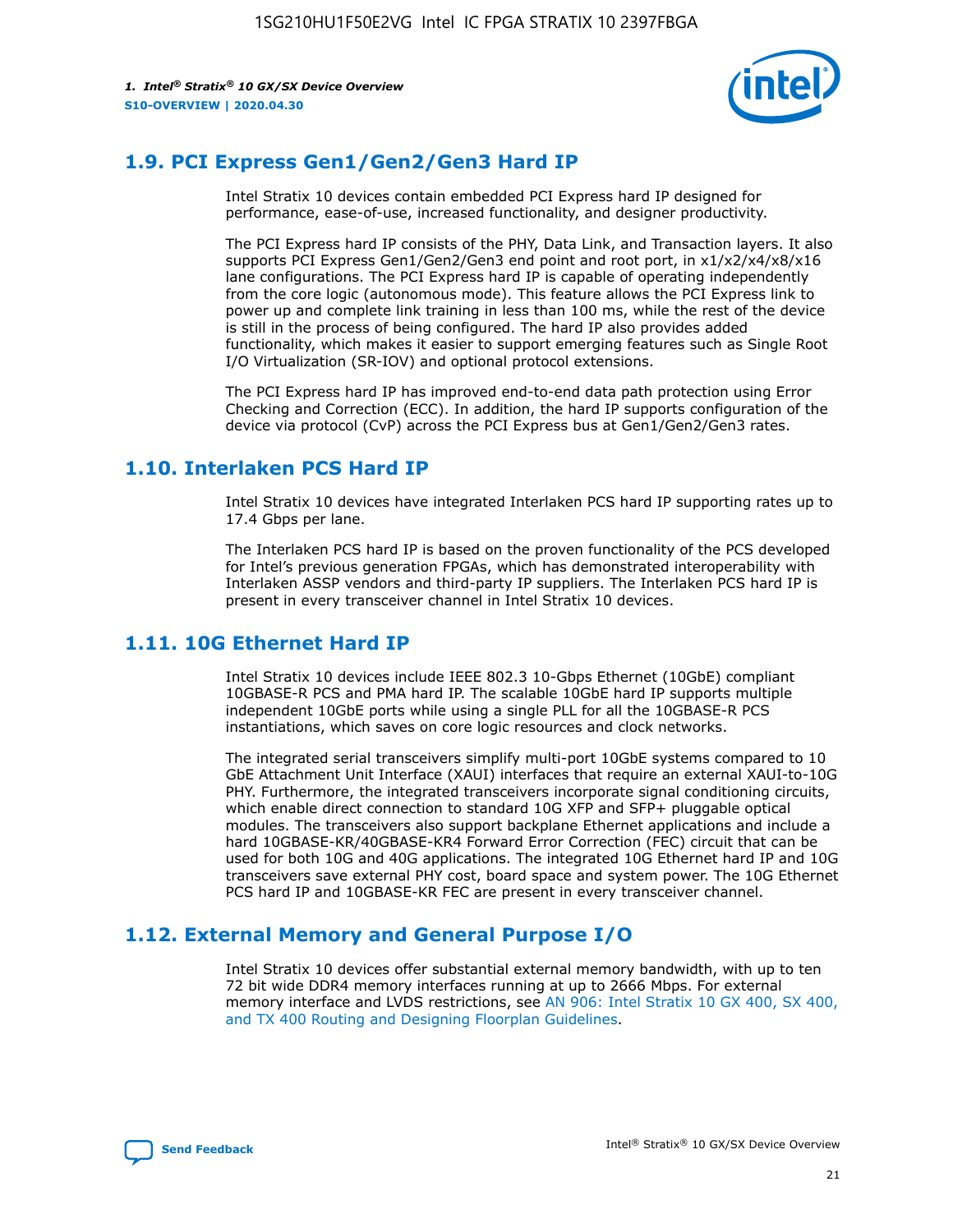

This bandwidth is provided along with the ease of design, lower power, and resource efficiencies of hardened high-performance memory controllers. The external memory interfaces can be configured up to a maximum width of 144 bits when using either hard or soft memory controllers.

### **Figure 10. Hard Memory Controller**



Each I/O bank contains 48 general purpose I/Os and a high-efficiency hard memory controller capable of supporting many different memory types, each with different performance capabilities. The hard memory controller is also capable of being bypassed and replaced by a soft controller implemented in user logic. The I/Os each have a hardened double data rate (DDR) read/write path (PHY) capable of performing key memory interface functionality such as:

- Read/write leveling
- FIFO buffering to lower latency and improve margin
- Timing calibration
- On-chip termination

The timing calibration is aided by the inclusion of hard microcontrollers based on Intel's Nios® II technology, specifically tailored to control the calibration of multiple memory interfaces. This calibration allows the Intel Stratix 10 device to compensate for any changes in process, voltage, or temperature either within the Intel Stratix 10 device itself, or within the external memory device. The advanced calibration algorithms ensure maximum bandwidth and robust timing margin across all operating conditions.

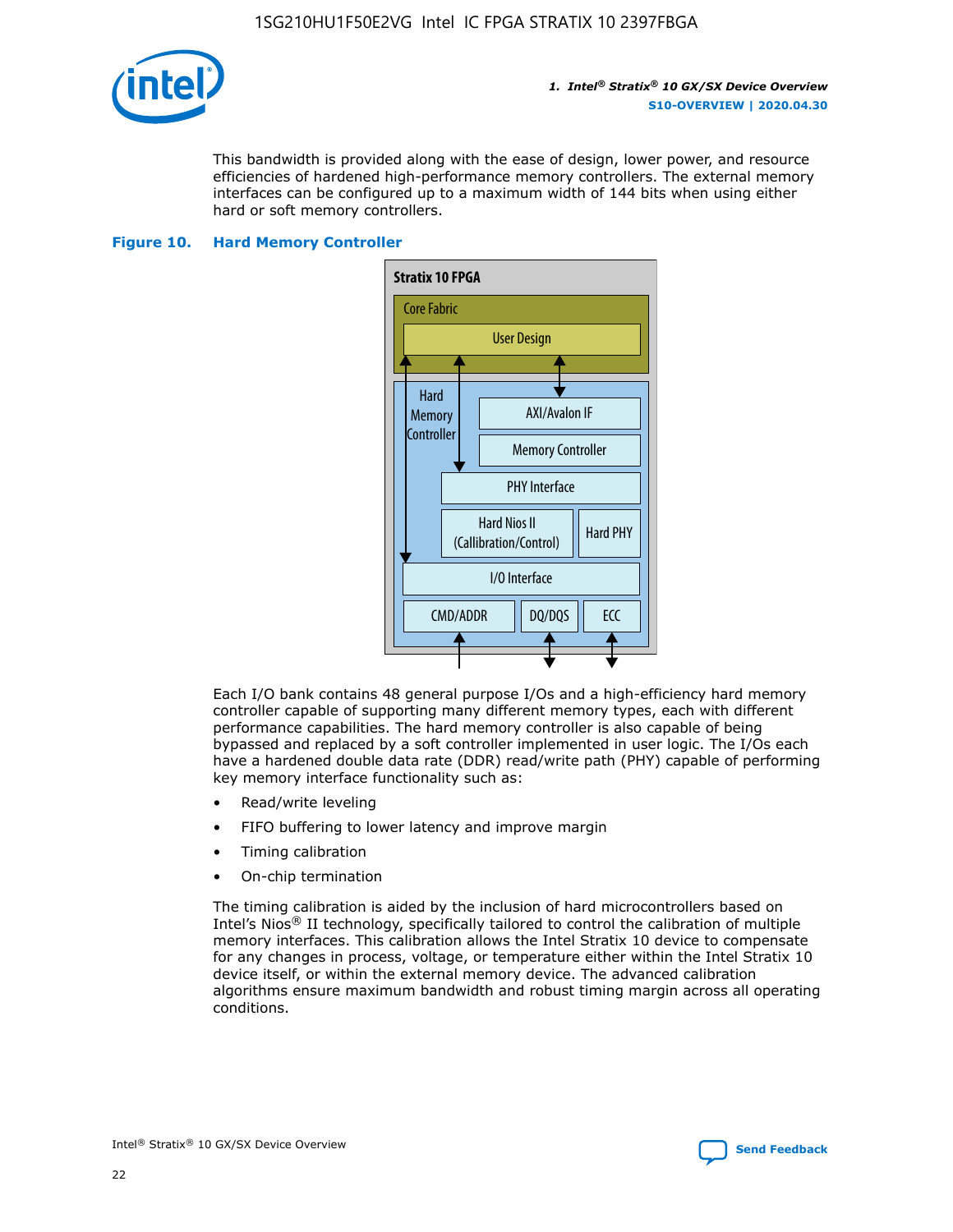

#### **Table 9. External Memory Interface Performance**

The listed speeds are for the 1-rank case.

| <b>Interface</b>     | <b>Controller Type</b> | <b>Performance</b><br>(maximum rate possible) |
|----------------------|------------------------|-----------------------------------------------|
| DDR4                 | Hard                   | 2666 Mbps                                     |
| DDR <sub>3</sub>     | Hard                   | 2133 Mbps                                     |
| QDRII+               | Soft                   | 1,100 Mtps                                    |
| <b>ODRII+ Xtreme</b> | Soft                   | 1,266 Mtps                                    |
| <b>ODRIV</b>         | Soft                   | 2,133 Mtps                                    |
| RLDRAM III           | Soft                   | 2400 Mbps                                     |
| <b>RLDRAM II</b>     | Soft                   | 533 Mbps                                      |

In addition to parallel memory interfaces, Intel Stratix 10 devices support serial memory technologies such as the Hybrid Memory Cube (HMC). The HMC is supported by the Intel Stratix 10 high-speed serial transceivers, which connect up to four HMC links, with each link running at data rates of 15 Gbps (HMC short reach specification).

Intel Stratix 10 devices also feature general purpose I/Os capable of supporting a wide range of single-ended and differential I/O interfaces. LVDS rates up to 1.6 Gbps are supported, with each pair of pins having both a differential driver and a differential input buffer. This enables configurable direction for each LVDS pair.

## **1.13. Adaptive Logic Module (ALM)**

Intel Stratix 10 devices use a similar adaptive logic module (ALM) as the previous generation Intel Arria 10 and Stratix V FPGAs, allowing for efficient implementation of logic functions and easy conversion of IP between the devices.

The ALM block diagram shown in the following figure has eight inputs with a fracturable look-up table (LUT), two dedicated embedded adders, and four dedicated registers.

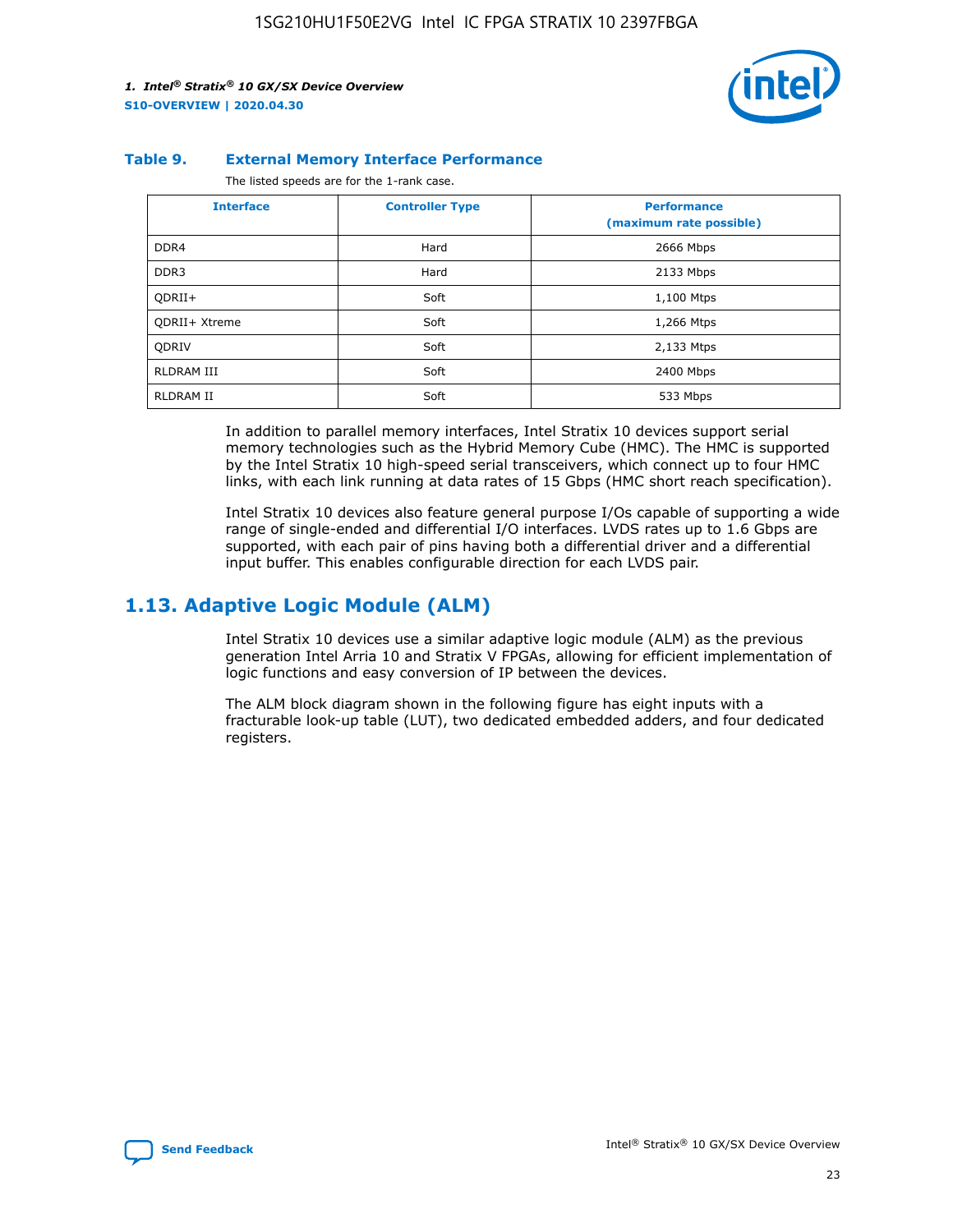

## **Figure 11. Intel Stratix 10 FPGA and SoC ALM Block Diagram**



Key features and capabilities of the ALM include:

- High register count with 4 registers per 8-input fracturable LUT, operating in conjunction with the new Intel Hyperflex architecture, enables Intel Stratix 10 devices to maximize core performance at very high core logic utilization
- Implements select 7-input logic functions, all 6-input logic functions, and two independent functions consisting of smaller LUT sizes (such as two independent 4 input LUTs) to optimize core logic utilization

The Intel Quartus Prime software takes advantage of the ALM logic structure to deliver the highest performance, optimal logic utilization, and lowest compile times. The Intel Quartus Prime software simplifies design reuse as it automatically maps legacy designs into the Intel Stratix 10 ALM architecture.

## **1.14. Core Clocking**

Core clocking in Intel Stratix 10 devices makes use of programmable clock tree synthesis.

This technique uses dedicated clock tree routing and switching circuits, and allows the Intel Quartus Prime software to create the exact clock trees required for your design. Clock tree synthesis minimizes clock tree insertion delay, reduces dynamic power dissipation in the clock tree and allows greater clocking flexibility in the core while still maintaining backwards compatibility with legacy global and regional clocking schemes.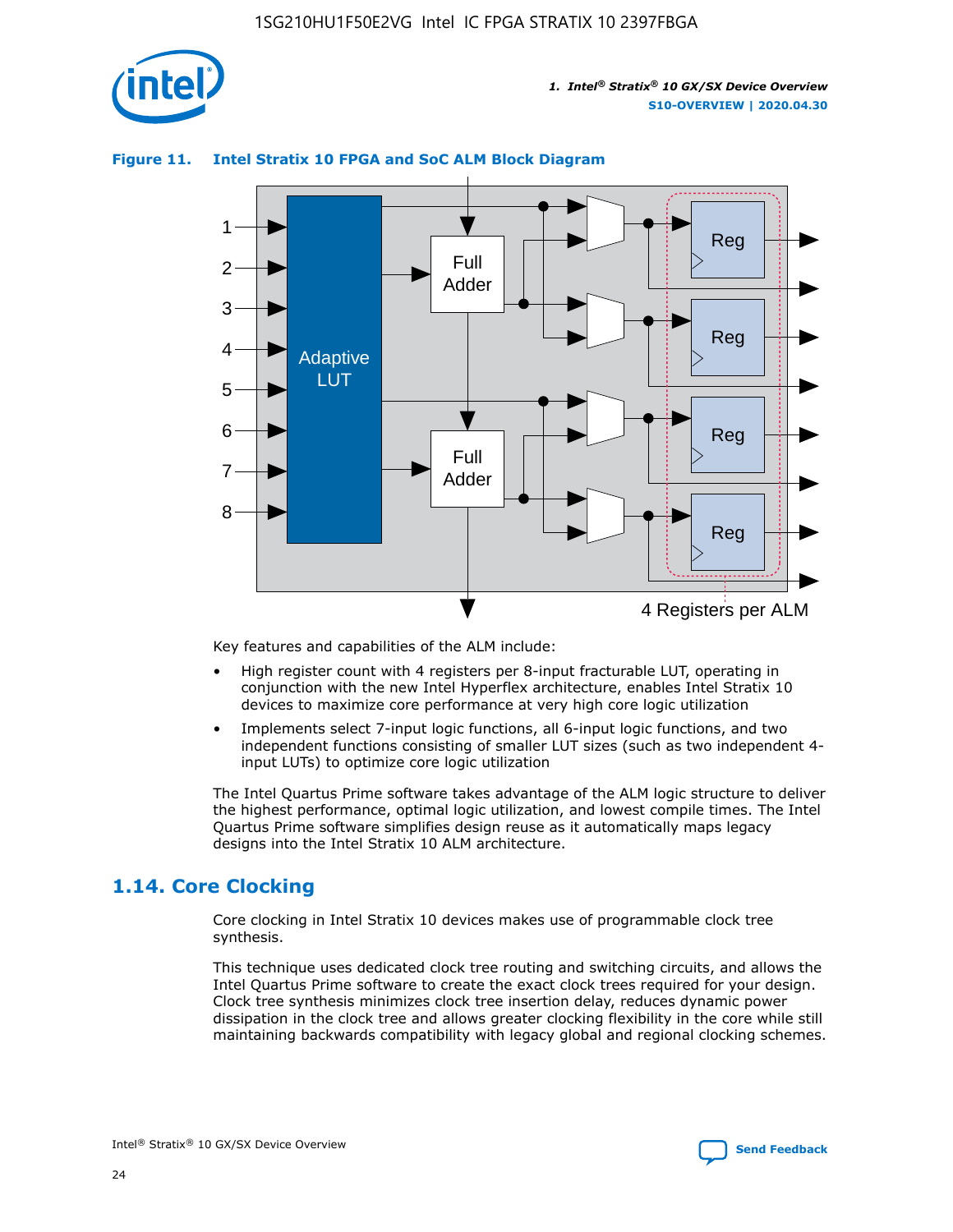

The core clock network in Intel Stratix 10 devices supports the new Intel Hyperflex core architecture at clock rates up to 1 GHz. It also supports the hard memory controllers up to 2666 Mbps with a quarter rate transfer to the core. The core clock network is supported by dedicated clock input pins, fractional clock synthesis PLLs, and integer I/O PLLs.

## **1.15. Fractional Synthesis PLLs and I/O PLLs**

Intel Stratix 10 devices have up to 32 fractional synthesis PLLs (fPLL) available for use with transceivers or in the core fabric.

The fPLLs are located in the 3D SiP transceiver L-tiles and H-tiles, eight per tile, adjacent to the transceiver channels. The fPLLs can be used to reduce both the number of oscillators required on the board and the number of clock pins required, by synthesizing multiple clock frequencies from a single reference clock source. In addition to synthesizing reference clock frequencies for the transceiver transmit PLLs, the fPLLs can also be used directly for transmit clocking. Each fPLL can be independently configured for conventional integer mode, or enhanced fractional synthesis mode with third-order delta-sigma modulation.

In addition to the fPLLs, Intel Stratix 10 devices contain up to 24 integer I/O PLLs (IOPLLs) available for general purpose use in the core fabric and for simplifying the design of external memory interfaces and high-speed LVDS interfaces. The IOPLLs are located in each bank of 48 general purpose I/O, 1 per I/O bank, adjacent to the hard memory controllers and LVDS SerDes in each I/O bank. This makes it easier to close timing because the IOPLLs are tightly coupled with the I/Os that need to use them. The IOPLLs can be used for general purpose applications in the core such as clock network delay compensation and zero-delay clock buffering.

## **1.16. Internal Embedded Memory**

Intel Stratix 10 devices contain two types of embedded memory blocks: M20K (20 Kb) and MLAB (640 bit).

The M20K and MLAB blocks are familiar block sizes carried over from previous Intel device families. The MLAB blocks are ideal for wide and shallow memories, while the M20K blocks are intended to support larger memory configurations and include hard ECC. Both M20K and MLAB embedded memory blocks can be configured as a singleport or dual-port RAM, FIFO, ROM, or shift register. These memory blocks are highly flexible and support a number of memory configurations as shown in Table 10 on page 25.

#### **Table 10. Internal Embedded Memory Block Configurations**

| MLAB (640 bits)                                                | <b>M20K (20 Kb)</b>                                                                    |
|----------------------------------------------------------------|----------------------------------------------------------------------------------------|
| $64 \times 10$ (supported through emulation)<br>$32 \times 20$ | $2K \times 10$ (or $x8$ )<br>$1K \times 20$ (or $x16$ )<br>$512 \times 40$ (or $x32$ ) |

## **1.17. Variable Precision DSP Block**

The Intel Stratix 10 DSP blocks are based upon the Variable Precision DSP Architecture used in Intel's previous generation devices. They feature hard fixed point and IEEE 754 compliant floating point capability.

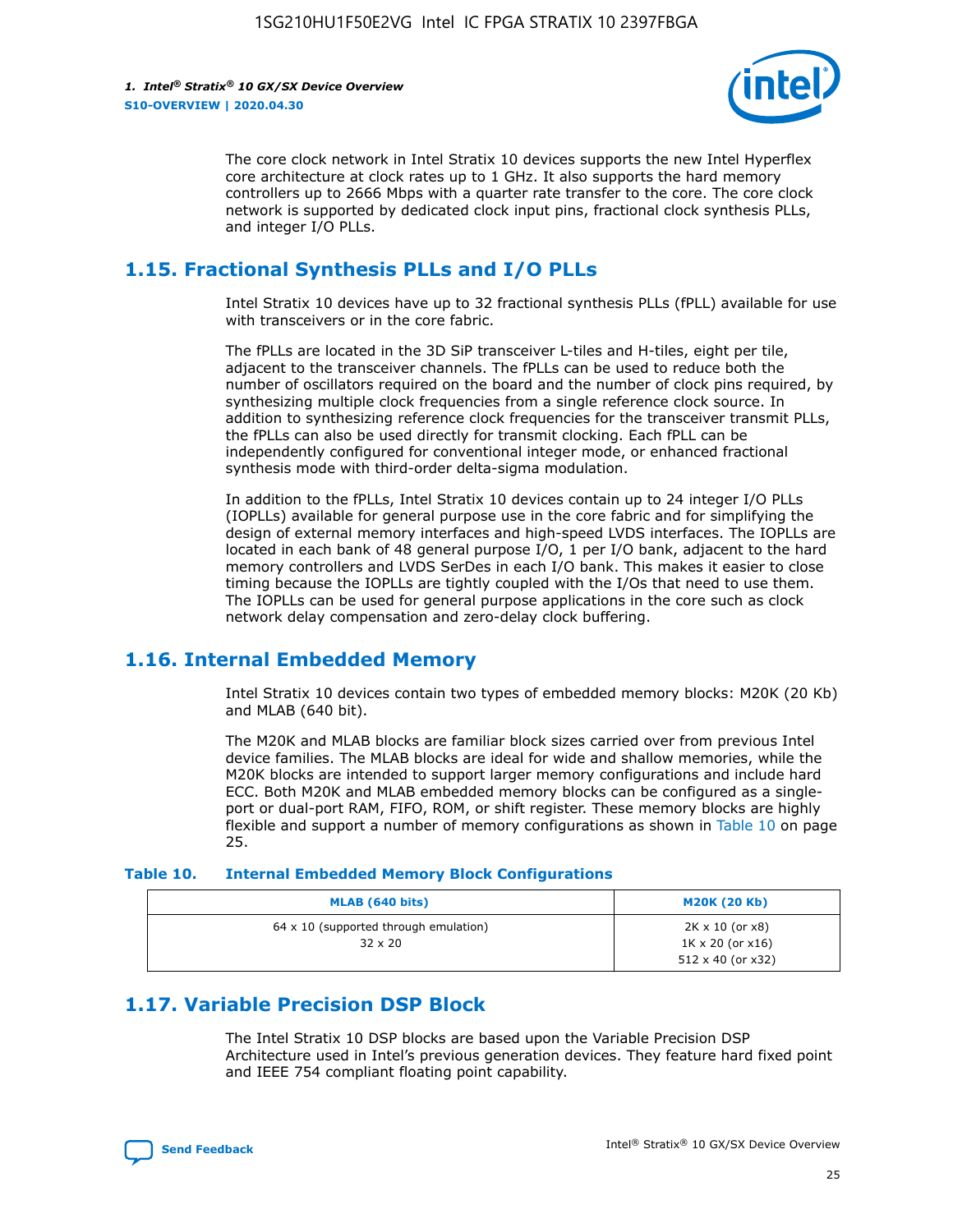

The DSP blocks can be configured to support signal processing with precision ranging from 18x19 up to 54x54. A pipeline register has been added to increase the maximum operating frequency of the DSP block and reduce power consumption.





#### **Figure 13. DSP Block: High Precision Fixed Point Mode**

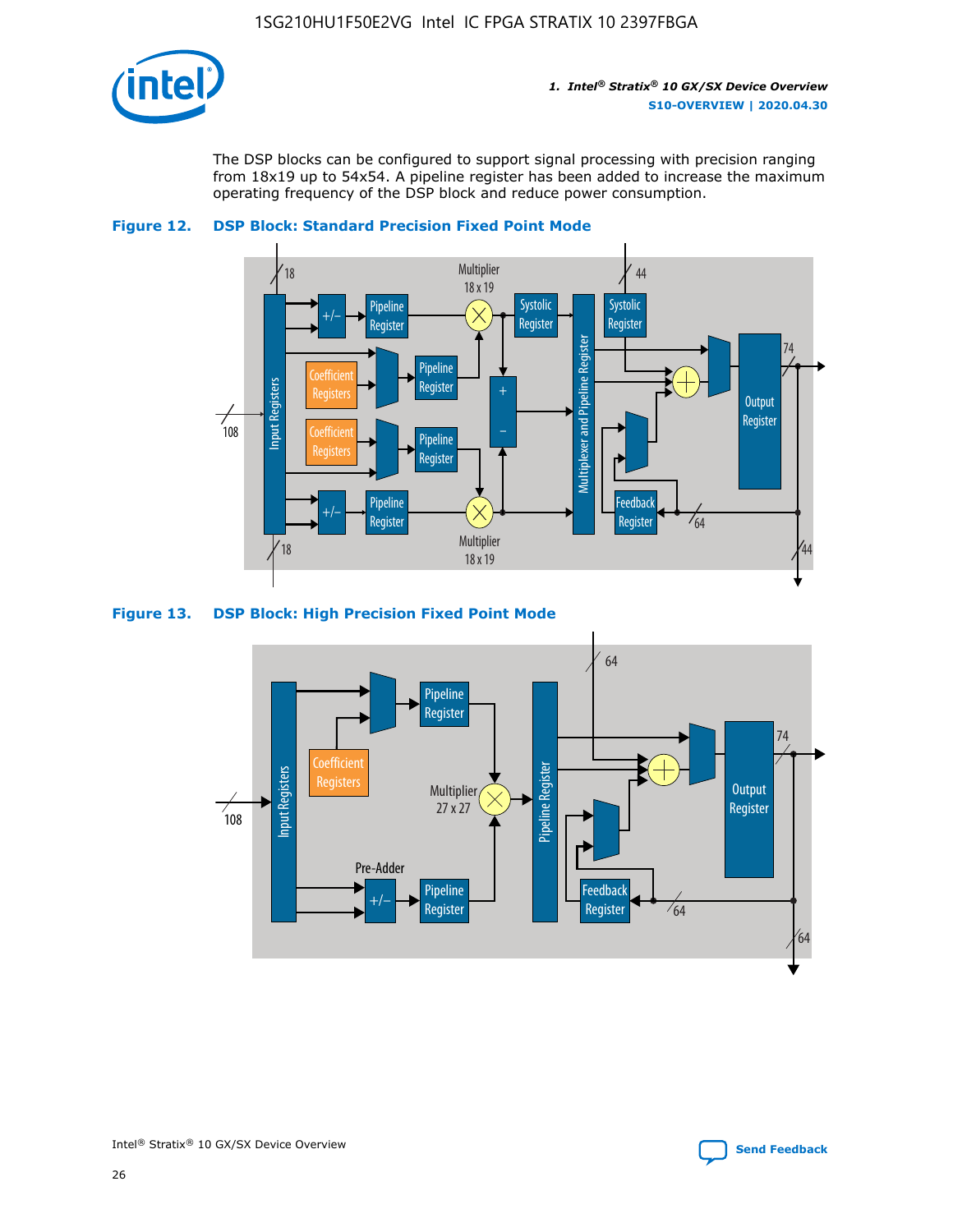



## **Figure 14. DSP Block: Single Precision Floating Point Mode**

Each DSP block can be independently configured at compile time as either dual 18x19 or a single 27x27 multiply accumulate. With a dedicated 64 bit cascade bus, multiple variable precision DSP blocks can be cascaded to implement even higher precision DSP functions efficiently.

In floating point mode, each DSP block provides one single precision floating point multiplier and adder. Floating point additions, multiplications, mult-adds and multaccumulates are supported.

The following table shows how different precisions are accommodated within a DSP block, or by utilizing multiple blocks.

| <b>Multiplier Size</b>             | <b>DSP Block Resources</b>                                                               | <b>Expected Usage</b>           |
|------------------------------------|------------------------------------------------------------------------------------------|---------------------------------|
| $18x19$ bits                       | 1/2 of Variable Precision DSP Block                                                      | Medium precision fixed point    |
| 27x27 bits                         | 1 Variable Precision DSP Block                                                           | High precision fixed point      |
| $19x36$ bits                       | 1 Variable Precision DSP Block with external<br>adder                                    | Fixed point FFTs                |
| 36x36 bits                         | 2 Variable Precision DSP Blocks with external<br>adder                                   | Very high precision fixed point |
| 54x54 bits                         | 4 Variable Precision DSP Blocks with external<br>adder                                   | Double Precision floating point |
| Single Precision<br>floating point | 1 Single Precision floating point adder, 1 Single<br>Precision floating point multiplier | Floating point                  |

#### **Table 11. Variable Precision DSP Block Configurations**

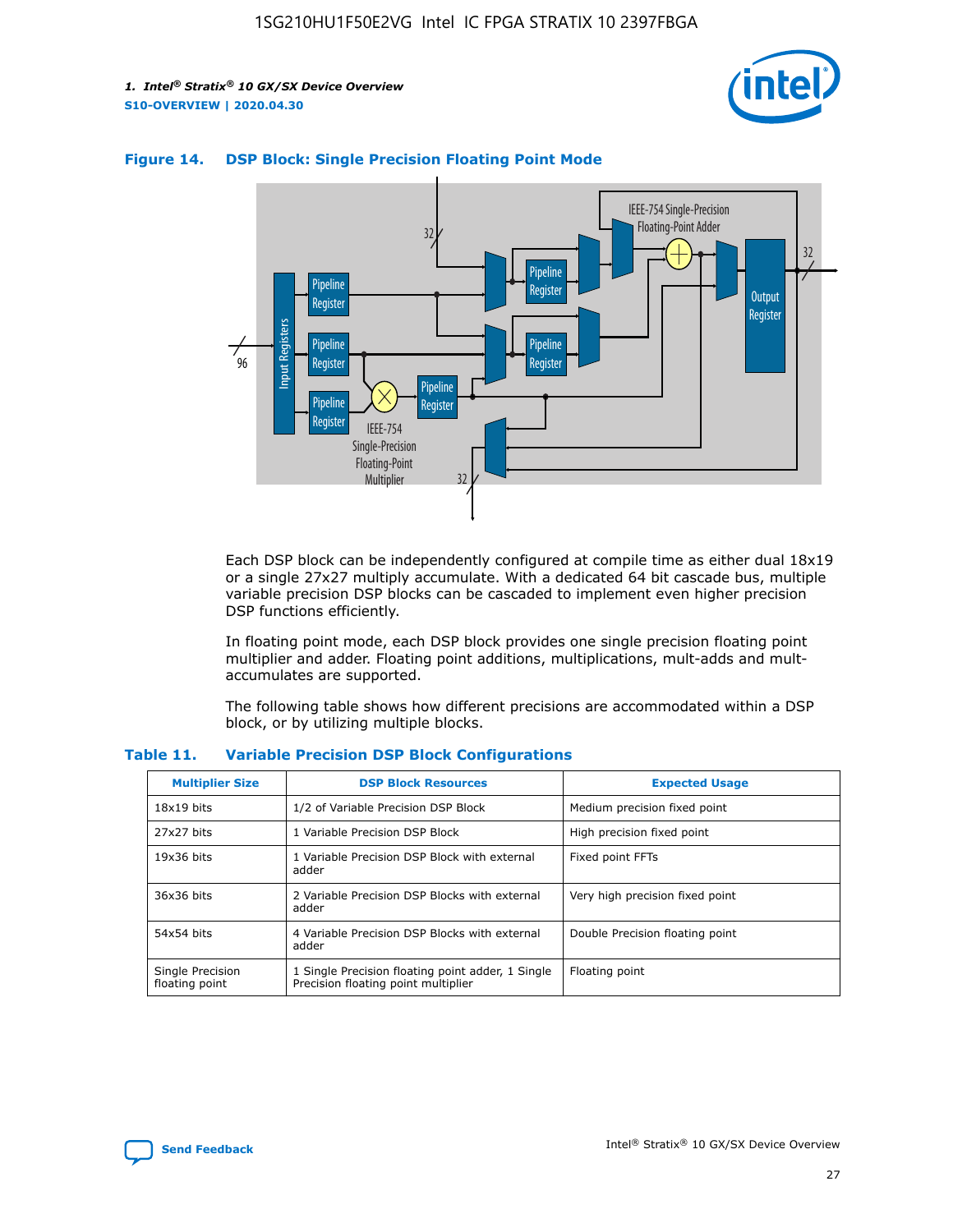

Complex multiplication is very common in DSP algorithms. One of the most popular applications of complex multipliers is the FFT algorithm. This algorithm has the characteristic of increasing precision requirements on only one side of the multiplier. The Variable Precision DSP block supports the FFT algorithm with proportional increase in DSP resources as the precision grows.

## **Table 12. Complex Multiplication With Variable Precision DSP Block**

| <b>Complex Multiplier</b><br><b>Size</b> | <b>DSP Block Resources</b>      | <b>FFT Usage</b>       |
|------------------------------------------|---------------------------------|------------------------|
| $18x19$ bits                             | 2 Variable Precision DSP Blocks | Resource optimized FFT |
| $27x27$ bits                             | 4 Variable Precision DSP Blocks | Highest precision FFT  |

For FFT applications with high dynamic range requirements, the Intel FFT IP Core offers an option of single precision floating point implementation with resource usage and performance similar to high precision fixed point implementations.

Other features of the DSP block include:

- Hard 18 bit and 25 bit pre-adders
- Hard floating point multipliers and adders
- 64 bit dual accumulator (for separate I, Q product accumulations)
- Cascaded output adder chains for 18 and 27 bit FIR filters
- Embedded coefficient registers for 18 and 27 bit coefficients
- Fully independent multiplier outputs
- Inferability using HDL templates supplied by the Intel Quartus Prime software for most modes

The Variable Precision DSP block is ideal to support the growing trend towards higher bit precision in high performance DSP applications. At the same time, it can efficiently support the many existing 18 bit DSP applications, such as high definition video processing and remote radio heads. With the Variable Precision DSP block architecture and hard floating point multipliers and adders, Intel Stratix 10 devices can efficiently support many different precision levels up to and including floating point implementations. This flexibility can result in increased system performance, reduced power consumption, and reduce architecture constraints on system algorithm designers.

## **1.18. Hard Processor System (HPS)**

The Intel Stratix 10 SoC Hard Processor System (HPS) is Intel's third generation HPS. Leveraging the performance of Intel 14 nm tri-gate technology, Intel Stratix 10 SoC devices more than double the performance of previous generation SoCs with an integrated quad-core 64-bit Arm Cortex-A53. The HPS also enables system-wide hardware virtualization capabilities by adding a system memory management unit. These architecture improvements ensure that Intel Stratix 10 SoCs meet the requirements of current and future embedded markets, including wireless and wireline communications, datacenter acceleration, and numerous military applications.

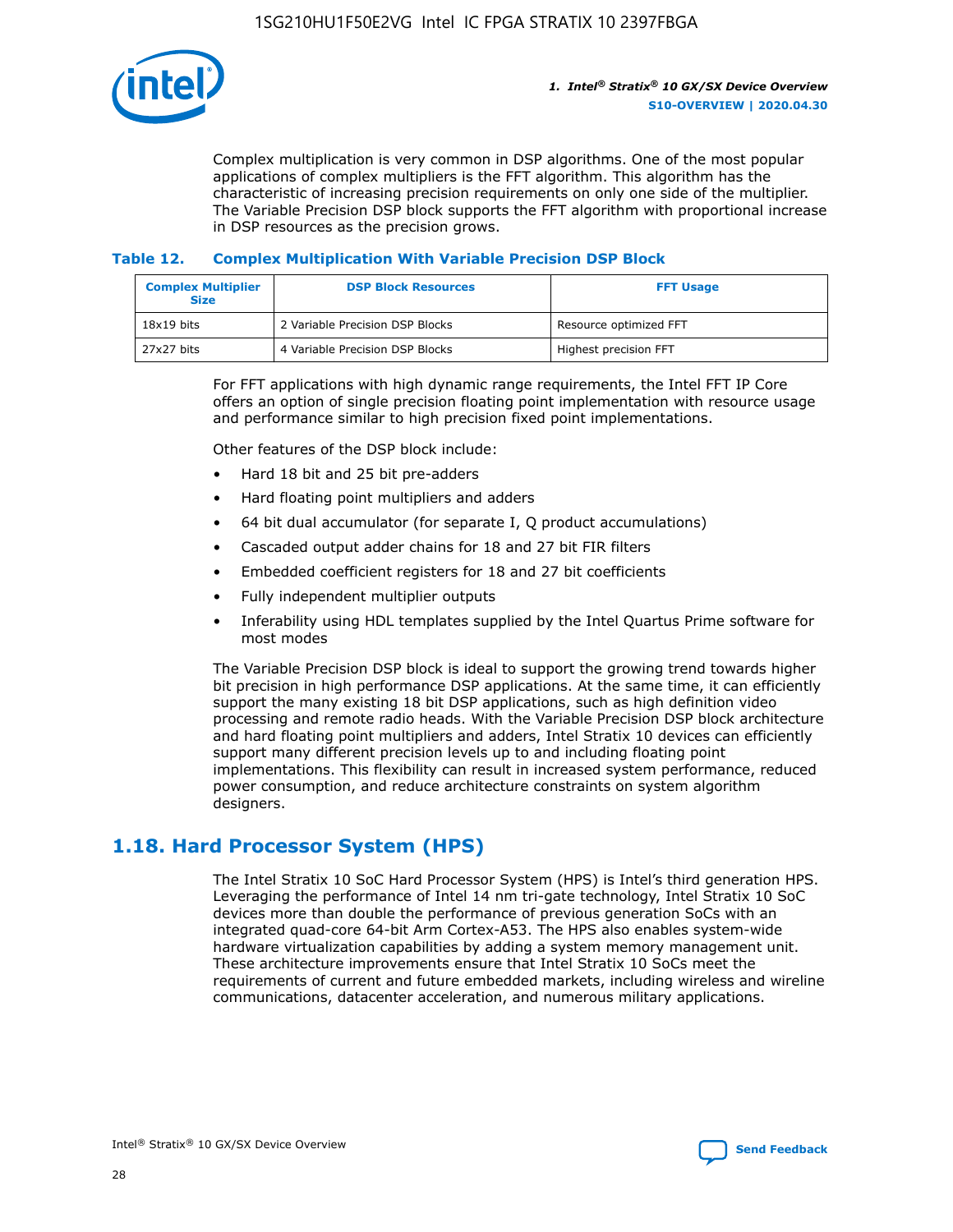

#### **Figure 15. HPS Block Diagram**

| Quad Arm Cortex-A53-Based Hard Processor System |                                                                            |                           |                                                     |                          |                                     |                          |                                        |
|-------------------------------------------------|----------------------------------------------------------------------------|---------------------------|-----------------------------------------------------|--------------------------|-------------------------------------|--------------------------|----------------------------------------|
|                                                 | Arm Cortex - A53<br>Arm Cortex - A53                                       |                           |                                                     |                          |                                     | SD/SDIO/                 |                                        |
| <b>NEON</b>                                     |                                                                            | <b>FPU</b>                | <b>NEON</b>                                         |                          | <b>FPU</b>                          | USB OTG                  | $MMC$ <sup>1,2</sup>                   |
| 32 KB I-Cache<br>with Parity                    |                                                                            | 32 KB D-Cache<br>with ECC | 32 KB I-Cache<br>with Parity                        |                          | 32 KB D - Cache<br>with ECC         | $(x2)^{1,2}$             |                                        |
| Arm Cortex - A53                                |                                                                            |                           |                                                     |                          | Arm Cortex - A53                    | UART(x2)                 | <b>DMA</b><br>$(8 \text{ Channel})^2$  |
| <b>NEON</b>                                     |                                                                            | <b>FPU</b>                | <b>NEON</b>                                         |                          | <b>FPU</b>                          |                          |                                        |
| 32 KB I-Cache<br>with Parity                    |                                                                            | 32 KB D-Cache<br>with ECC | 32 KB I-Cache<br>with Parity<br>with ECC            |                          | 32 KB D-Cache                       | I <sup>2</sup> C(x5)     | <b>HPS 10</b>                          |
|                                                 | 1 MB L2 Cache with ECC<br><b>System MMU</b><br><b>Cache Coherency Unit</b> |                           |                                                     | <b>EMAC</b> $(x3)^{1,2}$ | <b>NAND</b><br>Flash <sup>1,2</sup> |                          |                                        |
| JTAG Debug<br>or Trace                          |                                                                            |                           | 256 KB<br><b>Timers</b><br>RAM <sup>2</sup><br>(x8) |                          |                                     | SPI(x4)                  |                                        |
| Lightweight HPS-to-<br><b>FPGA BRIDGE</b>       |                                                                            |                           | HPS-to-FPGA<br><b>BRIDGE</b>                        |                          | FPGA-to-HPS<br><b>BRIDGE</b>        | HPS-to-SDM<br>SDM-to-HPS | <b>SDRAM</b><br>Scheduler <sup>3</sup> |
|                                                 |                                                                            |                           |                                                     |                          |                                     |                          |                                        |
| <b>FPGA Fabric</b>                              |                                                                            |                           |                                                     |                          |                                     | <b>SDM</b>               | <b>Hard Memory</b><br>Controller       |

Notes:

1. Integrated direct memory access (DMA)

2. Integrated error correction code (ECC)

3. Multiport front-end interface to hard memory controller

## **1.18.1. Key Features of the Intel Stratix 10 HPS**

## **Table 13. Key Features of the Intel Stratix 10 GX/SX HPS**

| <b>Feature</b>                                    | <b>Description</b>                                                                                                                                                                                                                                                                                                                                     |
|---------------------------------------------------|--------------------------------------------------------------------------------------------------------------------------------------------------------------------------------------------------------------------------------------------------------------------------------------------------------------------------------------------------------|
| Quad-core Arm Cortex-A53<br>MPCore processor unit | 2.3 MIPS/MHz instruction efficiency<br>$\bullet$<br>CPU frequency up to 1.5 GHz<br>٠<br>At 1.5 GHz total performance of 13,800 MIPS<br>Army8-A architecture<br>Runs 64 bit and 32 bit Arm instructions<br>16 bit and 32 bit Thumb instructions for 30% reduction in memory footprint<br>Jazelle* RCT execution architecture with 8 bit Java byte codes |
|                                                   |                                                                                                                                                                                                                                                                                                                                                        |

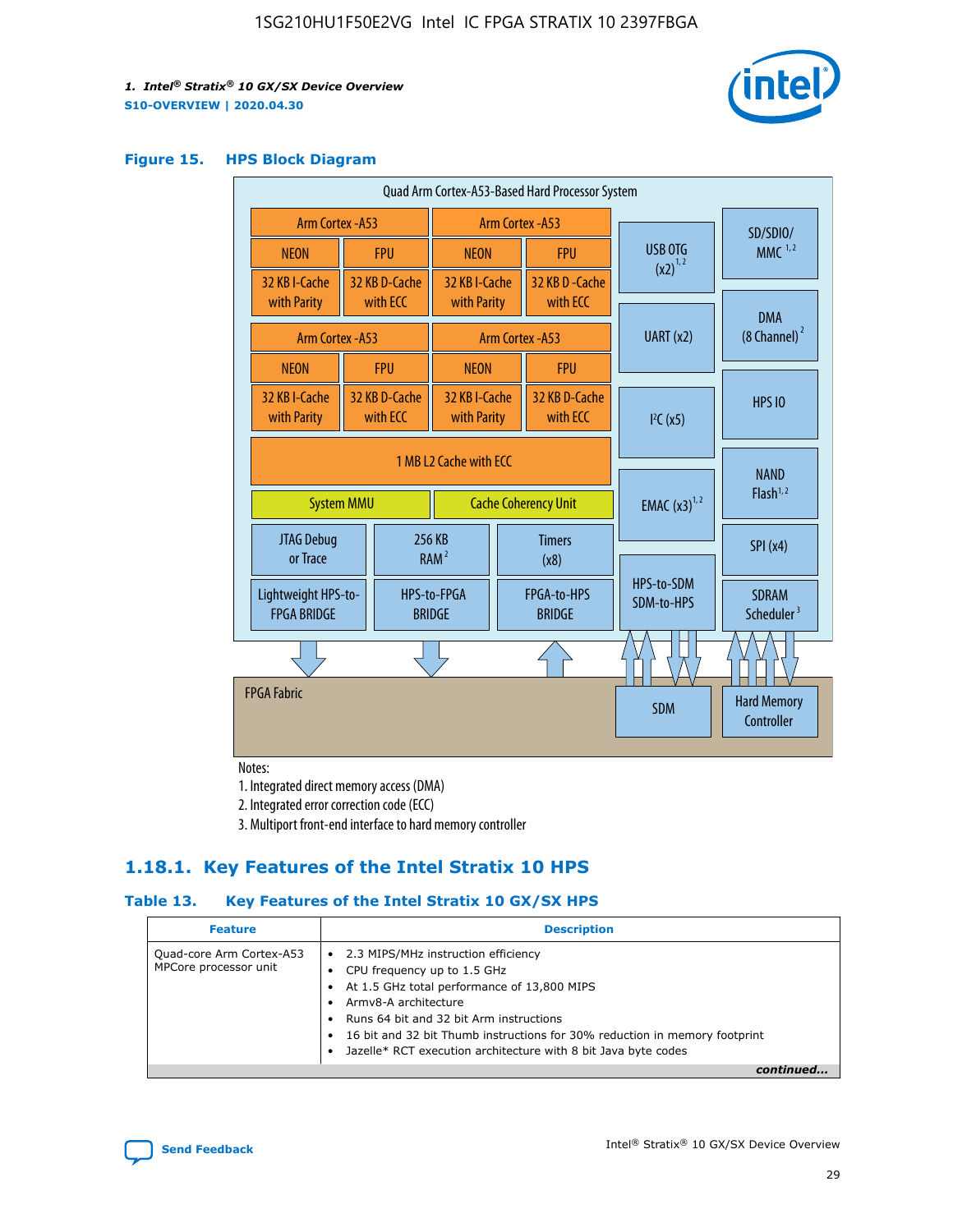

| <b>Feature</b>                                        | <b>Description</b>                                                                                                                                                                                                                                                                                                                                                                                                                                                                                                                                                                                                                                                                                                                                                                                                                                                                                                                                                                                                                                                                                                                                                                                                       |  |  |
|-------------------------------------------------------|--------------------------------------------------------------------------------------------------------------------------------------------------------------------------------------------------------------------------------------------------------------------------------------------------------------------------------------------------------------------------------------------------------------------------------------------------------------------------------------------------------------------------------------------------------------------------------------------------------------------------------------------------------------------------------------------------------------------------------------------------------------------------------------------------------------------------------------------------------------------------------------------------------------------------------------------------------------------------------------------------------------------------------------------------------------------------------------------------------------------------------------------------------------------------------------------------------------------------|--|--|
|                                                       | Superscalar, variable length, out-of-order pipeline with dynamic branch prediction<br>Improved Arm Neon* media processing engine<br>$\bullet$<br>Single- and double-precision floating-point unit<br>Arm CoreSight* debug and trace technology<br>$\bullet$                                                                                                                                                                                                                                                                                                                                                                                                                                                                                                                                                                                                                                                                                                                                                                                                                                                                                                                                                              |  |  |
| <b>System Memory</b><br>Management Unit               | Enables a unified memory model and extends hardware virtualization into peripherals<br>implemented in the FPGA fabric                                                                                                                                                                                                                                                                                                                                                                                                                                                                                                                                                                                                                                                                                                                                                                                                                                                                                                                                                                                                                                                                                                    |  |  |
| Cache Coherency unit                                  | Changes in shared data stored in cache are propagated throughout the system<br>$\bullet$<br>providing bi-directional coherency for co-processing elements.                                                                                                                                                                                                                                                                                                                                                                                                                                                                                                                                                                                                                                                                                                                                                                                                                                                                                                                                                                                                                                                               |  |  |
| Cache                                                 | L1 Cache<br>$\bullet$<br>- 32 KB of instruction cache w/ parity check<br>- 32 KB of L1 data cache w /ECC<br>- Parity checking<br>L <sub>2</sub> Cache<br>- 1MB shared<br>- 8-way set associative<br>- SEU Protection with parity on TAG ram and ECC on data RAM<br>- Cache lockdown support                                                                                                                                                                                                                                                                                                                                                                                                                                                                                                                                                                                                                                                                                                                                                                                                                                                                                                                              |  |  |
| On-Chip Memory                                        | 256 KB of scratch on-chip RAM                                                                                                                                                                                                                                                                                                                                                                                                                                                                                                                                                                                                                                                                                                                                                                                                                                                                                                                                                                                                                                                                                                                                                                                            |  |  |
| External SDRAM and Flash<br>Memory Interfaces for HPS | Hard memory controller with support for DDR4, DDR3<br>$\bullet$<br>$-$ 40 bit (32 bit + 8 bit ECC) with select packages supporting 72 bit (64 bit + 8 bit<br>ECC)<br>- Support for up to 2666 Mbps DDR4 and 2166 Mbps DDR3 frequencies<br>- Error correction code (ECC) support including calculation, error correction, write-<br>back correction, and error counters<br>- Software Configurable Priority Scheduling on individual SDRAM bursts<br>- Fully programmable timing parameter support for all JEDEC-specified timing<br>parameters<br>- Multiport front-end (MPFE) scheduler interface to the hard memory controller, which<br>supports the $AXI^{\circledR}$ Quality of Service (QoS) for interface to the FPGA fabric<br>NAND flash controller<br>$-$ ONFI 1.0<br>- Integrated descriptor based with DMA<br>- Programmable hardware ECC support<br>- Support for 8 and 16 bit Flash devices<br>Secure Digital SD/SDIO/MMC controller<br>$-$ eMMC 4.5<br>- Integrated descriptor based DMA<br>- CE-ATA digital commands supported<br>- 50 MHz operating frequency<br>Direct memory access (DMA) controller<br>$\bullet$<br>$-$ 8-channel<br>- Supports up to 32 peripheral handshake interface<br>continued |  |  |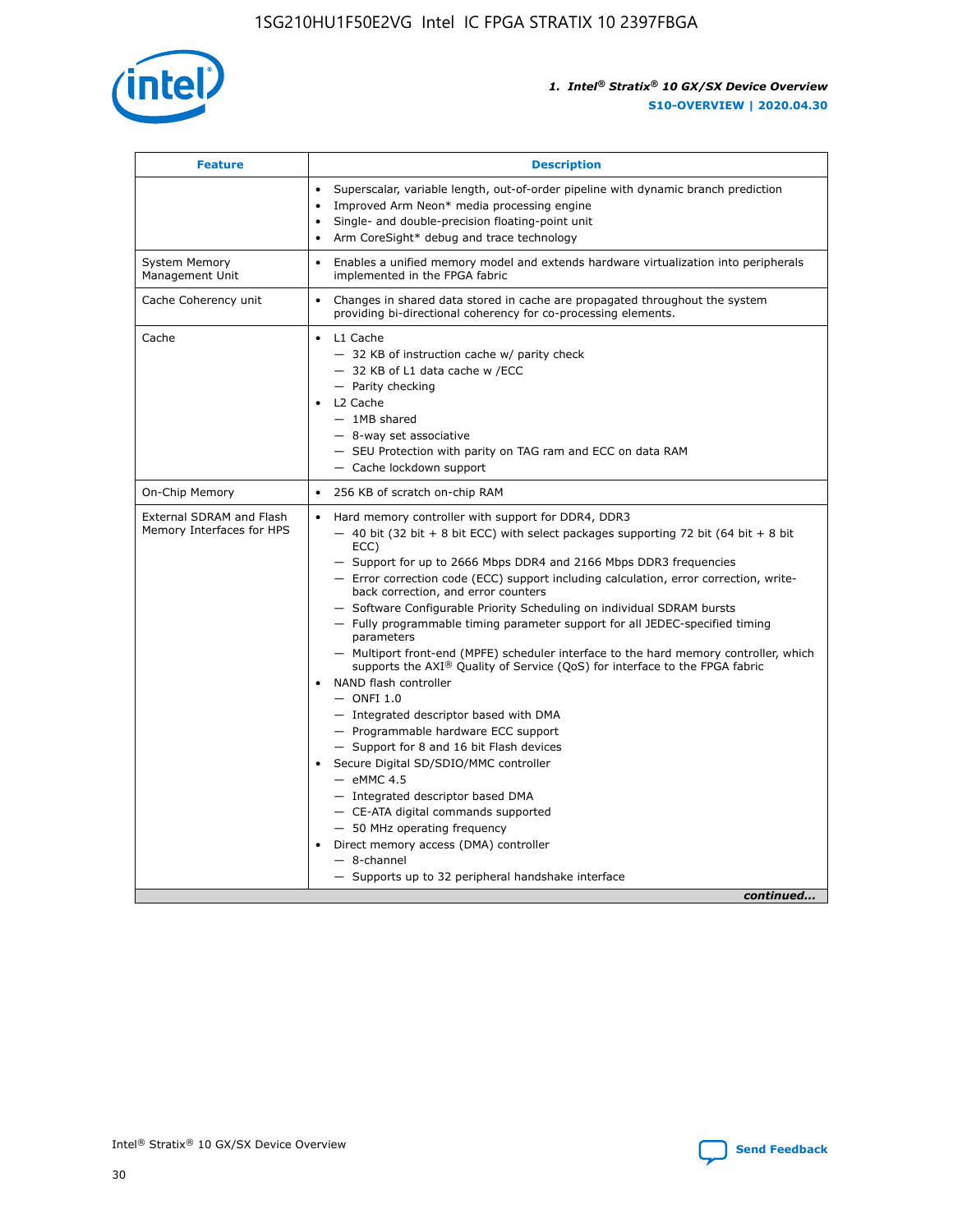

| <b>Feature</b>                         | <b>Description</b>                                                                                                                                                                                                                                                                                                                                                                                                                                                                                                                                                                                                                                                                                                                                                                                                                                                                                                                                                                                                                                                                                                                                                                                                                                                                                                                                                                                                                                                                                                  |  |
|----------------------------------------|---------------------------------------------------------------------------------------------------------------------------------------------------------------------------------------------------------------------------------------------------------------------------------------------------------------------------------------------------------------------------------------------------------------------------------------------------------------------------------------------------------------------------------------------------------------------------------------------------------------------------------------------------------------------------------------------------------------------------------------------------------------------------------------------------------------------------------------------------------------------------------------------------------------------------------------------------------------------------------------------------------------------------------------------------------------------------------------------------------------------------------------------------------------------------------------------------------------------------------------------------------------------------------------------------------------------------------------------------------------------------------------------------------------------------------------------------------------------------------------------------------------------|--|
| Communication Interface<br>Controllers | Three 10/100/1000 Ethernet media access controls (MAC) with integrated DMA<br>$\bullet$<br>- Supports RGMII and RMII external PHY Interfaces<br>- Option to support other PHY interfaces through FPGA logic<br>GMII<br>$\bullet$<br>MII<br>$\bullet$<br>• RMII (requires MII to RMII adapter)<br>• RGMII (requires GMII to RGMII adapter)<br>• SGMII (requires GMII to SGMII adapter)<br>- Supports IEEE 1588-2002 and IEEE 1588-2008 standards for precision networked<br>clock synchronization<br>- Supports IEEE 802.1Q VLAN tag detection for reception frames<br>- Supports Ethernet AVB standard<br>Two USB On-the-Go (OTG) controllers with DMA<br>- Dual-Role Device (device and host functions)<br>• High-speed (480 Mbps)<br>• Full-speed (12 Mbps)<br>• Low-speed (1.5 Mbps)<br>• Supports USB 1.1 (full-speed and low-speed)<br>- Integrated descriptor-based scatter-gather DMA<br>- Support for external ULPI PHY<br>- Up to 16 bidirectional endpoints, including control endpoint<br>$-$ Up to 16 host channels<br>- Supports generic root hub<br>- Configurable to OTG 1.3 and OTG 2.0 modes<br>Five $I^2C$ controllers (three can be used by EMAC for MIO to external PHY)<br>- Support both 100 Kbps and 400 Kbps modes<br>- Support both 7 bit and 10 bit addressing modes<br>- Support Master and Slave operating mode<br>Two UART 16550 compatible<br>- Programmable baud rate up to 115.2 Kbaud<br>• Four serial peripheral interfaces (SPI) (2 Masters, 2 Slaves)<br>- Full and Half duplex |  |
| Timers and I/O                         | $\bullet$ Timers<br>- 4 general-purpose timers<br>$-4$ watchdog timers<br>48 HPS direct I/O allow HPS peripherals to connect directly to I/O<br>Up to three IO48 banks may be assigned to HPS for HPS DDR access                                                                                                                                                                                                                                                                                                                                                                                                                                                                                                                                                                                                                                                                                                                                                                                                                                                                                                                                                                                                                                                                                                                                                                                                                                                                                                    |  |
| Interconnect to Logic Core             | • FPGA-to-HPS Bridge<br>- Allows IP bus masters in the FPGA fabric to access to HPS bus slaves<br>- Configurable 32, 64, or 128 bit AMBA AXI interface<br>HPS-to-FPGA Bridge<br>- Allows HPS bus masters to access bus slaves in FPGA fabric<br>- Configurable 32, 64, or 128 bit AMBA AXI interface allows high-bandwidth HPS<br>master transactions to FPGA fabric<br>HPS-to-SDM and SDM-to-HPS Bridges<br>- Allows the HPS to reach the SDM block and the SDM to bootstrap the HPS<br>Light Weight HPS-to-FPGA Bridge<br>- Light weight 32 bit AXI interface suitable for low-latency register accesses from HPS<br>to soft peripherals in FPGA fabric<br>FPGA-to-HPS SDRAM Bridge<br>- Up to three AMBA AXI interfaces supporting 32, 64, or 128 bit data paths                                                                                                                                                                                                                                                                                                                                                                                                                                                                                                                                                                                                                                                                                                                                                 |  |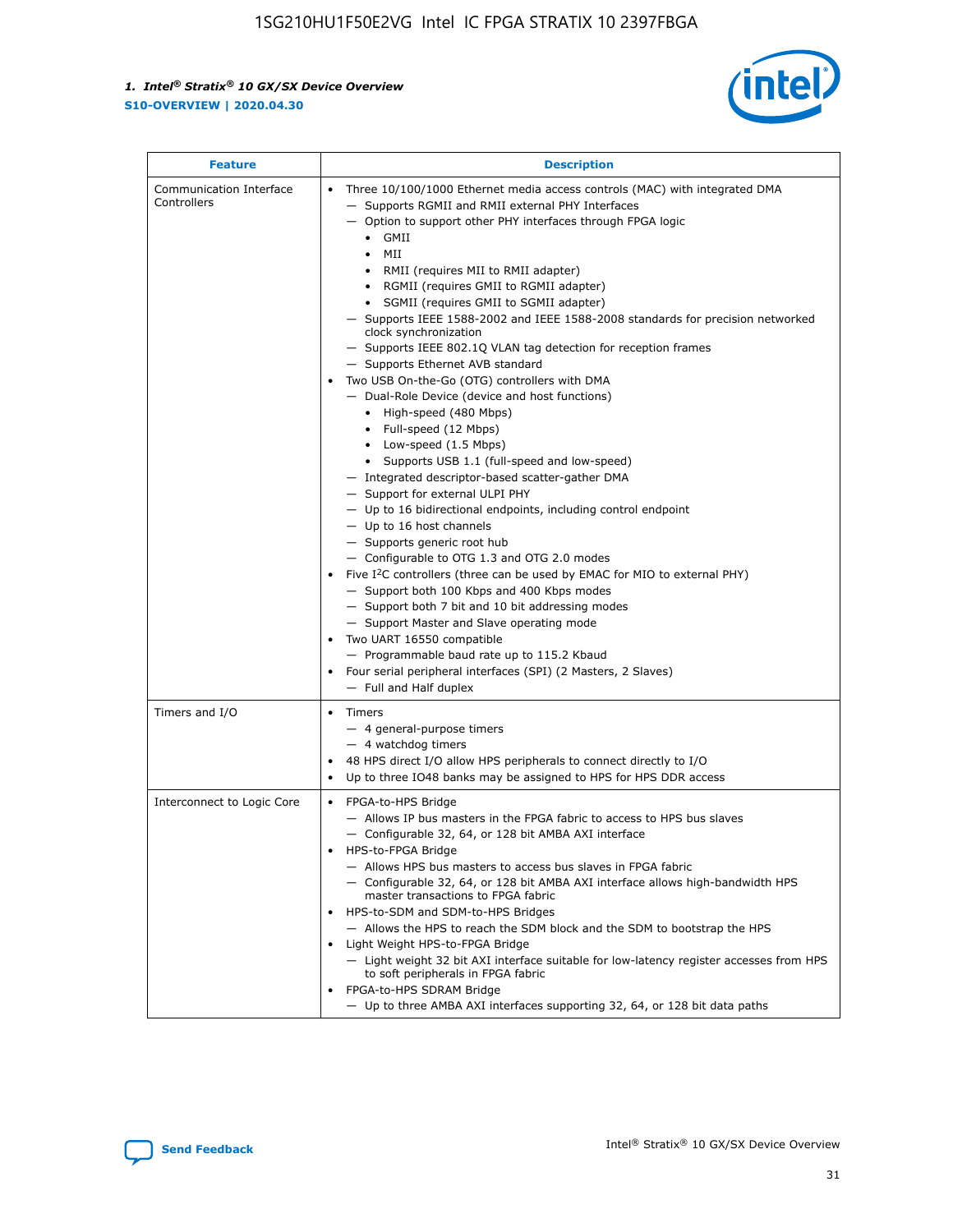

## **1.19. Power Management**

Intel Stratix 10 devices use the advanced Intel 14 nm tri-gate process technology, the all new Intel Hyperflex core architecture to enable Hyper-Folding, power gating, and several optional power reduction techniques to reduce total power consumption by as much as 70% compared to previous generation high-performance Stratix V devices.

Intel Stratix 10 standard power devices (-V) are SmartVID devices. The core voltage supplies (VCC and VCCP) for each SmartVID device must be driven by a PMBus voltage regulator dedicated to that Intel Stratix 10 device. Use of a PMBus voltage regulator for each SmartVID (-V) device is mandatory; it is not an option. A code is programmed into each SmartVID device during manufacturing that allows the PMBus voltage regulator to operate at the optimum core voltage to meet the device performance specifications.

With the new Intel Hyperflex core architecture, designs can run 2X faster than previous generation FPGAs. With 2X performance and same required throughput, architects can cut the data path width in half to save power. This optimization is called Hyper-Folding. Additionally, power gating reduces static power of unused resources in the FPGA by powering them down. The Intel Quartus Prime software automatically powers down specific unused resource blocks such as DSP and M20K blocks, at configuration time.

The optional power reduction techniques in Intel Stratix 10 devices include:

• **Available Low Static Power Devices**—Intel Stratix 10 devices are available with a fixed core voltage that provides lower static power than the SmartVID standard power devices, while maintaining device performance

Furthermore, Intel Stratix 10 devices feature Intel's low power transceivers and include a number of hard IP blocks that not only reduce logic resources but also deliver substantial power savings compared to soft implementations. In general, hard IP blocks consume up to 50% less power than the equivalent soft logic implementations.

## **1.20. Device Configuration and Secure Device Manager (SDM)**

All Intel Stratix 10 devices contain a Secure Device Manager (SDM), which is a dedicated triple-redundant processor that serves as the point of entry into the device for all JTAG and configuration commands. The SDM also bootstraps the HPS in SoC devices ensuring that the HPS can boot using the same security features that the FPGA devices have.

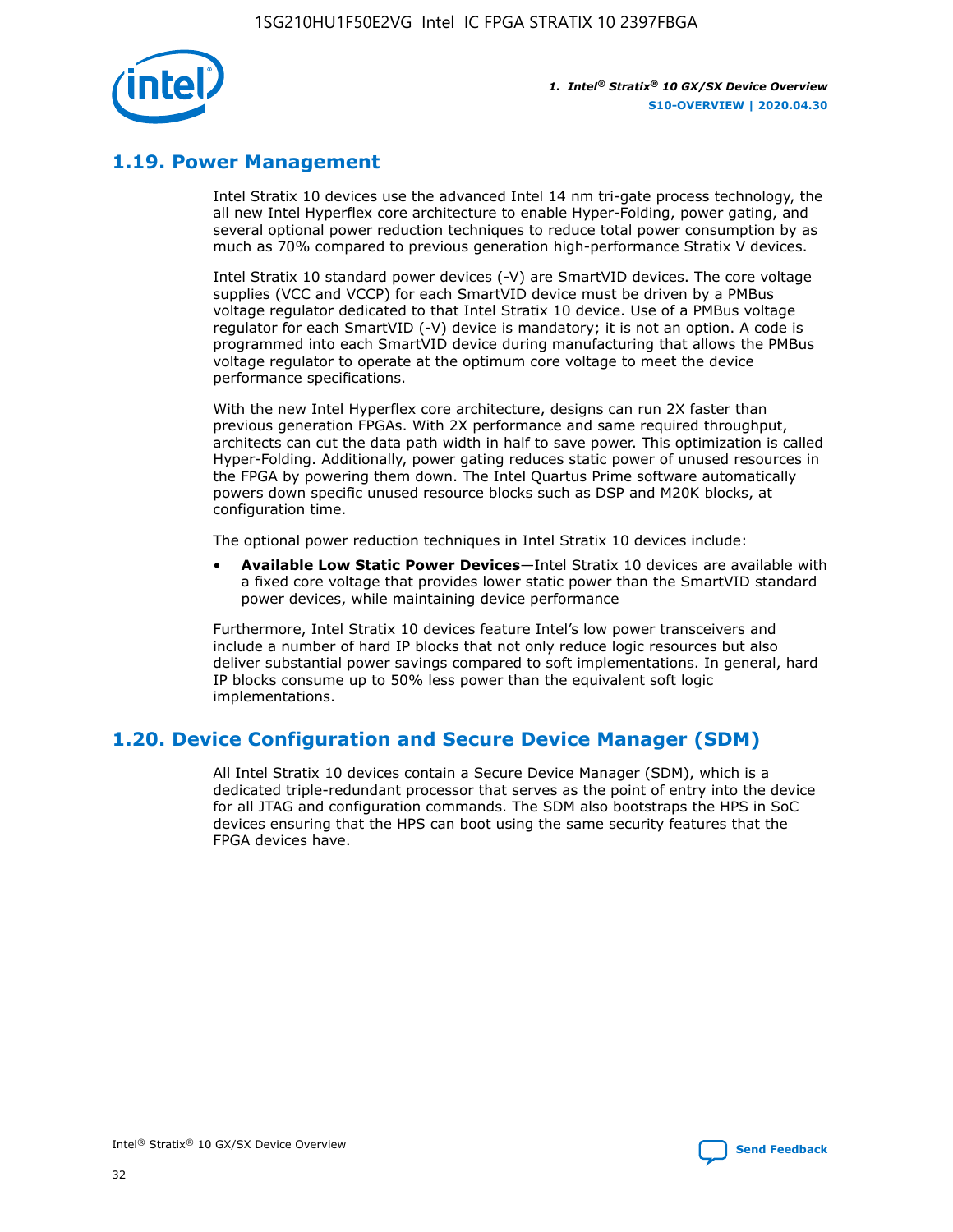





During configuration, Intel Stratix 10 devices are divided into logical sectors, each of which is managed by a local sector manager (LSM). The SDM passes configuration data to each of the LSMs across the on-chip configuration network. This allows the sectors to be configured independently, one at a time, or in parallel. This approach achieves simplified sector configuration and reconfiguration, as well as reduced overall configuration time due to the inherent parallelism. The same sector-based approach is used to respond to single-event upsets and security attacks.

While the sectors provide a logical separation for device configuration and reconfiguration, they overlay the normal rows and columns of FPGA logic and routing. This means there is no impact to the Intel Quartus Prime software place and route, and no impact to the timing of logic signals that cross the sector boundaries.

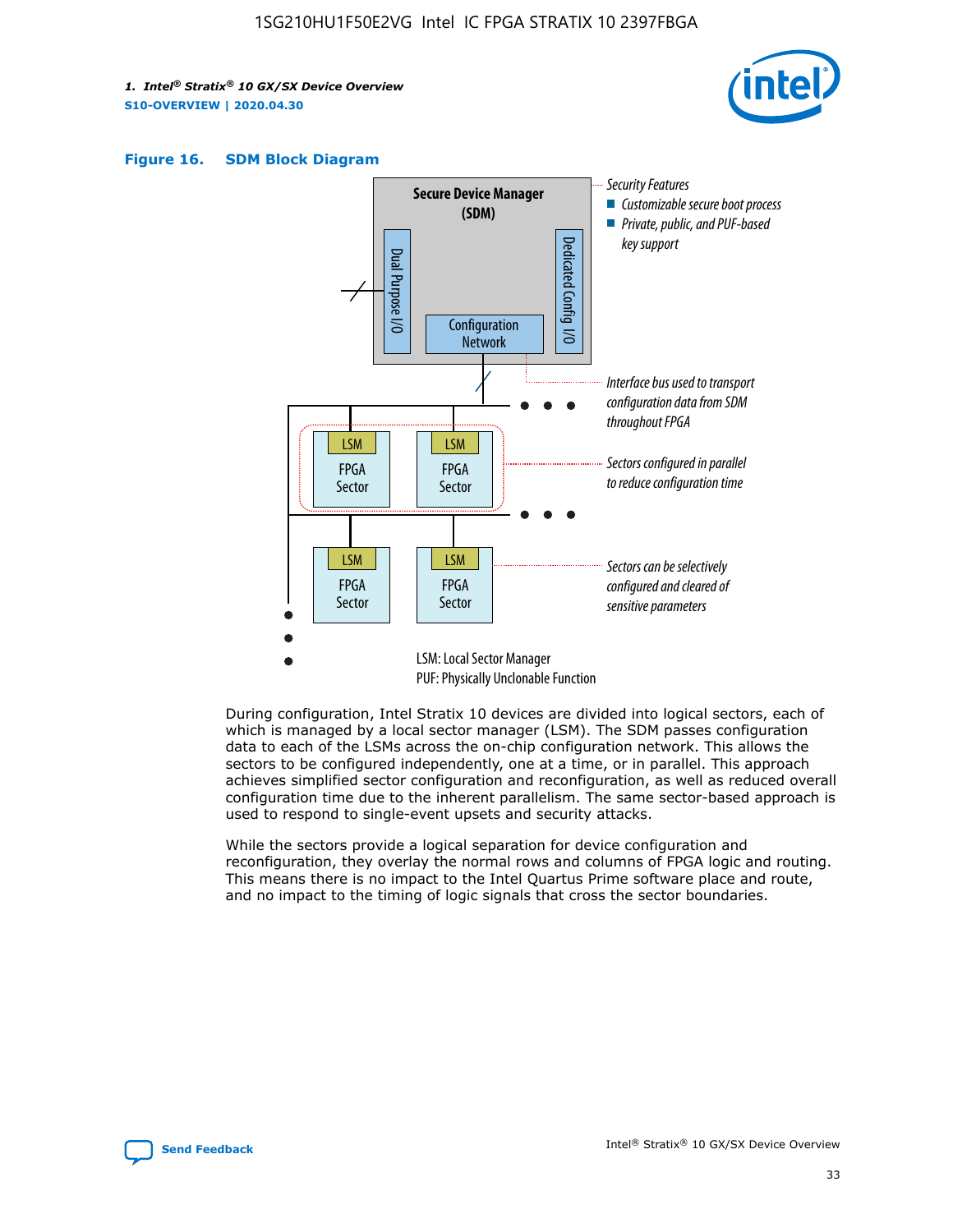

The SDM enables robust, secure, fully-authenticated device configuration. It also allows for customization of the configuration scheme, which can enhance device security. For configuration and reconfiguration, this approach offers a variety of advantages:

- Dedicated secure configuration manager
- Reduced device configuration time, because sectors are configured in parallel
- Updateable configuration process
- Reconfiguration of one or more sectors independent of all other sectors
- Zeroization of individual sectors or the complete device

The SDM also provides additional capabilities such as register state readback and writeback to support ASIC prototyping and other applications.

## **1.21. Device Security**

Building on top of the robust security features present in the previous generation devices, Intel Stratix 10 FPGAs and SoCs include a number of new and innovative security enhancements. These features are also managed by the SDM, tightly coupling device configuration and reconfiguration with encryption, authentication, key storage and anti-tamper services.

Security services provided by the SDM include:

- Bitstream encryption
- Multi-factor authentication
- Hard encryption and authentication acceleration; AES-256, SHA-256/384, ECDSA-256/384
- Volatile and non-volatile encryption key storage and management
- Boot code authentication for the HPS
- Physically Unclonable Function (PUF) service
- Updateable configuration process
- Secure device maintenance and upgrade functions
- Side channel attack protection
- Scripted response to sensor inputs and security attacks, including selective sector zeroization
- Readback, JTAG and test mode disable
- Enhanced response to single-event upsets (SEU)
- Black key provisioning
- Physical anti-tamper

See the *Intel Stratix 10 Device Security User Guide* for a complete list of all security features.

The SDM and associated security services provide a robust, multi-layered security solution for your Intel Stratix 10 design.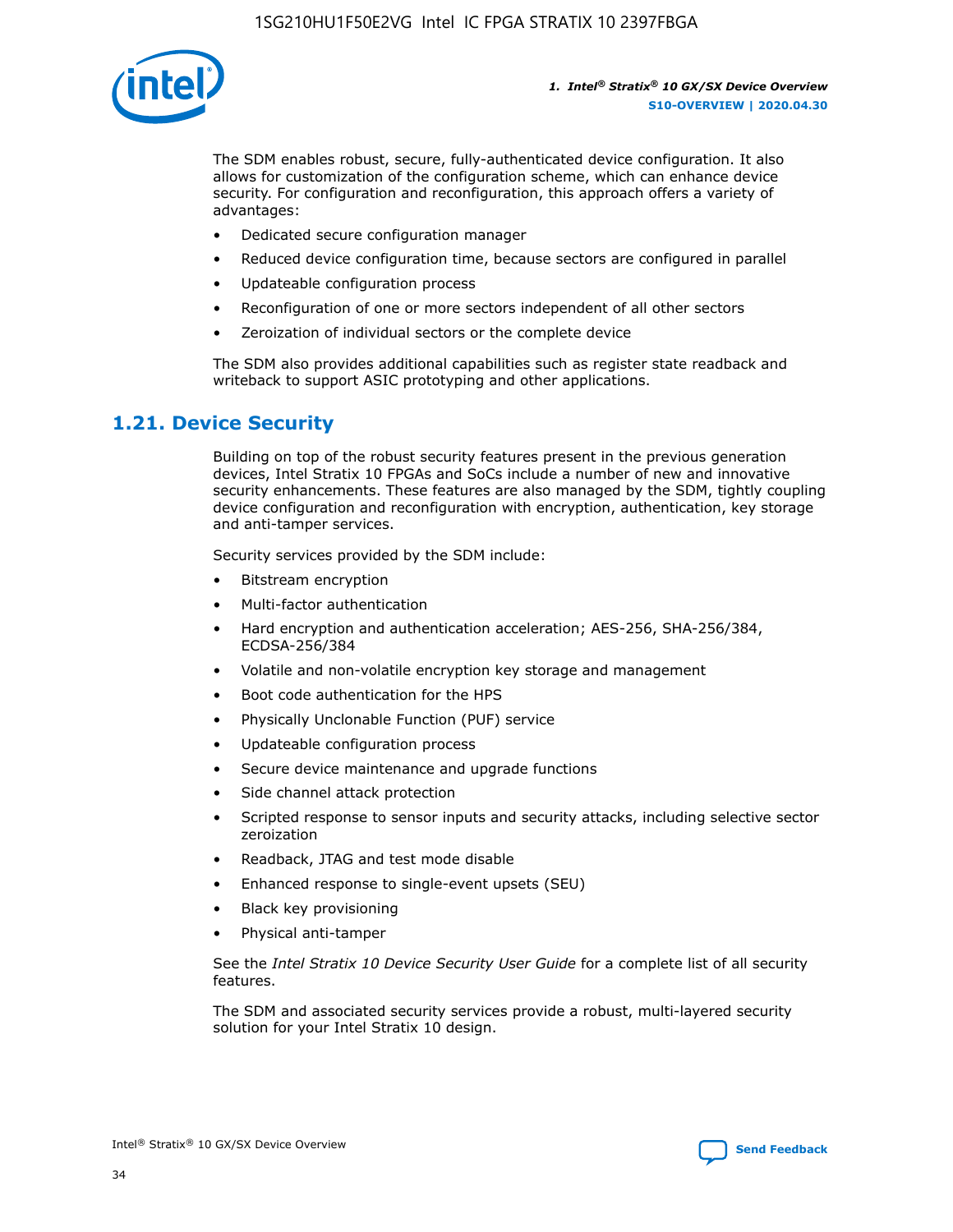

#### **Table 14. Device Security**

| <b>Intel Stratix 10 Family Variant</b> | <b>Bitstream Authentication</b> | <b>Advanced Security Features</b> <sup>(12)</sup> |
|----------------------------------------|---------------------------------|---------------------------------------------------|
| GX/SX                                  | All devices                     | -AS suffix part number required                   |

#### **Related Information**

- [My Intel Support](https://www.intel.com/content/www/us/en/programmable/my-intel/mal-home.html)
- [Intel Stratix 10 Device Security User Guide](https://www.intel.com/content/www/us/en/programmable/documentation/ndq1483601370898.html#wcd1483611014402)

## **1.22. Configuration via Protocol Using PCI Express**

Configuration via protocol using PCI Express allows the FPGA to be configured across the PCI Express bus, simplifying the board layout and increasing system integration. Making use of the embedded PCI Express hard IP operating in autonomous mode before the FPGA is configured, this technique allows the PCI Express bus to be powered up and active within the 100 ms time allowed by the PCI Express specification. Intel Stratix 10 devices also support partial reconfiguration across the PCI Express bus which reduces system down time by keeping the PCI Express link active while the device is being reconfigured.

## **1.23. Partial and Dynamic Reconfiguration**

Partial reconfiguration allows you to reconfigure part of the FPGA while other sections continue running. This capability is required in systems where uptime is critical, because it allows you to make updates or adjust functionality without disrupting services.

In addition to lowering power and cost, partial reconfiguration also increases the effective logic density by removing the necessity to place in the FPGA those functions that do not operate simultaneously. Instead, these functions can be stored in external memory and loaded as needed. This reduces the size of the required FPGA by allowing multiple applications on a single FPGA, saving board space and reducing power. The partial reconfiguration process is built on top of the proven incremental compile design flow in the Intel Quartus Prime design software

Dynamic reconfiguration in Intel Stratix 10 devices allows transceiver data rates, protocols and analog settings to be changed dynamically on a channel-by-channel basis while maintaining data transfer on adjacent transceiver channels. Dynamic reconfiguration is ideal for applications that require on-the-fly multiprotocol or multirate support. Both the PMA and PCS blocks within the transceiver can be reconfigured using this technique. Dynamic reconfiguration of the transceivers can be used in conjunction with partial reconfiguration of the FPGA to enable partial reconfiguration of both core and transceivers simultaneously.

## **1.24. Fast Forward Compile**

The innovative Fast Forward Compile feature in the Intel Quartus Prime software identifies performance bottlenecks in your design and provides detailed, step-by-step performance improvement recommendations that you can then implement. The Compiler reports estimates of the maximum operating frequency that can be achieved

<sup>(12)</sup> Contact My Intel Support for additional information.

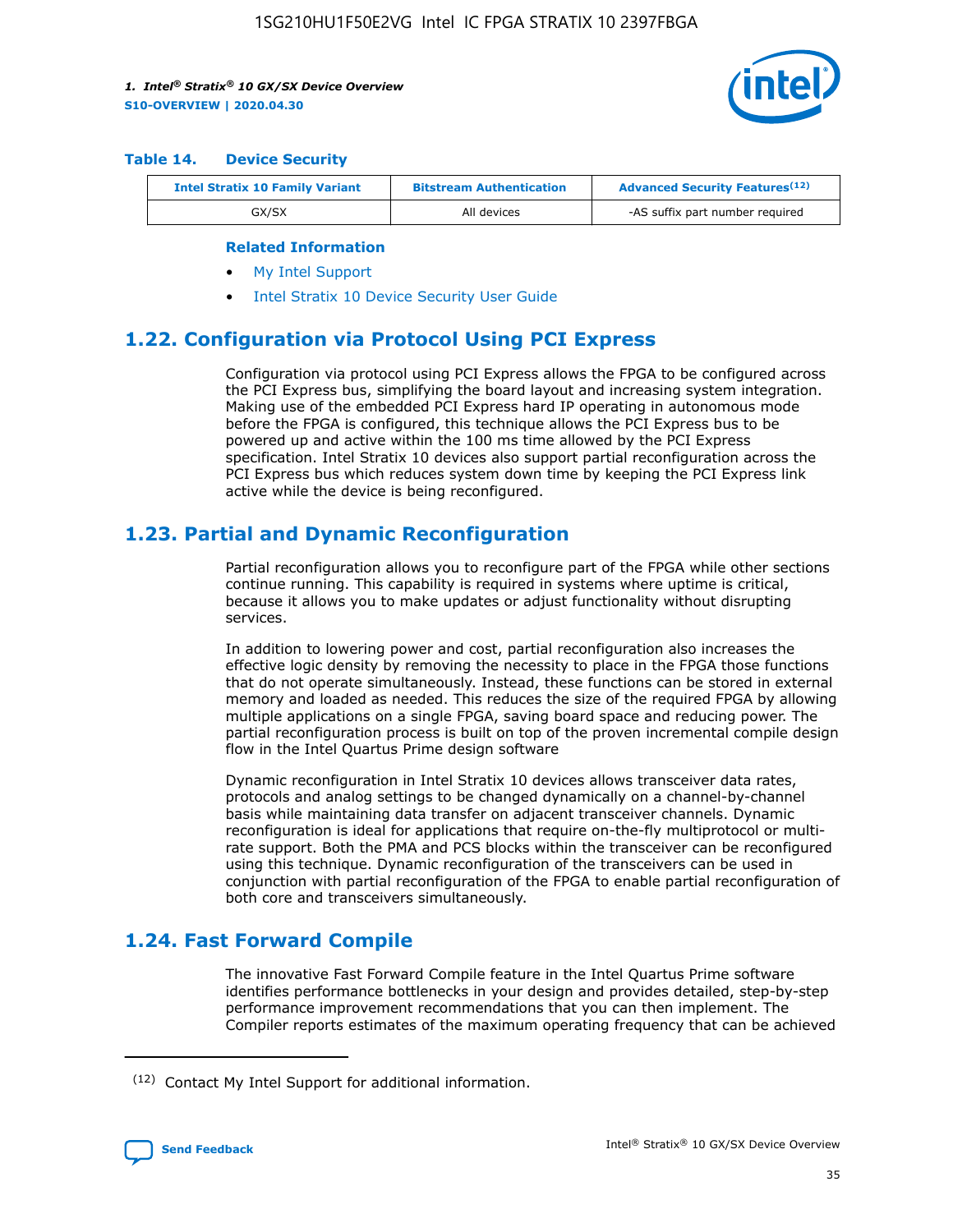

by applying the recommendations. As part of the new Hyper-Aware design flow, Fast Forward Compile maximizes the performance of your Intel Stratix 10 design and achieves rapid timing closure.

Previously, this type of optimization required multiple time-consuming design iterations, including full design re-compilation to determine the effectiveness of the changes. Fast Forward Compile enables you to make better decisions about where to focus your optimization efforts, and how to increase your design performance and throughput. This technique removes much of the guesswork of performance exploration, resulting in fewer design iterations and as much as 2X core performance gains for Intel Stratix 10 designs.

## **1.25. Single Event Upset (SEU) Error Detection and Correction**

Intel Stratix 10 FPGAs and SoCs offer robust SEU error detection and correction circuitry. The detection and correction circuitry includes protection for Configuration RAM (CRAM) programming bits and user memories. The CRAM is protected by a continuously running parity checker circuit with integrated ECC that automatically corrects one or two bit errors and detects higher order multibit errors.

The physical layout of the CRAM array is optimized to make the majority of multi-bit upsets appear as independent single-bit or double-bit errors which are automatically corrected by the integrated CRAM ECC circuitry. In addition to the CRAM protection, user memories also include integrated ECC circuitry and are layout optimized for error detection and correction.

The SEU error detection and correction hardware is supported by both soft IP and the Intel Quartus Prime software to provide a complete SEU mitigation solution. The components of the complete solution include:

- Hard error detection and correction for CRAM and user M20K memory blocks
- Optimized physical layout of memory cells to minimize probability of SEU
- Sensitivity processing soft IP that reports if CRAM upset affects a used or unused bit
- Fault injection soft IP with the Intel Quartus Prime software support that changes state of CRAM bits for testing purposes
- Hierarchy tagging in the Intel Quartus Prime software
- Triple Mode Redundancy (TMR) used for the Secure Device Manager and critical on-chip state machines

In addition to the SEU mitigation features listed above, the Intel 14 nm tri-gate process technology used for Intel Stratix 10 devices is based on FinFET transistors which have reduced SEU susceptibility versus conventional planar transistors.

## **1.26. Document Revision History for the Intel Stratix 10 GX/SX Device Overview**

| <b>Document</b><br><b>Version</b> | <b>Changes</b>             |
|-----------------------------------|----------------------------|
| 2020.04.30                        | Made the following change: |
|                                   | continued                  |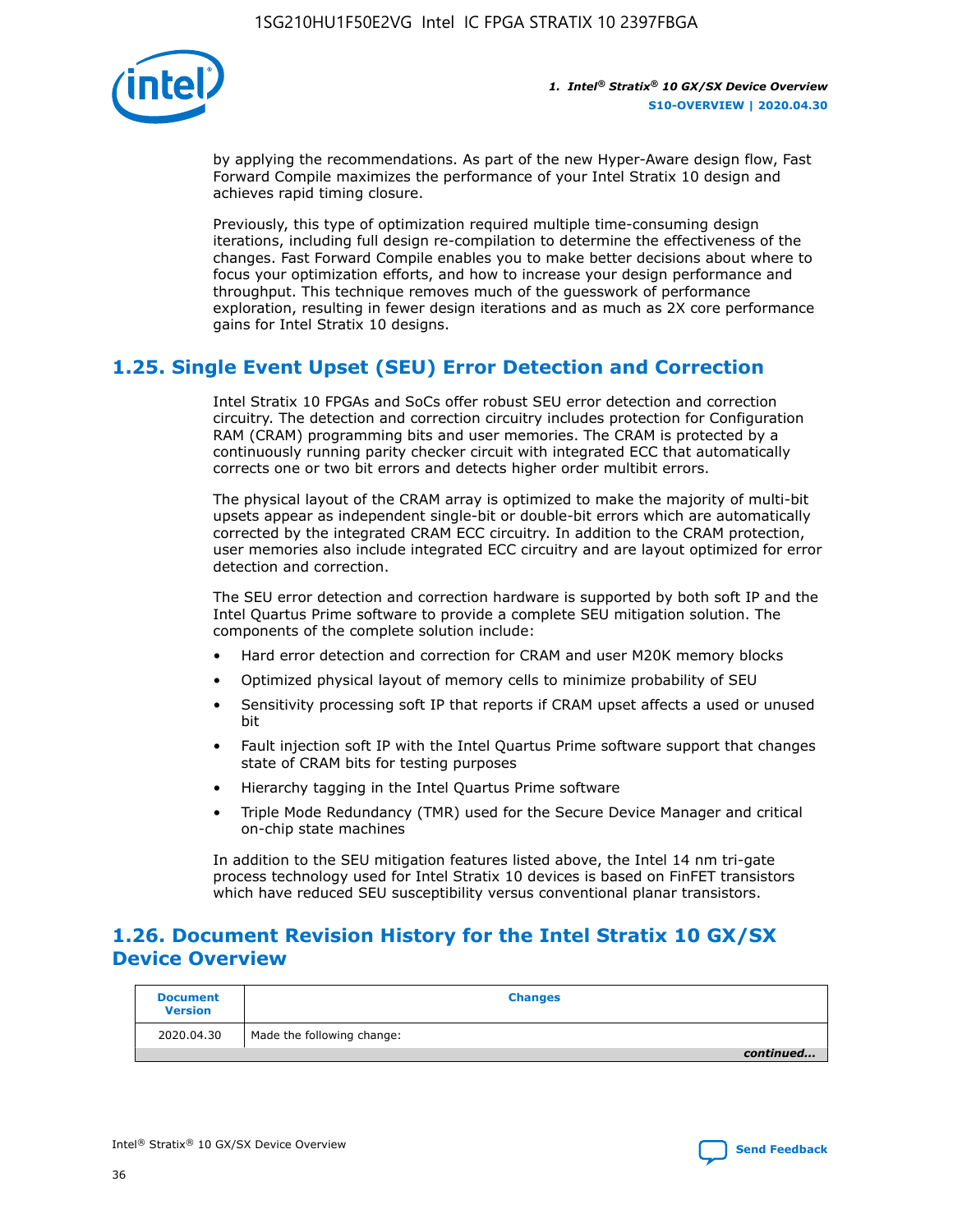

| <b>Document</b><br><b>Version</b> | <b>Changes</b>                                                                                                                                                                                                                                                                                                                                                                                                                                                                                                                                                                                                                                                                                                                                                                                                                                                                                                                                                                                              |
|-----------------------------------|-------------------------------------------------------------------------------------------------------------------------------------------------------------------------------------------------------------------------------------------------------------------------------------------------------------------------------------------------------------------------------------------------------------------------------------------------------------------------------------------------------------------------------------------------------------------------------------------------------------------------------------------------------------------------------------------------------------------------------------------------------------------------------------------------------------------------------------------------------------------------------------------------------------------------------------------------------------------------------------------------------------|
|                                   | Added the GX 10M variant.                                                                                                                                                                                                                                                                                                                                                                                                                                                                                                                                                                                                                                                                                                                                                                                                                                                                                                                                                                                   |
| 2020.03.24                        | Made the following changes:<br>Added advanced security (-AS) devices.<br>Added level shifter details for the Intel Stratix 10 SX/GX 400 device.                                                                                                                                                                                                                                                                                                                                                                                                                                                                                                                                                                                                                                                                                                                                                                                                                                                             |
| 2019.08.19                        | Made the following changes:<br>Added composition details for the leaded and lead-free contact device options.<br>$\bullet$<br>Updated the I/O PLL counts.                                                                                                                                                                                                                                                                                                                                                                                                                                                                                                                                                                                                                                                                                                                                                                                                                                                   |
| 2019.02.15                        | Made the following changes:<br>Changed the number of included logic elements globally.<br>$\bullet$<br>Removed logic density 450, logic density 550, and package code 48 from the "Sample Ordering<br>$\bullet$<br>Code and Available Options for Intel Stratix 10 Devices" figure.<br>Updated description of the higher density in the "Innovations in Intel Stratix 10 FPGAs and SoCs"<br>section.<br>Updated description of the general purpose I/Os in the "Intel Stratix 10 FPGA and SoC Common<br>$\bullet$<br>Device Features" table.<br>Removed support for LPDDR3 globally.<br>Updated the "Intel Stratix 10 FPGA and SoC Architecture Block Diagram" figure.<br>$\bullet$<br>Updated the "Intel Stratix 10 GX/SX FPGA and SoC Family Plan-FPGA Core (part 1)" table.<br>$\bullet$<br>Updated the "Intel Stratix 10 GX/SX FPGA and SoC Family Plan-Interconnects, PLLs and Hard IP<br>(part 2)" table.<br>Updated and merged the "Intel Stratix 10 GX/SX FPGA and SoC Family Package Plan" tables. |
| 2018.08.08                        | Made the following changes:<br>Changed the specs for QDRII+ and QDRII+ Xtreme and added specs for QDRIV in the "External<br>$\bullet$<br>Memory Interface Performance" table.<br>Updated description of the power options in the "Sample Ordering Code and Available Options for<br>Intel Stratix 10 Devices" figure.<br>Changed the description of the technology and power management features in the "Intel Stratix 10<br>FPGA and SoC Common Device Features" table.<br>Changed the description of SmartVID in the "Power Management" section.<br>Changed the direction arrow from the coefficient registers block in the "DSP Block: High Precision<br>$\bullet$<br>Fixed Point Mode" figure.                                                                                                                                                                                                                                                                                                          |
| 2017.10.30                        | Made the following changes:<br>Removed the embedded eSRAM feature globally.<br>$\bullet$<br>Removed the Low Power (VID) and Military operating temperature options, and package code 53<br>$\bullet$<br>from the "Sample Ordering Code and Available Options for Stratix 10 Devices" figure.<br>Changed the Maximum transceiver data rate (chip-to-chip) specification for L-Tile devices in the<br>"Key Features of Intel Stratix 10 Devices Compared to Stratix V Devices" table.                                                                                                                                                                                                                                                                                                                                                                                                                                                                                                                         |
| 2016.10.31                        | Made the following changes:<br>• Changed the number of available transceivers to 96, globally.<br>Changed the single-precision floating point performance to 10 TFLOP, globally.<br>Changed the maximum datarate to 28.3 Gbps, globally.<br>٠<br>Changed some of the features listed in the "Stratix 10 GX/SX Device Overview" section.<br>$\bullet$<br>Changed descriptions for the GX and SX devices in the "Stratix 10 Family Variants" section.<br>$\bullet$<br>Changed the "Sample Ordering Code and Available Options for Stratix 10 Devices" figure.<br>Changed the features listed in the "Key Features of Stratix 10 Devices Compared to Stratix V<br>Devices" table.<br>Changed the descriptions of the following areas of the "Stratix 10 FPGA and SoC Common Device<br>Features" table:<br>- Transceiver hard IP<br>- Internal memory blocks<br>- Core clock networks<br>- Packaging<br>Reorganized and updated all tables in the "Stratix 10 FPGA and SoC Family Plan" section.                |
|                                   | continued                                                                                                                                                                                                                                                                                                                                                                                                                                                                                                                                                                                                                                                                                                                                                                                                                                                                                                                                                                                                   |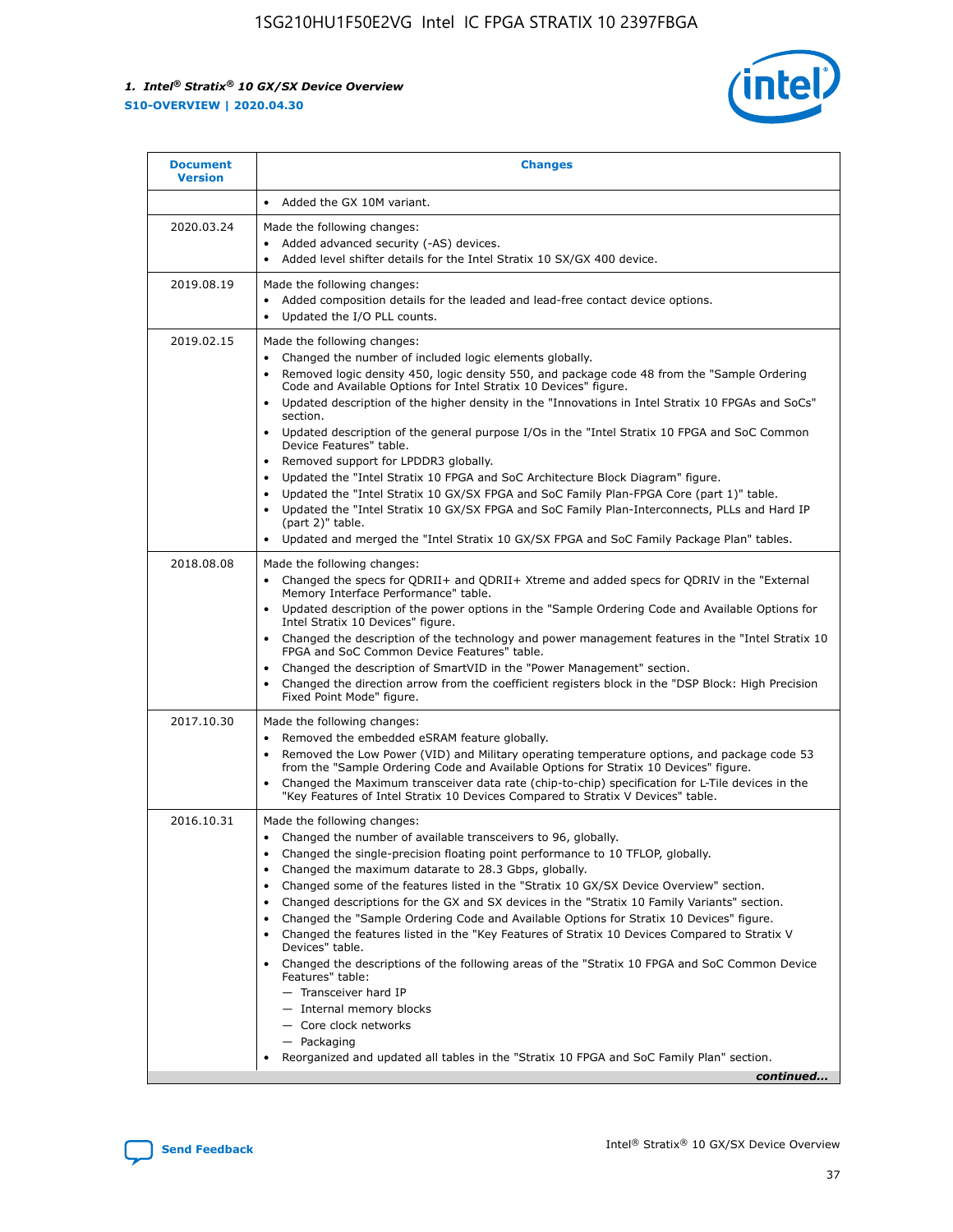

| <b>Document</b><br><b>Version</b> | <b>Changes</b>                                                                                                                                                                                                                                                                                                                                                                                                                                                                                                                                                                                                                                                                                                                                                                                                                                                                                                                                                                                     |
|-----------------------------------|----------------------------------------------------------------------------------------------------------------------------------------------------------------------------------------------------------------------------------------------------------------------------------------------------------------------------------------------------------------------------------------------------------------------------------------------------------------------------------------------------------------------------------------------------------------------------------------------------------------------------------------------------------------------------------------------------------------------------------------------------------------------------------------------------------------------------------------------------------------------------------------------------------------------------------------------------------------------------------------------------|
|                                   | Removed the "Migration Between Arria 10 FPGAs and Stratix 10 FPGAs" section.<br>Removed footnotes from the "Transceiver PCS Features" table.<br>Changed the HMC description in the "External Memory and General Purpose I/O" section.<br>Changed the number of fPLLs in the "Fractional Synthesis PLLs and I/O PLLs" section.<br>Clarified HMC data width support in the "Key Features of the Stratix 10 HPS" table.<br>Changed the description in the "Internal Embedded Memory" section.<br>Changed the datarate for the Standard PCS and SDI PCS features in the "Transceiver PCS Features"<br>table.<br>Added a note to the "PCI Express Gen1/Gen2/Gen3 Hard IP" section.<br>Updated the "Key Features of the Stratix 10 HPS" table.<br>Changed the description for the Cache coherency unit in the "Key Features of the Stratix 10 HPS"<br>table.<br>Changed the description for the external SDRAM and Flash memory interfaces for HPS in the "Key<br>Features of the Stratix 10 HPS" table. |
| 2015.12.04                        | Initial release.                                                                                                                                                                                                                                                                                                                                                                                                                                                                                                                                                                                                                                                                                                                                                                                                                                                                                                                                                                                   |